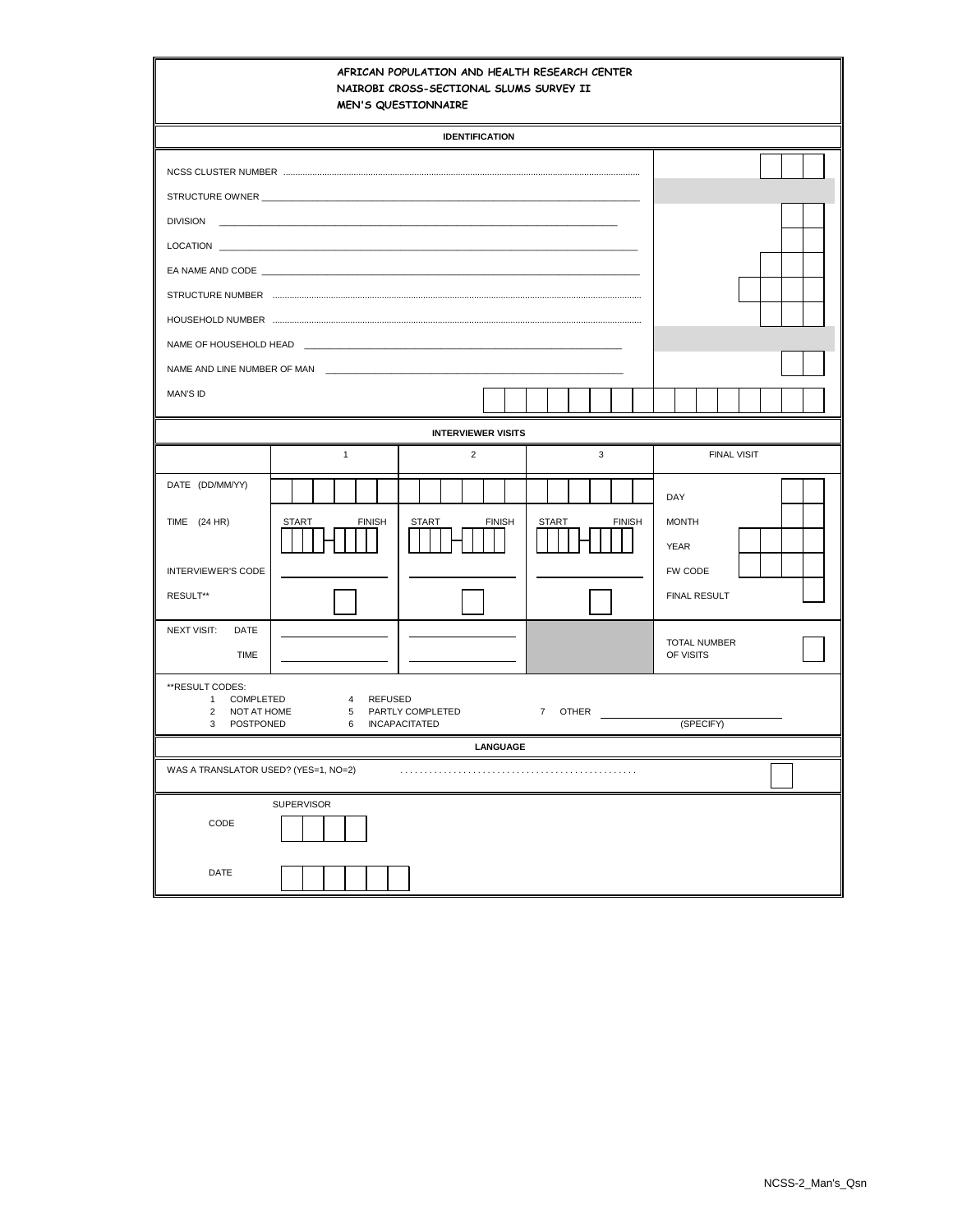|                                                                                                                                                                                                                                                                                                                                                                                                                                                                                                                                                                                                                                                                                                                                                                                                                                                                                     | <b>INFORMED CONSENT</b>                                        |                                |  |  |  |
|-------------------------------------------------------------------------------------------------------------------------------------------------------------------------------------------------------------------------------------------------------------------------------------------------------------------------------------------------------------------------------------------------------------------------------------------------------------------------------------------------------------------------------------------------------------------------------------------------------------------------------------------------------------------------------------------------------------------------------------------------------------------------------------------------------------------------------------------------------------------------------------|----------------------------------------------------------------|--------------------------------|--|--|--|
| Hello. My name is ________ and I am working with the African Population and Health Research Center. We are conducting a survey<br>in all slums that asks men about various health & livelihood issues. We would very much appreciate your son's participation in this<br>survey. This information will help the government to plan services aimed at improving the wellbeing of communities like yours.<br>Whatever information your son provides will be kept confidential and will not be shown to anyone other than members of our survey<br>team. Participation in this survey is voluntary, and your son can choose not to answer questions he feels uncomfortable with;<br>or he can stop the interview at any time. However, we hope that he will participate in this survey since his views are important.<br>The interview will take between 30 to 60 minutes to complete. |                                                                |                                |  |  |  |
| 100                                                                                                                                                                                                                                                                                                                                                                                                                                                                                                                                                                                                                                                                                                                                                                                                                                                                                 | At this time, do you want to ask me anything about the survey? | YES=1: NO=2                    |  |  |  |
| 100a                                                                                                                                                                                                                                                                                                                                                                                                                                                                                                                                                                                                                                                                                                                                                                                                                                                                                | May I interview your son now?                                  | $YES=1$ : $NO=2$               |  |  |  |
| 100b                                                                                                                                                                                                                                                                                                                                                                                                                                                                                                                                                                                                                                                                                                                                                                                                                                                                                | Signature of interviewee:                                      |                                |  |  |  |
| 100c                                                                                                                                                                                                                                                                                                                                                                                                                                                                                                                                                                                                                                                                                                                                                                                                                                                                                | CHECK 100a<br>PARENT/GUARDIAN AGREES                           | PARENT/GUARDIAN DOES NOT AGREE |  |  |  |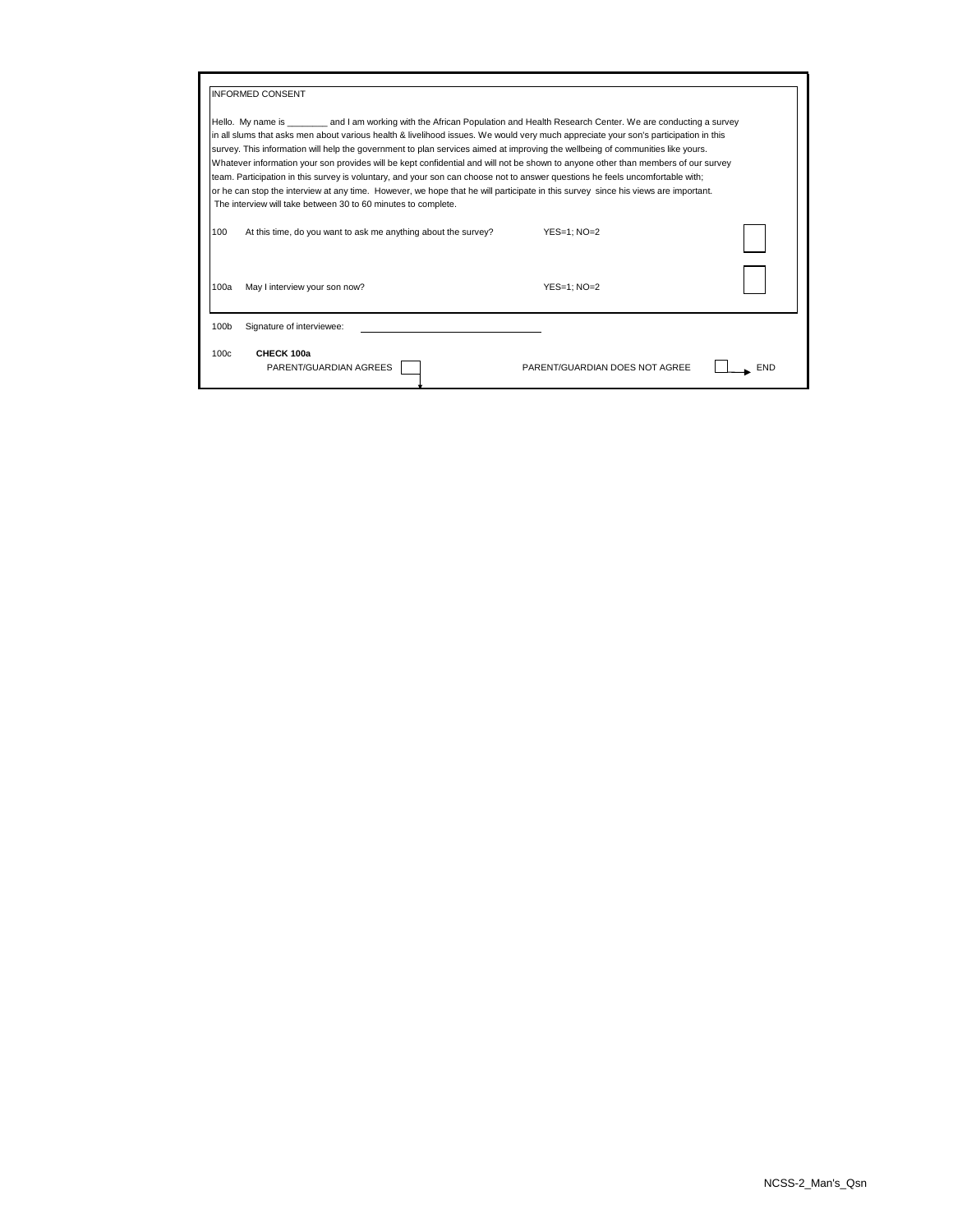|                                                                                                                                                                                                                                                                                                                                                                                                                                                                                                                                                                                                                                                                                                                                                                                                                                                                                                                          | <b>INFORMED CONSENT</b>                                        |                                |  |  |  |
|--------------------------------------------------------------------------------------------------------------------------------------------------------------------------------------------------------------------------------------------------------------------------------------------------------------------------------------------------------------------------------------------------------------------------------------------------------------------------------------------------------------------------------------------------------------------------------------------------------------------------------------------------------------------------------------------------------------------------------------------------------------------------------------------------------------------------------------------------------------------------------------------------------------------------|----------------------------------------------------------------|--------------------------------|--|--|--|
| Hello. My name is example and I am working with the African Population and Health Research Center. We are conducting a survey<br>in all slums that asks men about various health & livelihood issues. We would very much appreciate your participation in this survey.<br>This information will help the government to plan services aimed at improving the wellbeing of communities like yours.<br>Whatever information you provide will be kept confidential and will not be shown to anyone other than members of our survey team.<br>Participation in this survey is voluntary, and if we should come to any question you don't want to answer, just let me know and<br>I will go on to the next question; or you can stop the interview at any time. However, we hope that you will participate in this survey<br>since your views are important. The interview usually takes between 30 to 60 minutes to complete. |                                                                |                                |  |  |  |
| 100d                                                                                                                                                                                                                                                                                                                                                                                                                                                                                                                                                                                                                                                                                                                                                                                                                                                                                                                     | At this time, do you want to ask me anything about the survey? | $YES=1$ : $NO=2$               |  |  |  |
| 100e                                                                                                                                                                                                                                                                                                                                                                                                                                                                                                                                                                                                                                                                                                                                                                                                                                                                                                                     | May I begin the interview now?                                 | $YES=1$ : $NO=2$               |  |  |  |
| 100f                                                                                                                                                                                                                                                                                                                                                                                                                                                                                                                                                                                                                                                                                                                                                                                                                                                                                                                     | Signature of interviewee:                                      |                                |  |  |  |
| 100q                                                                                                                                                                                                                                                                                                                                                                                                                                                                                                                                                                                                                                                                                                                                                                                                                                                                                                                     | CHECK 100e<br>PARENT/GUARDIAN AGREES                           | PARENT/GUARDIAN DOES NOT AGREE |  |  |  |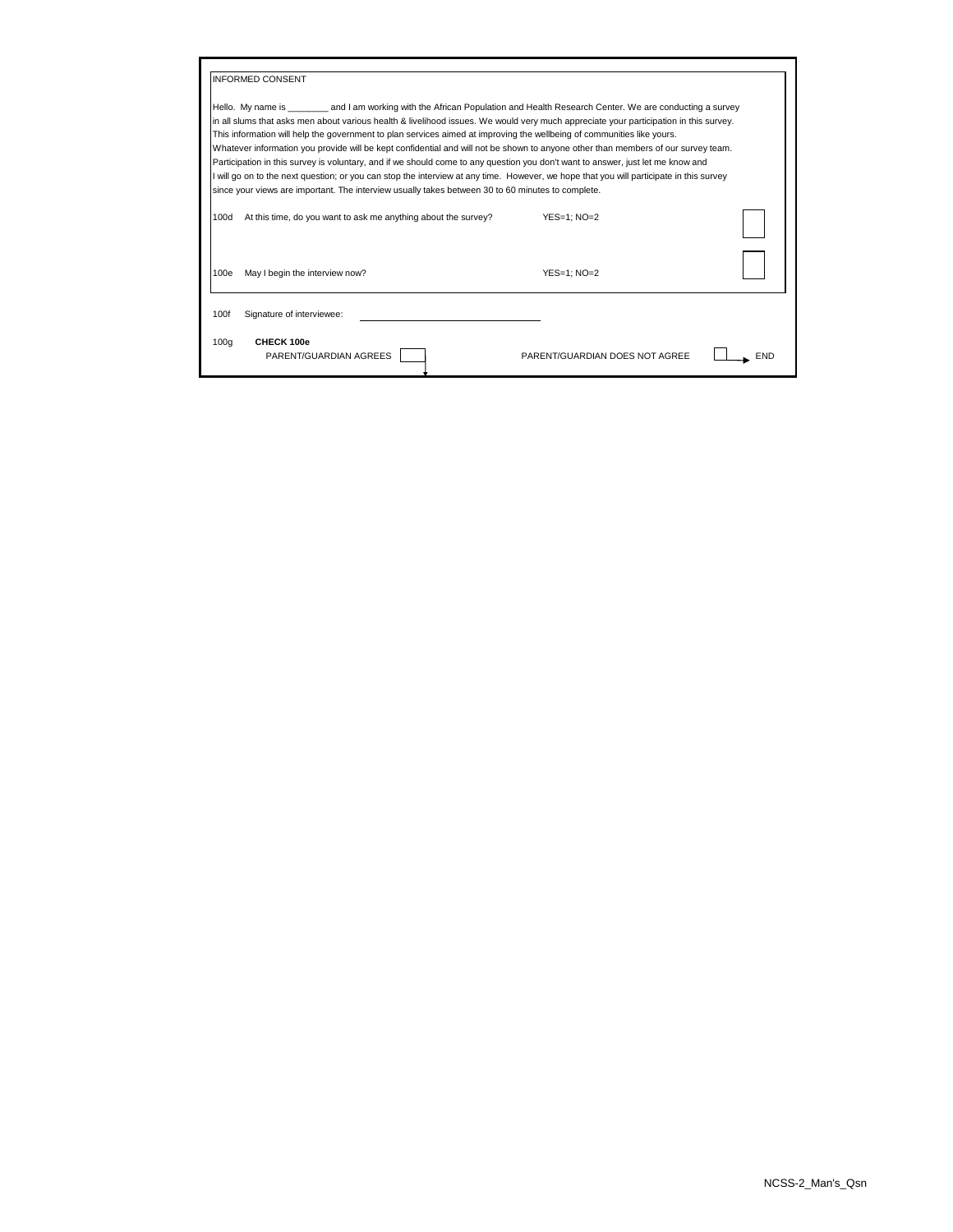|      | <b>SECTION 1. RESPONDENT'S BACKGROUND</b>                                                                                                                                                                                    |                                                                                                                                                                                                                                                                                                                                                                                 |  |  |  |
|------|------------------------------------------------------------------------------------------------------------------------------------------------------------------------------------------------------------------------------|---------------------------------------------------------------------------------------------------------------------------------------------------------------------------------------------------------------------------------------------------------------------------------------------------------------------------------------------------------------------------------|--|--|--|
|      | CHECK 100a                                                                                                                                                                                                                   |                                                                                                                                                                                                                                                                                                                                                                                 |  |  |  |
|      | RESPONDENT AGREES TO BE INTERVIEWED                                                                                                                                                                                          | RESPONDENT DOES NOT AGREE TO BE INTERVIEWED<br>END                                                                                                                                                                                                                                                                                                                              |  |  |  |
| NO.  | <b>QUESTIONS AND FILTERS</b>                                                                                                                                                                                                 | <b>CODING CATEGORIES</b><br><b>SKIP</b>                                                                                                                                                                                                                                                                                                                                         |  |  |  |
| 101  | RECORD THE TIME.                                                                                                                                                                                                             | <b>HOUR</b>                                                                                                                                                                                                                                                                                                                                                                     |  |  |  |
|      |                                                                                                                                                                                                                              | <b>MINUTES</b><br>.                                                                                                                                                                                                                                                                                                                                                             |  |  |  |
| 102  | First I would like to ask some questions about you and your<br>household. For most of the time untill you were 12 years old,<br>did you live in Nairobi, Mombasa, Kisumu, in another city or<br>town, or in the countryside? | OUTSIDE KENYA<br>06                                                                                                                                                                                                                                                                                                                                                             |  |  |  |
| 103  | How long have you been living in this same area continuously?<br>IF LESS THAN 12 MONTHS, RECORD IN MONTHS                                                                                                                    | <b>MONTHS</b><br>YEARS<br>2                                                                                                                                                                                                                                                                                                                                                     |  |  |  |
| 104  | Just before you moved here, where did you live?                                                                                                                                                                              | $+106$<br>WITHIN SAME SLUM  01<br>ANOTHER SLUM IN NRB<br>ANOTHER TOWN<br>04<br>RURAL VILLAGE<br>05<br>BOARDING SCHOOL<br>06<br><b>OUTSIDE KENYA</b><br>07<br><b>OTHER</b><br>96<br>(SPECIFY)                                                                                                                                                                                    |  |  |  |
| 105  | How long did you live at the last residence?<br>[IF MORE THAN 2 YEARS, RECORD IN YEARS]                                                                                                                                      | <b>YEARS</b><br>$\overline{2}$                                                                                                                                                                                                                                                                                                                                                  |  |  |  |
|      | CHECK HH COL 5<br><b>USUAL</b><br><b>RESIDENT</b>                                                                                                                                                                            | VISITOR OR IN BOARDING<br><b>SCHOOL</b><br>106                                                                                                                                                                                                                                                                                                                                  |  |  |  |
| 105A | At the time you moved here, did you join other household<br>members, did you move with other people to start a household<br>or did you move alone to start your own household?                                               | JOIN EXISTING HH<br>$\mathbf{1}$<br>WITH OTHERS TO START HH<br>$\overline{2}$<br>ALONE TO START HH<br>3<br>WITH OTHERS TO RELOCATE HH                                                                                                                                                                                                                                           |  |  |  |
| 105B | Why did you move from your previous place of<br>residence?<br>Probe: Any other?                                                                                                                                              | <b>NO</b><br><b>YES</b><br>01<br>2<br>2<br>RENT TOO HIGH 1<br>$\overline{c}$<br>03<br>2<br>04<br>COMMUNITY UNSAFE  1<br>$\overline{c}$<br>05<br>$\overline{2}$<br><b>GOT MARRIED</b><br>06<br>DIVORCED/WIDOWED/SEPARATED . 1<br>$\overline{2}$<br>07<br>$\overline{c}$<br>POOR HOUSING<br>08<br>MOVED WITH FAMILY  1<br>$\overline{2}$<br>09<br>96<br><b>OTHER</b><br>(SPECIFY) |  |  |  |
| 105C | Which of the above reasons is the most important for your<br>moving from your previous place of residence?<br><b>GET CODE FROM 105B</b>                                                                                      | <b>IMPORTANT REASON</b><br>.                                                                                                                                                                                                                                                                                                                                                    |  |  |  |
| 105D | Why did you move to this particular community?<br>Probe: Any other?                                                                                                                                                          | <b>YES</b><br><b>NO</b><br>BETTER EMPLOYMENT<br>01<br>OPPORTUNITIES 1<br>2<br>BETTER HOUSING  1<br>02<br>2<br>GOT A JOB $\ldots \ldots \ldots \ldots \ldots \ldots \ldots \ldots 1$<br>03<br>2<br>04<br>2<br>2<br>05<br>RENT IS CHEAP  1<br>$\overline{2}$<br>06<br>$\overline{2}$<br>07<br>BETTER SOCIAL AMENITIES  1<br>08<br>2<br>96<br>OTHER<br>(SPECIFY)                   |  |  |  |
| 105E | Which of the above reasons is the most important for your<br>moving to this particular slum community?<br>GET CODE FROM 105D                                                                                                 | <b>IMPORTANT REASON</b><br>.                                                                                                                                                                                                                                                                                                                                                    |  |  |  |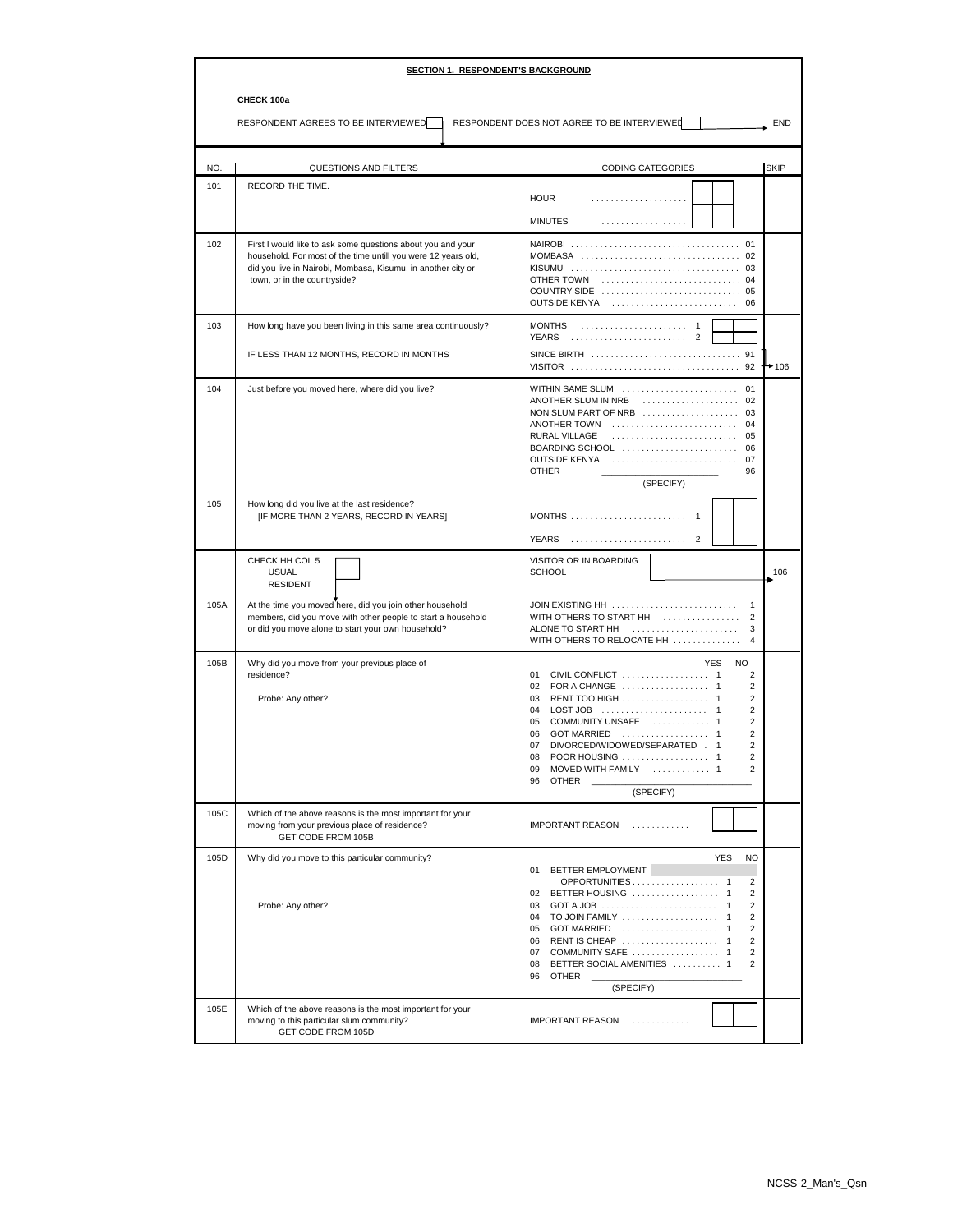| NO.  | QUESTIONS AND FILTERS                                                                                                                     | <b>SKIP</b><br>CODING CATEGORIES                                                                                                                                                                                                                                                                                                                                                                                                                                        |
|------|-------------------------------------------------------------------------------------------------------------------------------------------|-------------------------------------------------------------------------------------------------------------------------------------------------------------------------------------------------------------------------------------------------------------------------------------------------------------------------------------------------------------------------------------------------------------------------------------------------------------------------|
| 105F | Who made the decision for you to move to this community?                                                                                  | SELF AND SPOUSE  03<br>PARENTS  04<br>CHILD/CHILDREN  05<br>OTHER RELATIVES  06<br>GOVERNMENT RESETTLEMENT  08<br><b>OTHER</b><br>96<br>(SPECIFY)                                                                                                                                                                                                                                                                                                                       |
| 106  | In what month and year were you born?<br>[IF DATE, MONTH AND YEAR ARE NOT KNOWN,<br>RECORD 98, 98, 9998 RESPECTIVELY]                     | <b>MONTH</b><br>.<br><b>YEAR</b><br>.                                                                                                                                                                                                                                                                                                                                                                                                                                   |
| 107  | How old were you at your last birthday?<br>COMPARE AND CORRECT 106 AND/OR 107 IF INCONSISTENT                                             | AGE IN COMPLETED YEARS                                                                                                                                                                                                                                                                                                                                                                                                                                                  |
| 108  | Have you ever attended school?                                                                                                            | 1<br>$\rightarrow$ 10G<br>2-                                                                                                                                                                                                                                                                                                                                                                                                                                            |
| 108A | In what month and year did you first attend standard one?<br>IF MONTH IS UNKNOWN ENTER '98'; IF YEAR IS<br><b>UNKNOWN ENTER '9998'</b>    | $MONTH$<br>YEAR                                                                                                                                                                                                                                                                                                                                                                                                                                                         |
| 109  | What is the highest level of school you attended:<br>primary, vocational, secondary, or higher?                                           | PRIMARY<br>01<br>02<br>POST-PRIMARY/VOCATIONAL<br>1.1.1.1<br>03<br>SECONDARY/'A' LEVEL<br>.<br>COLLEGE (MIDDLE LEVEL)<br>04<br>.<br><b>UNIVERSITY</b><br>05                                                                                                                                                                                                                                                                                                             |
| 110  | What is the highest (standard/form/year) you completed at that<br>level?<br>IF NOT COMPLETED THE FIRST CLASS AT<br>ANY LEVEL, WRITE '00'. | STANDARD/FORM/YEAR                                                                                                                                                                                                                                                                                                                                                                                                                                                      |
| 110A | <b>CHECK 107:</b><br>AGE 24<br>AND BELOW                                                                                                  | AGE 25 AND<br>ABOVE<br>$+ 111$                                                                                                                                                                                                                                                                                                                                                                                                                                          |
| 110B | Are you currently attending school?                                                                                                       | 1<br>$\rightarrow$ 110D<br>$2 -$                                                                                                                                                                                                                                                                                                                                                                                                                                        |
| 110C | Who contributes to your school related expenses<br>PROBE: Who else?                                                                       | <b>YES</b><br><b>NO</b><br>01 FATHER<br>2<br>02 MOTHER<br>2<br>2<br>2<br>04 BROTHER<br>$\overline{2}$<br>05 SISTER<br>06 UNCLE<br>$\overline{2}$<br>07 AUNT<br>$\overline{2}$<br>08 GRAND PARENT<br>$\overline{2}$<br>$\overline{2}$<br>09 OTHER RELATIVES<br>10 FRIEND<br>$\overline{2}$<br>11 SCHOOL<br>2<br>12 TEACHER<br>2<br>13 NGO<br>2<br>14 RELIGIOUS GROUP<br>2<br>15 NO ONE/SELF<br>$\overline{c}$<br>96 OTHER<br>$\overline{2}$<br>$\mathbf{1}$<br>(SPECIFY) |
| 110D | In what month and year did you stop going to school?<br>IF MONTH IS UNKNOWN ENTER '98'; IF YEAR IS<br><b>UNKNOWN ENTER '9998'</b>         | <b>MONTH</b><br>YEAR                                                                                                                                                                                                                                                                                                                                                                                                                                                    |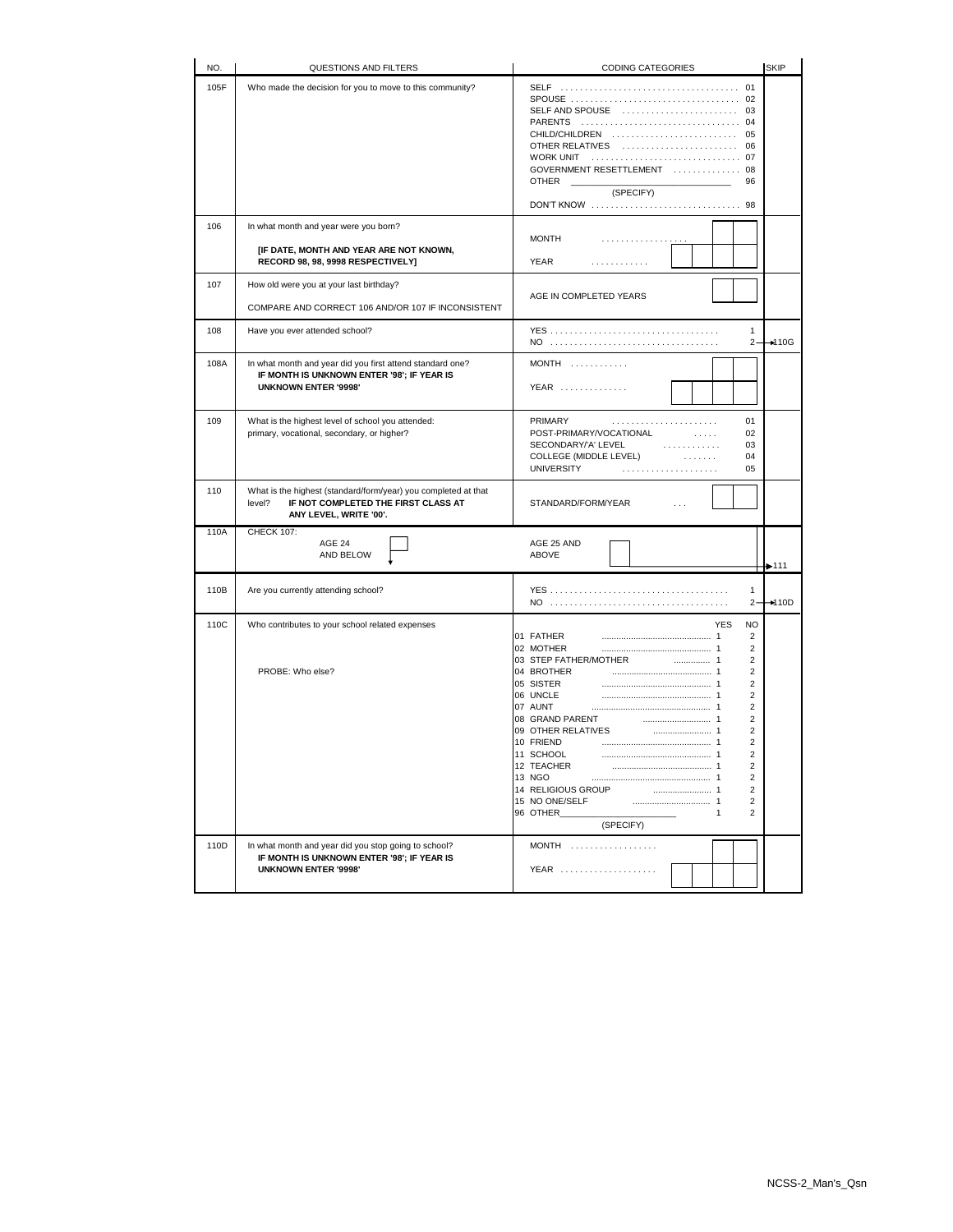| NO.  | QUESTIONS AND FILTERS                                                                                                                               | CODING CATEGORIES                                                                                                                                                                                                                                                                          | <b>SKIP</b> |
|------|-----------------------------------------------------------------------------------------------------------------------------------------------------|--------------------------------------------------------------------------------------------------------------------------------------------------------------------------------------------------------------------------------------------------------------------------------------------|-------------|
| 110E | What were the reasons why you stopped attending school?                                                                                             | <b>NO</b><br><b>YES</b><br>$\overline{2}$<br>01 GOT PREGNANT<br>$\overline{2}$<br>02 GOT MARRIED                                                                                                                                                                                           |             |
|      | PROBE: Any other?                                                                                                                                   | 03 TO CARE FOR YOUNGER<br>CHILDREN<br>2<br>04 FAMILY NEEDED HELP ON<br><b>FARM/BUSINESS</b><br>$\overline{2}$                                                                                                                                                                              |             |
|      |                                                                                                                                                     | $\overline{2}$<br>05 COULD NOT PAY SCHOOL FEES  1<br>06 NEEDED TO EARN MONEY  1<br>$\overline{2}$                                                                                                                                                                                          |             |
|      |                                                                                                                                                     | 07 COMPLETED/HAD ENOUGH SCHOOL 1<br>$\overline{2}$<br>08 DIDN'T PASS ENTRANCE EXAM  1<br>$\overline{2}$<br>$\overline{2}$                                                                                                                                                                  |             |
|      |                                                                                                                                                     | 10 SCHOOL TOO FAR/INACCESSIBLE 1<br>$\overline{2}$                                                                                                                                                                                                                                         |             |
|      |                                                                                                                                                     | 11 PHYSICALLY/MENTALLY DISABLED<br>$\overline{2}$<br>$\overline{1}$<br>$\overline{2}$                                                                                                                                                                                                      |             |
|      |                                                                                                                                                     | 13 EXPELLED<br>$\overline{2}$<br>14 FAMILY SEES NO ECONOMIC                                                                                                                                                                                                                                |             |
|      |                                                                                                                                                     | $\overline{2}$<br>96 OTHER<br>$\overline{2}$<br>1                                                                                                                                                                                                                                          |             |
|      |                                                                                                                                                     | (SPECIFY)<br>$\overline{2}$                                                                                                                                                                                                                                                                |             |
| 110F | Which of the above reasons is the most important?                                                                                                   | 98 DON'T KNOW                                                                                                                                                                                                                                                                              |             |
|      | [GET CODE FROM 110E]                                                                                                                                | MOST IMPORTANT REASON                                                                                                                                                                                                                                                                      |             |
| 110G | What were the reasons you never attended school?                                                                                                    | <b>YES</b><br><b>NO</b><br>01 TO CARE FOR YOUNGER<br>2                                                                                                                                                                                                                                     |             |
|      |                                                                                                                                                     | CHILDREN                                                                                                                                                                                                                                                                                   |             |
|      |                                                                                                                                                     | $\overline{2}$<br>02 TOO MANY DOMESTIC/FAMILY<br><b>RESPONSIBILITIES</b>                                                                                                                                                                                                                   |             |
|      |                                                                                                                                                     | $\overline{2}$<br>SCHOOL FEES                                                                                                                                                                                                                                                              |             |
|      |                                                                                                                                                     | $\overline{2}$<br>05 SCHOOL TOO FAR/INACCESSIBLE  1<br>$\overline{2}$                                                                                                                                                                                                                      |             |
|      |                                                                                                                                                     | 06 PHYSICALLY/MENTALLY DISABLED<br>. 1<br>$\overline{2}$                                                                                                                                                                                                                                   |             |
|      |                                                                                                                                                     | $\overline{2}$<br>96 OTHER <b>All According to the State of the State of The State of The State of The State of The State of The State of The State of The State of The State of The State of The State of The State of The State of The State of </b><br>$\overline{2}$<br>$\overline{1}$ |             |
|      |                                                                                                                                                     | (SPECIFY)<br><b>DON'T KNOW</b><br>$\overline{2}$<br>98                                                                                                                                                                                                                                     |             |
| 110H | Which of the above reasons is the most important?<br>[GET CODE FROM 110G]                                                                           | IMPORTANT REASON                                                                                                                                                                                                                                                                           |             |
| 111  | <b>CHECK 109:</b>                                                                                                                                   |                                                                                                                                                                                                                                                                                            |             |
|      | PRIMARY, POST-PRIMARY<br>/VOCATIONAL,<br>OR HIGHER                                                                                                  | SECONDARY                                                                                                                                                                                                                                                                                  | $+ 113$     |
| 112  | Have you ever participated in a literacy program or any other<br>program that involves learning to read or write (not including<br>primary school)? | 1<br>NO<br>2                                                                                                                                                                                                                                                                               |             |
| 113  | Do you listen to the radio almost every day, at least once a<br>week, less than once a week or not at all?                                          | ALMOST EVERY DAY<br>1<br>AT LEAST ONCE A WEEK<br>$\overline{2}$<br>.                                                                                                                                                                                                                       |             |
|      |                                                                                                                                                     | LESS THAN ONCE A WEEK<br>3<br>.<br>NOT AT ALL<br>4<br>.                                                                                                                                                                                                                                    |             |
| 114  | Do you watch television almost every day, at least once a                                                                                           | ALMOST EVERY DAY<br>1                                                                                                                                                                                                                                                                      |             |
|      | week, less than once a week or not at all?                                                                                                          | .<br>AT LEAST ONCE A WEEK<br>2<br>.                                                                                                                                                                                                                                                        |             |
|      |                                                                                                                                                     | LESS THAN ONCE A WEEK<br>3<br>.<br>NOT AT ALL<br>4<br>.                                                                                                                                                                                                                                    |             |
| 115  | What is your religion?                                                                                                                              | CATHOLIC<br>01                                                                                                                                                                                                                                                                             |             |
|      |                                                                                                                                                     | PROTESTANT<br>02<br>PENTECOSTAL/CHARISMATIC<br>03                                                                                                                                                                                                                                          |             |
|      |                                                                                                                                                     | OTHER CHRISTIAN<br>04<br>05<br><b>ISLAM</b>                                                                                                                                                                                                                                                |             |
|      |                                                                                                                                                     | TRADITIONALIST<br>06                                                                                                                                                                                                                                                                       |             |
|      |                                                                                                                                                     | NO RELIGION<br>07<br><b>OTHER</b><br>96                                                                                                                                                                                                                                                    |             |
|      |                                                                                                                                                     | (SPECIFY)                                                                                                                                                                                                                                                                                  |             |
| 116  | What is your ethnic group?                                                                                                                          | EMBU<br>01<br>KALENJIN<br>02                                                                                                                                                                                                                                                               |             |
|      |                                                                                                                                                     | KAMBA<br>03<br>KIKUYU<br>04                                                                                                                                                                                                                                                                |             |
|      |                                                                                                                                                     | 05<br>LUHYA<br>06                                                                                                                                                                                                                                                                          |             |
|      |                                                                                                                                                     | 07                                                                                                                                                                                                                                                                                         |             |
|      |                                                                                                                                                     | MASAI<br>08<br>09                                                                                                                                                                                                                                                                          |             |
|      |                                                                                                                                                     | MIJIKENDA/SWAHILI<br>10<br>SOMALI<br>11                                                                                                                                                                                                                                                    |             |
|      |                                                                                                                                                     | TAITA/TAVETA<br>12<br><b>OTHER</b><br>96                                                                                                                                                                                                                                                   |             |
|      |                                                                                                                                                     | (SPECIFY)                                                                                                                                                                                                                                                                                  |             |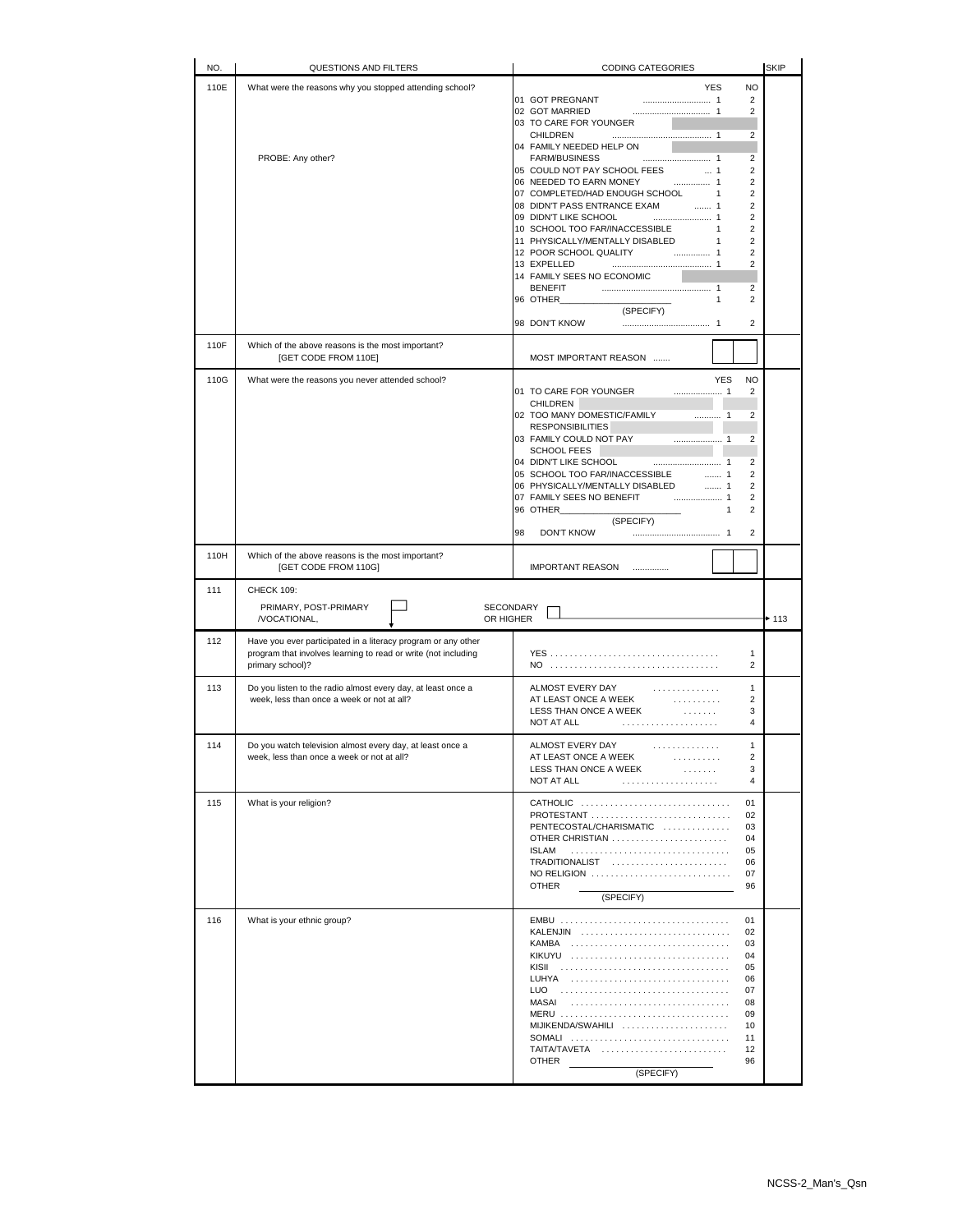| <b>SECTION 2. REPRODUCTION</b> |                                                                                                                                                                                                                           |                                                                                                                                                                                                                                                                                                                                                                                                       |               |  |
|--------------------------------|---------------------------------------------------------------------------------------------------------------------------------------------------------------------------------------------------------------------------|-------------------------------------------------------------------------------------------------------------------------------------------------------------------------------------------------------------------------------------------------------------------------------------------------------------------------------------------------------------------------------------------------------|---------------|--|
| NO.                            | QUESTIONS AND FILTERS                                                                                                                                                                                                     | <b>CODING CATEGORIES</b>                                                                                                                                                                                                                                                                                                                                                                              | <b>SKIP</b>   |  |
| 201                            | Now I would like to ask about any children you have had during<br>your life. I am interested in all of the children that are biologically<br>yours, even if they are not legally yours or do not carry your<br>last name. | <b>YES</b>                                                                                                                                                                                                                                                                                                                                                                                            |               |  |
|                                | Have you ever fathered any children with any woman?                                                                                                                                                                       | DON'T KNOW  8                                                                                                                                                                                                                                                                                                                                                                                         | 204           |  |
| 202                            | Do you have any sons or daughters that you have fathered<br>who are now living with you here?                                                                                                                             |                                                                                                                                                                                                                                                                                                                                                                                                       |               |  |
| 203                            | Do you have any sons or daughters that you have fathered<br>but who are not living with you here?                                                                                                                         |                                                                                                                                                                                                                                                                                                                                                                                                       |               |  |
| 204                            | Have you ever fathered a son or a daughter who was born<br>alive but later died?                                                                                                                                          | DON'T KNOW  8                                                                                                                                                                                                                                                                                                                                                                                         |               |  |
|                                | IF NO. PROBE:<br>Any baby who cried or showed signs of life<br>but did not survive?                                                                                                                                       |                                                                                                                                                                                                                                                                                                                                                                                                       |               |  |
| 205                            | In total, how many children have you fathered even if they<br>died shortly after birth?<br>IF NONE, RECORD '00'.                                                                                                          | TOTAL SONS<br>TOTAL DAUGHTERS<br><b>DON'T KNOW</b><br>98                                                                                                                                                                                                                                                                                                                                              |               |  |
| 206                            | CHECK 205:                                                                                                                                                                                                                |                                                                                                                                                                                                                                                                                                                                                                                                       |               |  |
|                                | HAS HAD<br><b>HAS HAD</b><br>MORE THAN<br>ONLY<br>ONE CHILD<br>ONE CHILD<br>HAS NOT HAD<br>ANY CHILDREN                                                                                                                   |                                                                                                                                                                                                                                                                                                                                                                                                       | 209<br>$-301$ |  |
| 207                            | Did all of the children you have fathered have the same<br>biological mother?                                                                                                                                             |                                                                                                                                                                                                                                                                                                                                                                                                       | $*$ 209       |  |
| 208                            | In all, how many women have you fathered children with?                                                                                                                                                                   | NUMBER OF WOMEN<br>DON'T KNOW  98                                                                                                                                                                                                                                                                                                                                                                     |               |  |
| 209                            | How old were you when your (first) child was born?                                                                                                                                                                        | AGE IN YEARS<br>.                                                                                                                                                                                                                                                                                                                                                                                     |               |  |
| 210                            | CHECK 202 & 203:                                                                                                                                                                                                          |                                                                                                                                                                                                                                                                                                                                                                                                       |               |  |
|                                | NO LIVING<br>AT LEAST ONE<br>LIVING CHILD<br>CHILDREN                                                                                                                                                                     |                                                                                                                                                                                                                                                                                                                                                                                                       | $+301$        |  |
| 211                            | How old is your (youngest) child?                                                                                                                                                                                         | AGE IN YEARS                                                                                                                                                                                                                                                                                                                                                                                          |               |  |
| 212                            | <b>CHECK 211:</b><br><b>OTHER</b><br>(YOUNGEST) CHILD<br>IS AGE 0-3 YEARS                                                                                                                                                 |                                                                                                                                                                                                                                                                                                                                                                                                       | $+ 301$       |  |
| 213                            | What is the name of your (youngest) child?<br>WRITE NAME OF (YOUNGEST) CHILD<br>(NAME OF (YOUNGEST) CHILD)                                                                                                                |                                                                                                                                                                                                                                                                                                                                                                                                       |               |  |
| 214                            | When (NAME)'s mother was pregnant with (NAME),<br>did she have any antenatal check-ups?                                                                                                                                   | <b>DON'T KNOW</b><br>$\ldots \ldots \ldots \ldots \ldots \ldots 3$                                                                                                                                                                                                                                                                                                                                    | $+216$        |  |
| 215                            | Were you ever present during any of those antenatal<br>check-ups?                                                                                                                                                         | PRESENT  1<br>NOT PRESENT  2                                                                                                                                                                                                                                                                                                                                                                          |               |  |
| 216                            | Was (NAME) born in a hospital or health facility?                                                                                                                                                                         | HOSPITAL/HEALTH FACILITY  1<br>OTHER  2                                                                                                                                                                                                                                                                                                                                                               | 221           |  |
| 217                            | What was the main reason why (NAME)'s mother did not<br>deliver in a hospital or health facility?                                                                                                                         | COST TOO MUCH  01<br>FACILITY CLOSED<br>. 02<br>TOO FAR/NO TRANSPORTATION . 03<br>DON'T TRUST FACILITY/POOR<br>QUALITY SERVICE  04<br>NO FEMALE PROVIDER  05<br>NOT THE FIRST CHILD  06<br>CHILD'S MOTHER DID NOT<br>THINK IT WAS NECESSARY  07<br>HE DID NOT THINK<br>IT WAS NECESSARY   08<br>FAMILY DID NOT THINK IT WAS<br>NECESSARY  09<br>OTHER<br>96<br>(SPECIFY)<br><b>DON"T KNOW</b><br>. 98 |               |  |
| 218                            | When a child has diarrhea, how much fluid should<br>he or she be given to drink: more than usual, the same<br>amount as usual, less than usual, or should he or she<br>not be given anything to drink at all?             | MORE THAN USUAL  1<br>ABOUT THE SAME<br>. 2<br>LESS THAN USUAL  3<br>NOTHING TO DRINK  4<br>DON'T KNOW  8                                                                                                                                                                                                                                                                                             |               |  |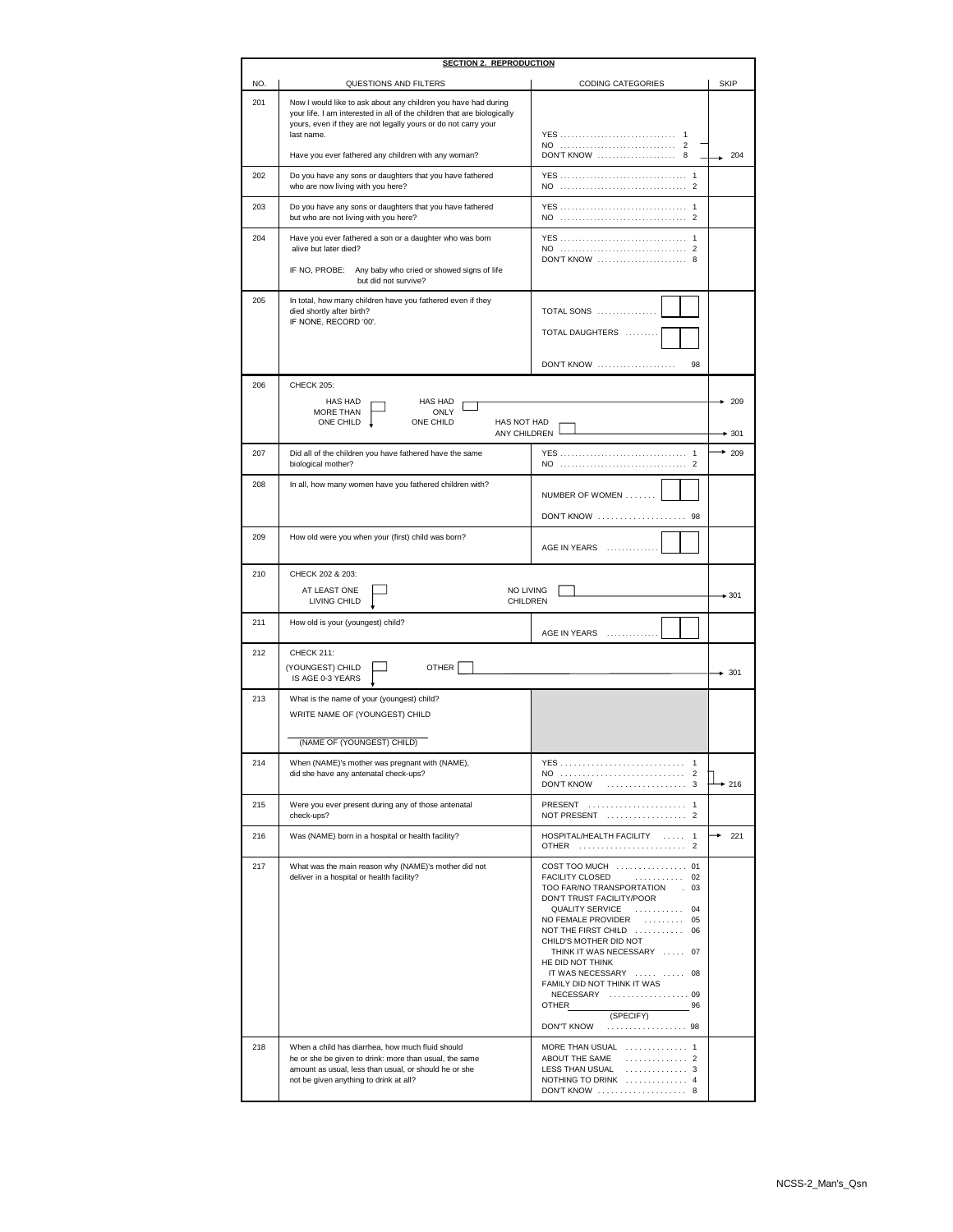|     | <b>SECTION 3. CONTRACEPTION</b>                                                                                                                                                                                                                                                                                                                                             |                                                       |                                                                                                                |                                                          |                                                                                                            |
|-----|-----------------------------------------------------------------------------------------------------------------------------------------------------------------------------------------------------------------------------------------------------------------------------------------------------------------------------------------------------------------------------|-------------------------------------------------------|----------------------------------------------------------------------------------------------------------------|----------------------------------------------------------|------------------------------------------------------------------------------------------------------------|
| 301 | Now I would like to talk about family planning - the various ways or methods that a couple can use to delay or avoid a pregnancy.                                                                                                                                                                                                                                           |                                                       |                                                                                                                |                                                          |                                                                                                            |
|     | SELECT 'YES' IN 301 FOR EACH METHOD MENTIONED SPONTANEOUSLY. THEN PROCEED DOWN<br>COLUMN 301, READING THE NAME AND DESCRIPTION OF EACH METHOD NOT MENTIONED SPONTANEOUSLY.<br>SELECT 'YES' IF METHOD IS RECOGNIZED, AND 'NO' IF NOT RECOGNIZED. THEN, FOR EACH<br>METHOD WITH 'YES' SELECTED IN 301, ASK 302. FOR METHODS WITH 'YES' SELECTED IN 302, PROCEED TO 303 & 304. |                                                       |                                                                                                                |                                                          |                                                                                                            |
|     |                                                                                                                                                                                                                                                                                                                                                                             | 301 Which ways or<br>methods have you<br>heard about? | 302 Have you or your<br>partner ever used<br>(METHOD)?                                                         | 303 How old were<br>you when you first<br>used (METHOD)? | 304 CHECK 201: IF<br>YES, ASK:<br>How many<br>children did you<br>have when you<br>first used<br>(METHOD)? |
| 01  | FEMALE STERILIZATION Women can have an operation<br>to avoid having any more children.                                                                                                                                                                                                                                                                                      | YES  1<br>$NO$ $27$                                   | Have you ever had a<br>partner who had an<br>operation to avoid having<br>any more children?<br>YES 1<br>NO  2 |                                                          |                                                                                                            |
| 02  | MALE STERILIZATION Men can have an operaton to<br>avoid having any more children                                                                                                                                                                                                                                                                                            | YES  1<br>$NO$ $27$                                   | Have you ever had an<br>operation to avoid having<br>any more children?<br>YES  1<br>NO  2                     | AGE                                                      | <b>NUMBER</b>                                                                                              |
| 03  | PILL Women can take a pill every day to avoid becoming<br>pregnant.                                                                                                                                                                                                                                                                                                         | $YES$ 1<br>$NO$ $21$                                  | YES 1<br>NO  2                                                                                                 |                                                          |                                                                                                            |
| 04  | IUD Women can have a loop or coil placed inside them by<br>a doctor or a nurse.                                                                                                                                                                                                                                                                                             | YES  1<br>$NO$ $21$                                   | YES 1<br>NO  2                                                                                                 |                                                          |                                                                                                            |
| 05  | INJECTABLES Women can have an injection by a health<br>provider that stops them from becoming pregnant<br>for one or more months.                                                                                                                                                                                                                                           | YES  1<br>$NO$ $21$                                   | YES  1<br>NO  2                                                                                                |                                                          |                                                                                                            |
| 06  | IMPLANTS Women can have several small rods placed in<br>their upper arm by a doctor or nurse which can prevent<br>pregnancy for one or more years.                                                                                                                                                                                                                          | YES  1<br>$NO$ $27$                                   | YES  1<br>NO  2                                                                                                |                                                          |                                                                                                            |
| 07  | CONDOM Men can put a rubber sheath on their penis<br>before sexual ntercourse.                                                                                                                                                                                                                                                                                              | YES  1<br>$NO$ $27$                                   | Have you ever used a<br>condom?<br>YES 1<br>NO  2                                                              | AGE                                                      | <b>NUMBER</b>                                                                                              |
| 08  | FEMALE CONDOM Women can place a sheath in their<br>vagina before sexual intercourse.                                                                                                                                                                                                                                                                                        | YES  1<br>$\overline{NO}$ $2\overline{1}$             | YES  1<br>NO  2                                                                                                |                                                          |                                                                                                            |
| 09  | LACTATIONAL AMENORRHEA METHOD (LAM)                                                                                                                                                                                                                                                                                                                                         | $YES \dots \dots 1$<br>$NO$ $21$                      | YES  1<br>NO  2                                                                                                |                                                          |                                                                                                            |
| 10  | RHYTHM METHOD Every month that a woman is sexually<br>active she can avoid pregnancy by not having sexual<br>intercourse on the days of the month she is most likely to<br>get pregnant.                                                                                                                                                                                    | YES  1<br>$NO$ $27$                                   | Have you and your<br>partner ever used rhythm<br>method?<br>YES  1<br>NO  2                                    | AGE                                                      | <b>NUMBER</b>                                                                                              |
| 11  | WITHDRAWAL Men can be careful and pull out before<br>climax.                                                                                                                                                                                                                                                                                                                | YES  1<br>NO $\cdots$ 2                               | Have you ever used the<br>withdrawal method?<br>YES 1<br>NO  2                                                 | AGE                                                      | <b>NUMBER</b>                                                                                              |
| 12  | EMERGENCY CONTRACEPTION As an emergency<br>measure after sexual intercourse, women can take<br>special pills at any time within 5 days to prevent<br>pregnancy.                                                                                                                                                                                                             | YES  1<br>$NO$ $21$                                   | YES 1<br>NO  2                                                                                                 |                                                          |                                                                                                            |
| 13  | Have you heard of any other ways or methods that<br>women or men can use to avoid pregnancy?                                                                                                                                                                                                                                                                                | YES  1                                                | Have you ever used this<br>method?<br>YES 1<br>NO  2                                                           | AGE                                                      | <b>NUMBER</b>                                                                                              |
|     |                                                                                                                                                                                                                                                                                                                                                                             |                                                       | YES 1<br>NO  2                                                                                                 |                                                          |                                                                                                            |
|     |                                                                                                                                                                                                                                                                                                                                                                             | NO  2                                                 |                                                                                                                |                                                          |                                                                                                            |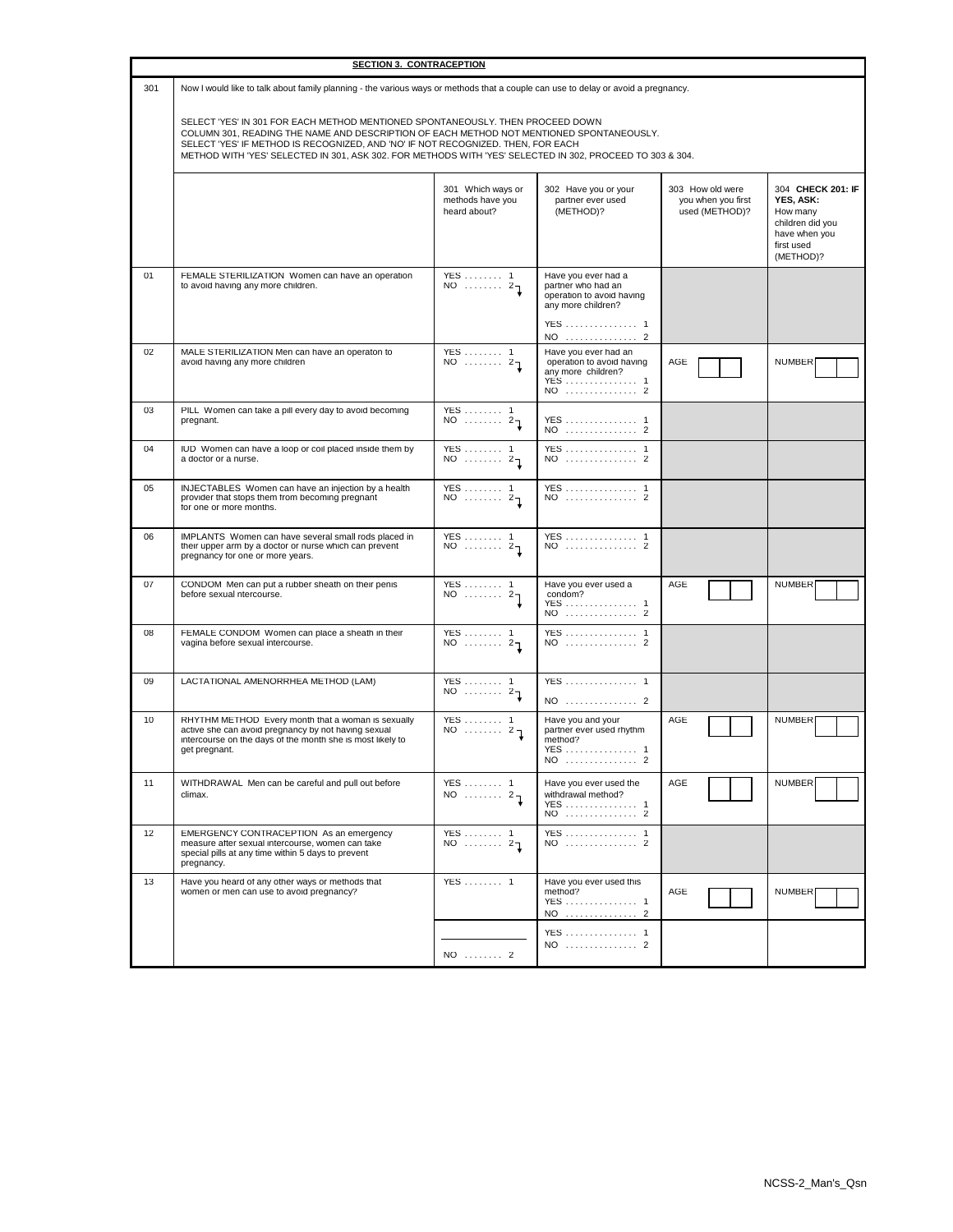| NO. | QUESTIONS AND FILTERS                                                                                                                                                                                                                                                                                                                                                                                                      | <b>CODING CATEGORIES</b>                                                                                                                                                                                                                                                                                               | <b>SKIP</b>   |
|-----|----------------------------------------------------------------------------------------------------------------------------------------------------------------------------------------------------------------------------------------------------------------------------------------------------------------------------------------------------------------------------------------------------------------------------|------------------------------------------------------------------------------------------------------------------------------------------------------------------------------------------------------------------------------------------------------------------------------------------------------------------------|---------------|
| 305 | <b>CHECK 302:</b><br>AT LEAST ONE<br>NOT A SINGLE<br>"YES"<br>"YES"<br>(EVER USED)<br>(NEVER USED)                                                                                                                                                                                                                                                                                                                         |                                                                                                                                                                                                                                                                                                                        | 310           |
| 306 | Are you currently doing something or using any method with<br>any partner to delay or avoid a pregnancy?                                                                                                                                                                                                                                                                                                                   | NO<br>2                                                                                                                                                                                                                                                                                                                | $+310$        |
| 307 | Which method are you using?<br>CIRCLE ALL MENTIONED.<br>IF MORE THAN ONE METHOD MENTIONED, FOLLOW SKIP<br>INSTRUCTION FOR HIGHEST METHOD IN LIST.                                                                                                                                                                                                                                                                          | <b>YES</b><br><b>NO</b><br>A FEMALE STERILIZATION  1<br>$\overline{2}$<br>$\overline{2}$<br>B MALE STERILIZATION<br>$\overline{1}$<br>$\overline{2}$<br>$\overline{2}$<br>E IMPLANTS  1<br>$\overline{2}$<br>$\overline{2}$<br>$\overline{1}$<br>$\overline{2}$<br>G CONDOM  1<br>H FEMALE CONDOM  1<br>$\overline{2}$ | $-309$<br>309 |
|     |                                                                                                                                                                                                                                                                                                                                                                                                                            | $\overline{2}$<br>I DIAPHRAGM  1<br>$\overline{2}$<br>J FOAM/JELLY  1<br>$\overline{2}$<br>K LACTATIONAL AMENORRHEA (LAM)<br>$\mathbf{1}$<br>L RHYTHM METHOD  1<br>$\overline{2}$<br>MWITHDRAWAL  1<br>$\overline{2}$<br>X OTHER<br>(SPECIFY)                                                                          | 309           |
| 308 | Does your wife/partner know that you are using<br>a method of family planning?                                                                                                                                                                                                                                                                                                                                             | <b>YES</b><br>NO<br>$\overline{2}$<br>DON'T KNOW  8                                                                                                                                                                                                                                                                    |               |
| 309 | Would you say that using contraception is mainly your<br>decision, mainly your wife's/partner's decision, or did<br>you both decide together?                                                                                                                                                                                                                                                                              | MAINLY RESPONDENT  1<br>MAINLY WIFE/PARTNER  2<br>OTHER<br>6<br>(SPECIFY)                                                                                                                                                                                                                                              |               |
| 310 | Now I would like to ask you about a woman's risk of pregnancy.<br>From one menstrual period to the next, are there certain days<br>when a woman is more likely to become pregnant if she has<br>sexual relations?                                                                                                                                                                                                          | NO<br>$\overline{2}$<br>DON'T KNOW  8                                                                                                                                                                                                                                                                                  | 312           |
| 311 | Is this time just before her period begins, during her period, right<br>after her period has ended, or halfway between two periods?                                                                                                                                                                                                                                                                                        | JUST BEFORE HER PERIOD BEGINS 1<br>DURING HER PERIOD  2<br>RIGHT AFTER HER PERIOD<br>HALFWAY BETWEEN 2 PERIODS  4<br>OTHER<br>6<br>(SPECIFY)<br>DON'T KNOW  8                                                                                                                                                          |               |
| 312 | Do you think that a woman who is breastfeeding her baby can<br>become pregnant?                                                                                                                                                                                                                                                                                                                                            | $\mathbf{1}$<br>NO  2<br>DEPENDS  3                                                                                                                                                                                                                                                                                    |               |
| 313 | I will now read you some statements about contraception.<br>Please tell me if you agree or disagree with each one.<br>a)<br>Contraception is women's business only<br>b)<br>Contraception is a man's business only<br>c)<br>Contraception is a couple's business<br>The extended family has a role in a couple's decision<br>d)<br>making about contraception<br>Women who use contraception may become promiscuous.<br>e) | DIS-<br>AGREE<br>AGREE<br>DK<br>$\overline{2}$<br>$\mathbf{1}$<br>8<br>$\mathbf{1}$<br>$\overline{2}$<br>8<br>$\overline{2}$<br>R<br>1<br>$\overline{2}$<br>$\mathbf{1}$<br>8<br>$\mathbf{1}$<br>$\overline{2}$<br>8                                                                                                   |               |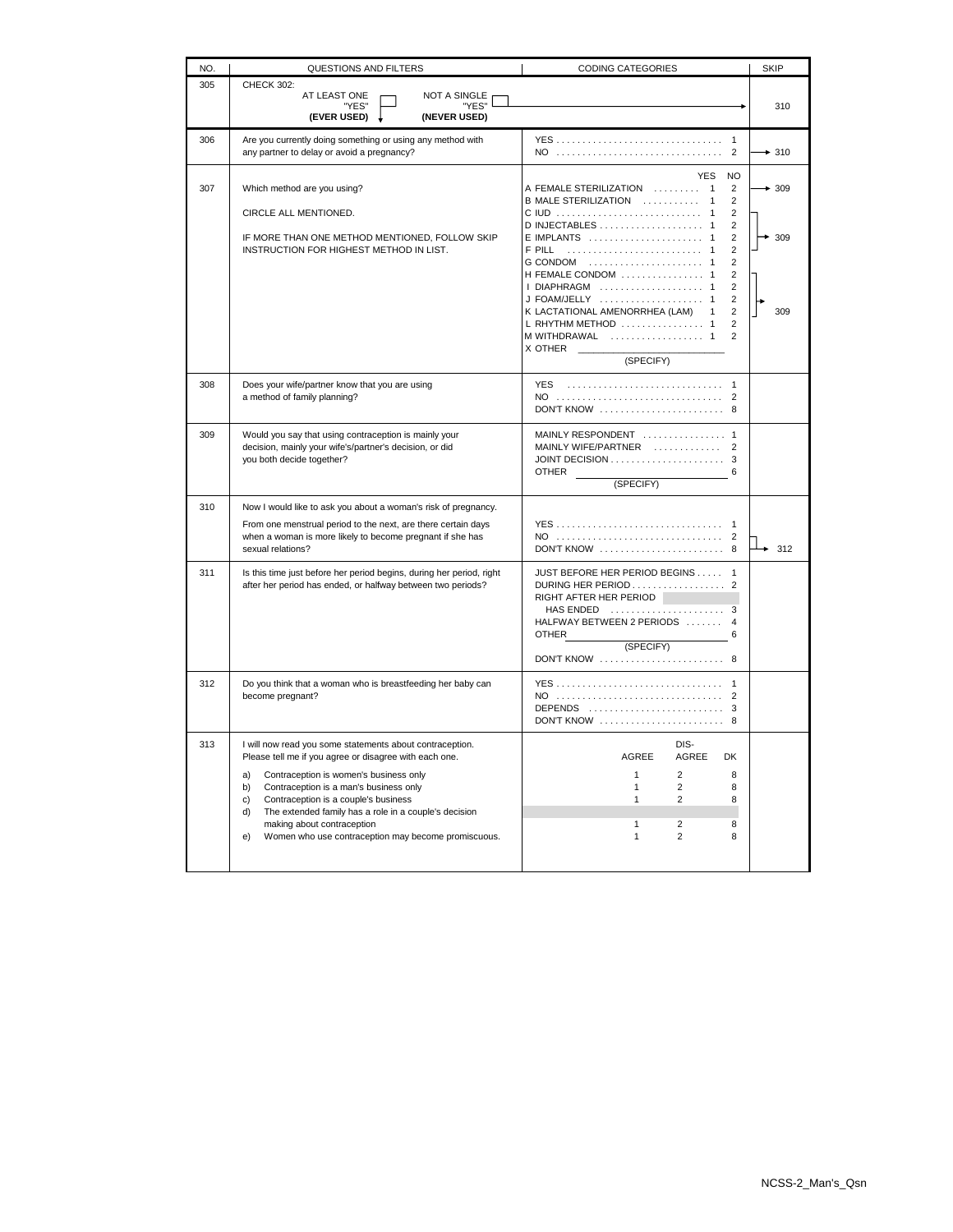| NO. | QUESTIONS AND FILTERS                                                                                                                                                                                                                                                 | <b>CODING CATEGORIES</b>                                                                                                                                                                                                                                                                                                                                                                                                                                                                                                                                                                                                                                                                                                                                                                                                                                                                                                                                                        | <b>SKIP</b> |
|-----|-----------------------------------------------------------------------------------------------------------------------------------------------------------------------------------------------------------------------------------------------------------------------|---------------------------------------------------------------------------------------------------------------------------------------------------------------------------------------------------------------------------------------------------------------------------------------------------------------------------------------------------------------------------------------------------------------------------------------------------------------------------------------------------------------------------------------------------------------------------------------------------------------------------------------------------------------------------------------------------------------------------------------------------------------------------------------------------------------------------------------------------------------------------------------------------------------------------------------------------------------------------------|-------------|
| 314 | CHECK 301 (07) KNOWS MALE CONDOM<br><b>YES</b><br><b>NO</b>                                                                                                                                                                                                           |                                                                                                                                                                                                                                                                                                                                                                                                                                                                                                                                                                                                                                                                                                                                                                                                                                                                                                                                                                                 | 401         |
| 315 | Do you know of a place where a person can get male<br>condoms?                                                                                                                                                                                                        |                                                                                                                                                                                                                                                                                                                                                                                                                                                                                                                                                                                                                                                                                                                                                                                                                                                                                                                                                                                 | $+ 401$     |
| 316 | Where is that?<br>Any other place?<br>PROBE TO IDENTIFY EACH TYPE OF SOURCE AND CIRCLE<br>THE APPROPRIATE CODE.<br>IF UNABLE TO DETERMINE IF HOSPITAL, HEALTH CENTER<br>OR CLINIC IS PUBLIC OR PRIVATE MEDICAL, WRITE<br>THE NAME OF THE PLACE.<br>(NAME OF PLACE(S)) | Y<br>$\mathsf{N}$<br><b>PUBLIC SECTOR</b><br>GOVT. HOSPITAL $\ldots, \ldots, \ldots$<br>$\overline{2}$<br>1<br>$\overline{2}$<br>GOVT. HEALTH CENTER<br>$\overline{2}$<br>GOVERNMENT DISPENSARY .<br>1<br>$\mathcal{P}$<br>OTHER PUBLIC<br>$\mathbf{1}$<br>(SPECIFY)<br><b>PRIVATE SECTOR</b><br>FAITH-BASED, CHURCH, MISSION<br>HOSPITAL / CLINIC<br>$\overline{2}$<br>$\mathbf{1}$<br>FHOK/FPAK HEALTH CENTER/<br>$CLINIC$<br>$\overline{2}$<br>1<br>$\overline{2}$<br>PRIVATE HOSPITAL/CLINIC [1995]<br>1<br>$\overline{2}$<br>PHARMACY/CHEMIST<br>$\mathbf{1}$<br>$\overline{2}$<br>NURSING/MATERNITY HOME.<br>$\mathbf{1}$<br>$\mathfrak{p}$<br>OTHER PRIV. MEDICAL<br>1<br>(SPECIFY)<br><b>OTHER SOURCE</b><br>MOBILE CLINIC<br>$\overline{2}$<br>1<br>$\overline{2}$<br>COMMUNITY-BASED DISTRIBUTOR<br>1<br>$\overline{2}$<br>$\mathbf{1}$<br>$\overline{2}$<br>$FRIEND/RELATIVE$<br>1<br>$\mathfrak{p}$<br>OTHER _________________________<br>$\mathbf{1}$<br>(SPECIFY) |             |
| 317 | If you wanted to, could you yourself get a male condom?                                                                                                                                                                                                               |                                                                                                                                                                                                                                                                                                                                                                                                                                                                                                                                                                                                                                                                                                                                                                                                                                                                                                                                                                                 |             |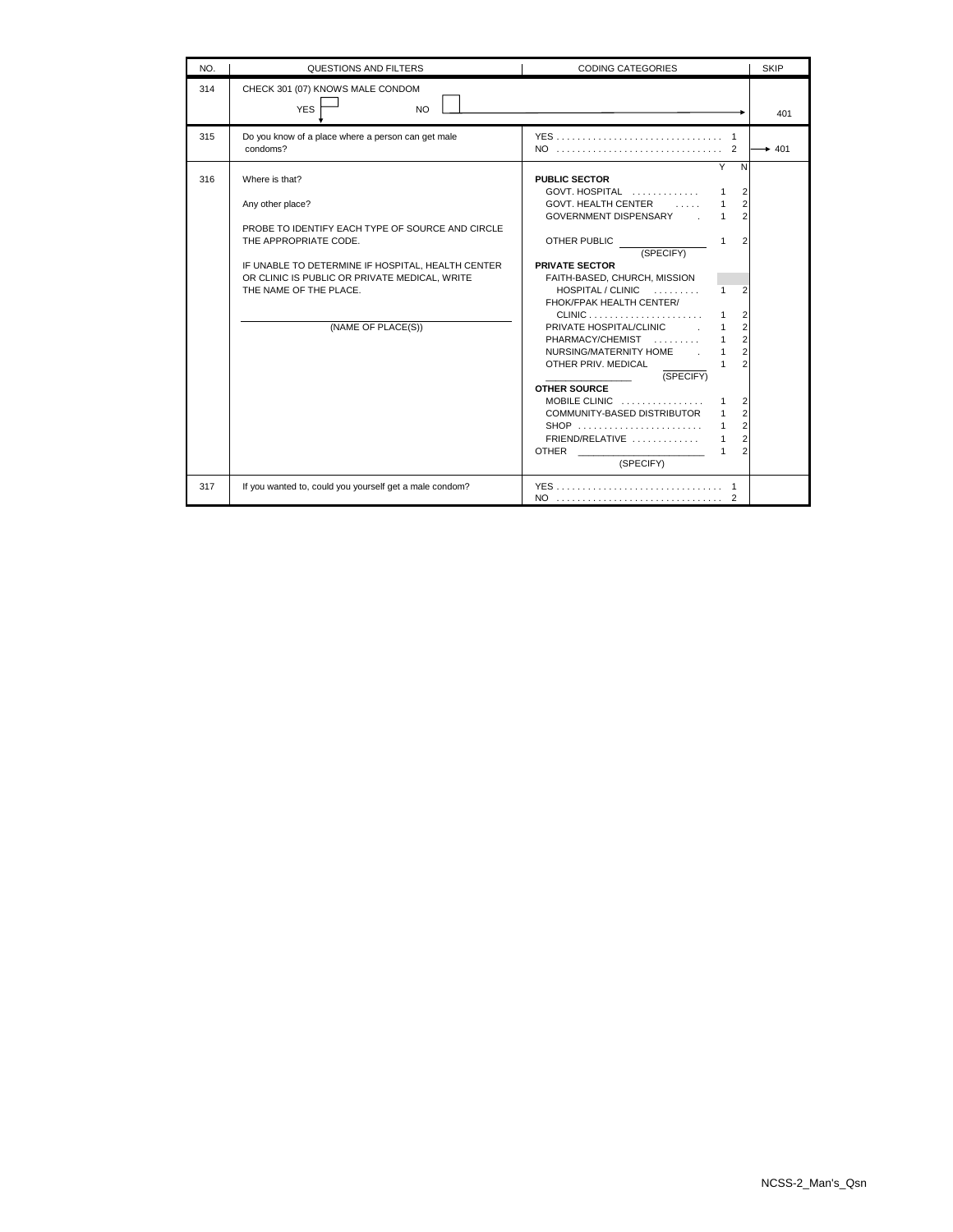| SECTION 4. MARRIAGE AND SEXUAL ACTIVITY |                                                                                                                                               |                                                                                                                                                         |             |  |
|-----------------------------------------|-----------------------------------------------------------------------------------------------------------------------------------------------|---------------------------------------------------------------------------------------------------------------------------------------------------------|-------------|--|
| NO.                                     | QUESTIONS AND FILTERS                                                                                                                         | <b>CODING CATEGORIES</b>                                                                                                                                | <b>SKIP</b> |  |
| 400                                     | PRESENCE OF OTHERS AT THIS POINT                                                                                                              | <b>YES</b><br><b>NO</b><br>CHILDREN UNDER 10 1<br>2<br>WIFE/PARTNER  1<br>2<br>OTHER MALES<br>2<br>$\mathbf{1}$<br>OTHER FEMALES<br>$\overline{2}$<br>1 |             |  |
| 401                                     | Are you currently married or living together with a woman as if<br>married?                                                                   | YES, CURRENTLY MARRIED  1<br>YES, LIVING WITH A WOMAN  2<br>NO, NOT IN UNION $\ldots \ldots \ldots \ldots \ldots$ 3                                     | $+404$      |  |
| 401A                                    | Do you currently have a regular sexual partner, an occasional<br>sexual partner or no sexual partner at all?                                  | REGULAR SEXUAL PARTNER  1<br>OCCASIONAL SEXUAL PARTNER  2                                                                                               |             |  |
| 402                                     | Have you ever been married or lived together with a woman<br>as if married?                                                                   | YES, FORMERLY MARRIED  1<br>YES, LIVED WITH A WOMAN  2                                                                                                  | $+ 411$     |  |
| 403                                     | What is your marital status now: are you widowed,<br>divorced, or separated?                                                                  | WIDOWED  1<br>DIVORCED  2<br>SEPARATED  3                                                                                                               | 408         |  |
| 404                                     | Is your wife/partner living with you now or is she staying<br>elsewhere?                                                                      | LIVING WITH HIM<br>$\mathbf{1}$<br>STAYING ELSEWHERE  2                                                                                                 |             |  |
| 405                                     | Do you have more than one wife or woman you live with as if<br>married?                                                                       | YES  1                                                                                                                                                  | $+407$      |  |
| 406                                     | Altogether, how many wives do you have or other partners<br>do you live with as if married?                                                   | TOTAL NUMBER OF WIVES<br>AND LIVE-IN PARTNERS                                                                                                           |             |  |
| 407                                     | CHECK 405 & 406:                                                                                                                              |                                                                                                                                                         |             |  |
|                                         | <b>MORE THAN</b><br>ONE WIFE/<br>ONE WIFE/                                                                                                    |                                                                                                                                                         |             |  |
|                                         | PARTNER .<br><b>PARTNER</b>                                                                                                                   |                                                                                                                                                         | $+409$      |  |
| 408                                     | Have you been married or lived with a woman only once or<br>more than once?                                                                   | ONLY ONCE  1<br>MORE THAN ONCE<br>. 2                                                                                                                   |             |  |
| 409                                     | In what month and year did you start living with your (wife/<br>partner)?                                                                     | $MONTH$                                                                                                                                                 |             |  |
|                                         | FOR MEN WITH MORE THAN ONE WIFE/LIVE-IN PARTNERS<br>ASK ABOUT THE MONTH AND YEAR HE STARTED LIVING<br>WITH HIS FIRST WIFE/PARTNER.            | DON'T KNOW MONTH<br>98<br>.                                                                                                                             |             |  |
|                                         |                                                                                                                                               | $YEAR$                                                                                                                                                  | $+411$      |  |
|                                         |                                                                                                                                               | DON'T KNOW YEAR  9998                                                                                                                                   |             |  |
| 410                                     | How old were you when you first started living with her?                                                                                      | AGE<br>.                                                                                                                                                |             |  |
|                                         | CHECK FOR THE PRESENCE OF OTHERS.                                                                                                             |                                                                                                                                                         |             |  |
|                                         | BEFORE CONTINUING, MAKE EVERY EFFORT TO ENSURE PRIVACY.                                                                                       |                                                                                                                                                         |             |  |
| 411                                     | Now I would like to ask you some questions about sexual<br>activity in order to gain a better understanding of some<br>important life issues. | NEVER HAD SEXUAL<br>$INTERCOUNSE$<br>01                                                                                                                 |             |  |
|                                         | How old were you when you had sexual intercourse for the<br>very first time?                                                                  | AGE IN YEARS<br>.                                                                                                                                       |             |  |
|                                         | (ONLY ONE RESPONSE ALLOWED)                                                                                                                   | FIRST TIME WHEN STARTED<br>LIVING WITH (FIRST)<br>WIFE/PARTNER<br>94<br>$DON'T$ KNOW<br>98                                                              | 414         |  |
| 412                                     | <b>CHECK 107:</b><br>AGE<br>AGE<br>$12 - 24$<br>25-54                                                                                         |                                                                                                                                                         | 421         |  |
| 413                                     | Do you intend to wait until you get married to have sexual<br>intercourse for the first time?                                                 | YES  1<br>DON'T KNOW/UNSURE  8                                                                                                                          | 501         |  |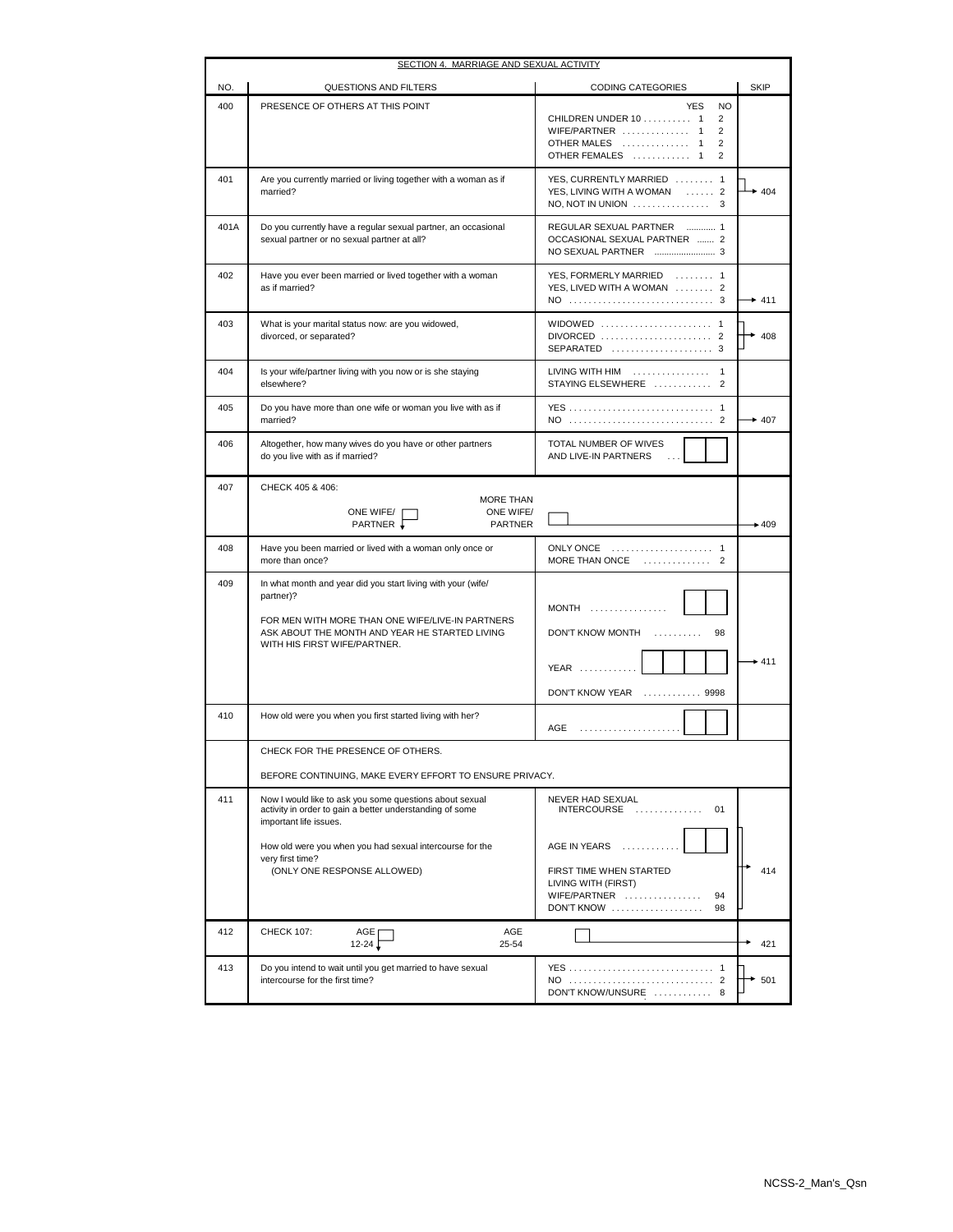| NO.        | QUESTIONS AND FILTERS                                                                                                                                                                                                                                                                                                                     | <b>CODING CATEGORIES</b>                                                                                                                                                                                                                                                                                                     | <b>SKIP</b> |
|------------|-------------------------------------------------------------------------------------------------------------------------------------------------------------------------------------------------------------------------------------------------------------------------------------------------------------------------------------------|------------------------------------------------------------------------------------------------------------------------------------------------------------------------------------------------------------------------------------------------------------------------------------------------------------------------------|-------------|
| 414        | <b>CHECK 107:</b><br>AGE<br>AGE<br>25-54<br>$12 - 24$                                                                                                                                                                                                                                                                                     |                                                                                                                                                                                                                                                                                                                              | 421         |
| 415        | The first time you had sexual intercourse, was a condom<br>used?                                                                                                                                                                                                                                                                          | YES  1<br>DON'T KNOW/DON'T REMEMBER  8                                                                                                                                                                                                                                                                                       |             |
| 416        | How old was the person you first had sexual intercourse<br>with?                                                                                                                                                                                                                                                                          | AGE OF PARTNER                                                                                                                                                                                                                                                                                                               | 419         |
|            |                                                                                                                                                                                                                                                                                                                                           | $DON'T$ KNOW $\ldots \ldots \ldots \ldots \ldots$<br>98                                                                                                                                                                                                                                                                      |             |
| 417        | Was this person older than you, younger than you, or about<br>the same age as you?                                                                                                                                                                                                                                                        | <b>OLDER</b><br>YOUNGER<br>$\overline{2}$<br>ABOUT THE SAME AGE  3<br>DON'T KNOW/DON'T REMEMBER  8                                                                                                                                                                                                                           | $+419$      |
| 418        | Would you say this person was ten or more years older than<br>you or less than ten years older than you?                                                                                                                                                                                                                                  | TEN OR MORE YEARS OLDER  1<br>LESS THAN TEN YEARS OLDER  2<br>OLDER, UNSURE HOW MUCH  3<br>TEN OR MORE YEARS YOUNGER  4<br>LESS THAN TEN YEARS YOUNGER  5<br>YOUNGER, UNSURE HOW MUCH  6                                                                                                                                     |             |
| 419        | How was this person related to you at the time you first had<br>sex with her?                                                                                                                                                                                                                                                             | GIRLFRIEND NOT LIVING WITH<br><b>OTHER</b><br>56 196<br>(SPECIFY)                                                                                                                                                                                                                                                            |             |
| 420        | What were the circumstances of your first sexual intercourse?                                                                                                                                                                                                                                                                             | WANTED TO KNOW HOW IT FEELS  04<br>WANTED TO BE LIKE SOME OF MY<br>NEEDED MATERIAL BENEFITS  07<br><b>OTHER</b><br>96<br>(SPECIFY)                                                                                                                                                                                           |             |
| 421<br>422 | Now I would like to talk about the last time you had sexual<br>intercourse<br>How was this person related to you at the time you last had<br>sex with her?<br>IF RESPONDENT SAYS 'GIRLFRIEND',<br>ASK: Were you living together as if married?<br>[IF ANSWER IS YES CIRCLE CODE 03]<br>When was the last time you had sexual intercourse? | ONLY HAD SEX ONCE<br>$01 -$<br>WIFE  02<br>LIVE-IN PARTNER  03<br>TOTAL STRANGER  04<br>GIRLFRIEND NOT LIVING WITH<br>RESPONDENT 05<br>AUNT  06<br>COUSIN  07<br>OTHER RELATIVE  08<br>HOUSE GIRL  09<br>NEIGHBOUR  10<br>CLASSMATE  11<br>TEACHER  12<br>RELIGIOUS LEADER  13<br>SEX WORKER  14<br>OTHER<br>96<br>(SPECIFY) | 427         |
|            | IF LESS THAN 12 MONTHS, ANSWER MUST BE RECORDED<br>IN DAYS, WEEKS OR MONTHS.<br>IF 12 MONTHS (ONE YEAR) OR MORE, ANSWER MUST BE<br><b>RECORDED IN YEARS.</b>                                                                                                                                                                              | DAYS AGO  1<br>WEEKS AGO  2<br>MONTHS AGO  3<br>YEARS AGO  4                                                                                                                                                                                                                                                                 |             |
| 423        | How old was the person you last had sexual intercourse<br>with?                                                                                                                                                                                                                                                                           | AGE OF PERSON<br>                                                                                                                                                                                                                                                                                                            | 426         |
|            | PROBE TO GET APPROXIMATE AGE<br><b>CIRCLE 98 IF AGE IS NOT KNOWN</b>                                                                                                                                                                                                                                                                      | <b>DON'T KNOW</b>                                                                                                                                                                                                                                                                                                            |             |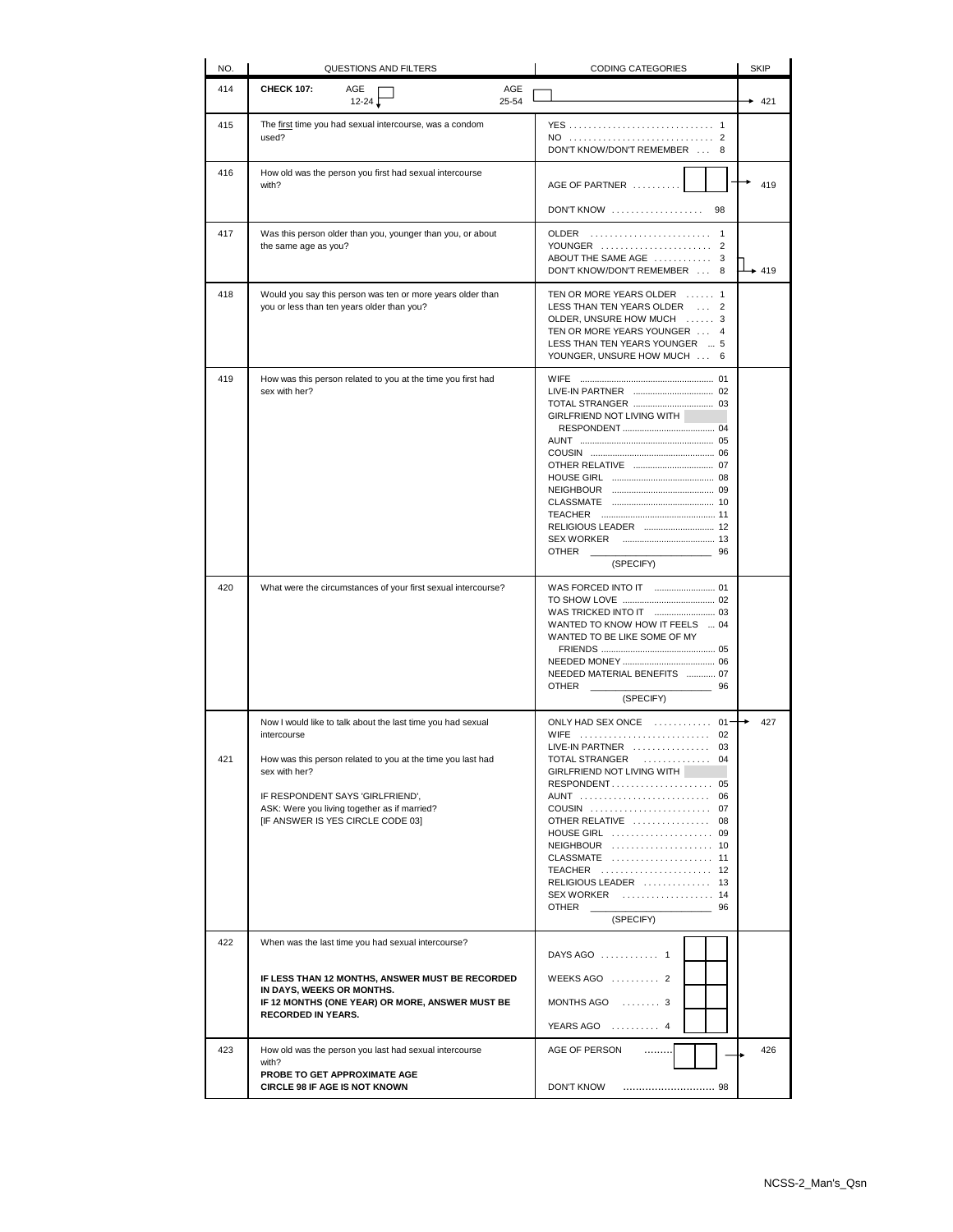| NO.        | <b>QUESTIONS AND FILTERS</b>                                                                                                                                                                                                                                                                                                                                                                                                                                                                                                                                                                                              | <b>CODING CATEGORIES</b>                                                                                                                                                                                           | <b>SKIP</b> |
|------------|---------------------------------------------------------------------------------------------------------------------------------------------------------------------------------------------------------------------------------------------------------------------------------------------------------------------------------------------------------------------------------------------------------------------------------------------------------------------------------------------------------------------------------------------------------------------------------------------------------------------------|--------------------------------------------------------------------------------------------------------------------------------------------------------------------------------------------------------------------|-------------|
| 424        | Was this person older than you, younger than you, or about<br>the same age as you?                                                                                                                                                                                                                                                                                                                                                                                                                                                                                                                                        | OLDER<br>YOUNGER  2<br>ABOUT THE SAME AGE<br>3<br>DON'T KNOW/DON'T REMEMBER  8                                                                                                                                     | $+426$      |
| 425        | Would you say this person was ten or more years older than<br>you or less than ten years older than you?                                                                                                                                                                                                                                                                                                                                                                                                                                                                                                                  | TEN OR MORE YEARS OLDER  1<br>LESS THAN TEN YEARS OLDER  2<br>OLDER, UNSURE HOW MUCH  3<br>TEN OR MORE YEARS YOUNGER  4<br>LESS THAN TEN YEARS YOUNGER  5<br>YOUNGER, UNSURE HOW MUCH  6                           |             |
| 426        | CHECK 301: MENTIONED<br>DID NOT MENTION<br>CONDOM<br><b>CONDOM</b><br>The last time you had sex<br>Some men use a condom<br>was a condom used?<br>i.e. a rubber sheath on their<br>penis during sexual inter-<br>course. The last time you<br>had sex was a condom<br>used?                                                                                                                                                                                                                                                                                                                                               |                                                                                                                                                                                                                    |             |
| 427<br>428 | <b>CHECK 401:</b><br>NOT IN UNION<br><b>CURRENTLY MARRIED/</b><br>LIVING WITH A WOMAN<br>Sometimes a man may have sex with another woman because<br>circumstances force him to do so, or simply because he likes<br>the other woman.<br>Have you had sex with anyone other than (your wife/the                                                                                                                                                                                                                                                                                                                            |                                                                                                                                                                                                                    | 430         |
|            | woman you are living with) in the last 12 months?                                                                                                                                                                                                                                                                                                                                                                                                                                                                                                                                                                         |                                                                                                                                                                                                                    | 430         |
| 429        | In the last 12 months, how many different persons<br>have you had sex with?                                                                                                                                                                                                                                                                                                                                                                                                                                                                                                                                               | NUMBER OF PEOPLE<br>REFUSED TO ANSWER  97<br>DON'T KNOW  98                                                                                                                                                        |             |
| 430        | In your lifetime, how many different women have you<br>had sex with?                                                                                                                                                                                                                                                                                                                                                                                                                                                                                                                                                      | NUMBER OF LIFETIME<br><b>PARTNERS</b>                                                                                                                                                                              |             |
|            | IF NON-NUMERIC ANSWER, PROBE TO GET AN ESTIMATE.                                                                                                                                                                                                                                                                                                                                                                                                                                                                                                                                                                          | REFUSED TO ANSWER  97                                                                                                                                                                                              |             |
|            | IF NUMBER OF PARTNERS IS GREATER THAN 95, WRITE '95'.                                                                                                                                                                                                                                                                                                                                                                                                                                                                                                                                                                     | DON'T KNOW  98                                                                                                                                                                                                     |             |
| 431        | Now I am going to read you a series of statements. After I read<br>each statement, please tell me whether you agree with the<br>statement, disagree with it or have no opinion one way or the<br>other.<br>i)<br>If you ask your partner to use a condom, she would get<br>angry or violent.<br>If you ask your partner to use a condom, she would think<br>ii)<br>you are having sex with other people.<br>Using a condom is a sign of not trusting your partner<br>iii)<br>Your partner might be having sex with someone else.<br>iv)<br>When you and your partner disagree, she gets her way<br>V)<br>most of the time | <b>NO</b><br>AGREE<br><b>DISAGREE</b><br><b>OPINION</b><br>i)<br>1<br>2<br>3<br>ii)<br>1<br>2<br>3<br>2<br>3<br>iii)<br>1<br>$\overline{c}$<br>$\mathbf{1}$<br>3<br>iv)<br>v)<br>1<br>2<br>3                       |             |
| 432        | Now, I am going to ask you a series of questions. After I ask<br>each question please tell me whether it is your partner,<br>whether it is both of you equally or whether it is just you.<br>Who usually has more say about whether you have sex?<br>i)<br>ii)<br>In general, who do you think has more power in your<br>relationship?<br>Who usually has more say about whether you use<br>iii)<br>condoms?<br>Who usually has more say when you talk about using<br>iv)<br>family planning?<br>Who usually has more say when you talk about the<br>v)<br>number of children you should have?                            | <b>YOUR</b><br><b>BOTH</b><br><b>EQUALLY</b><br>YOU<br>N/A<br><b>PARTNER</b><br>i)<br>1<br>2<br>3<br>4<br>ii)<br>1<br>2<br>3<br>4<br>1<br>2<br>3<br>iii)<br>4<br>3<br>iv)<br>1<br>2<br>4<br>1<br>2<br>3<br>4<br>V) |             |
| 433        | In the past 12 months, have you ever paid or received money<br>or gifts in exchange for sex?                                                                                                                                                                                                                                                                                                                                                                                                                                                                                                                              | $\mathbf{1}$<br>YES                                                                                                                                                                                                |             |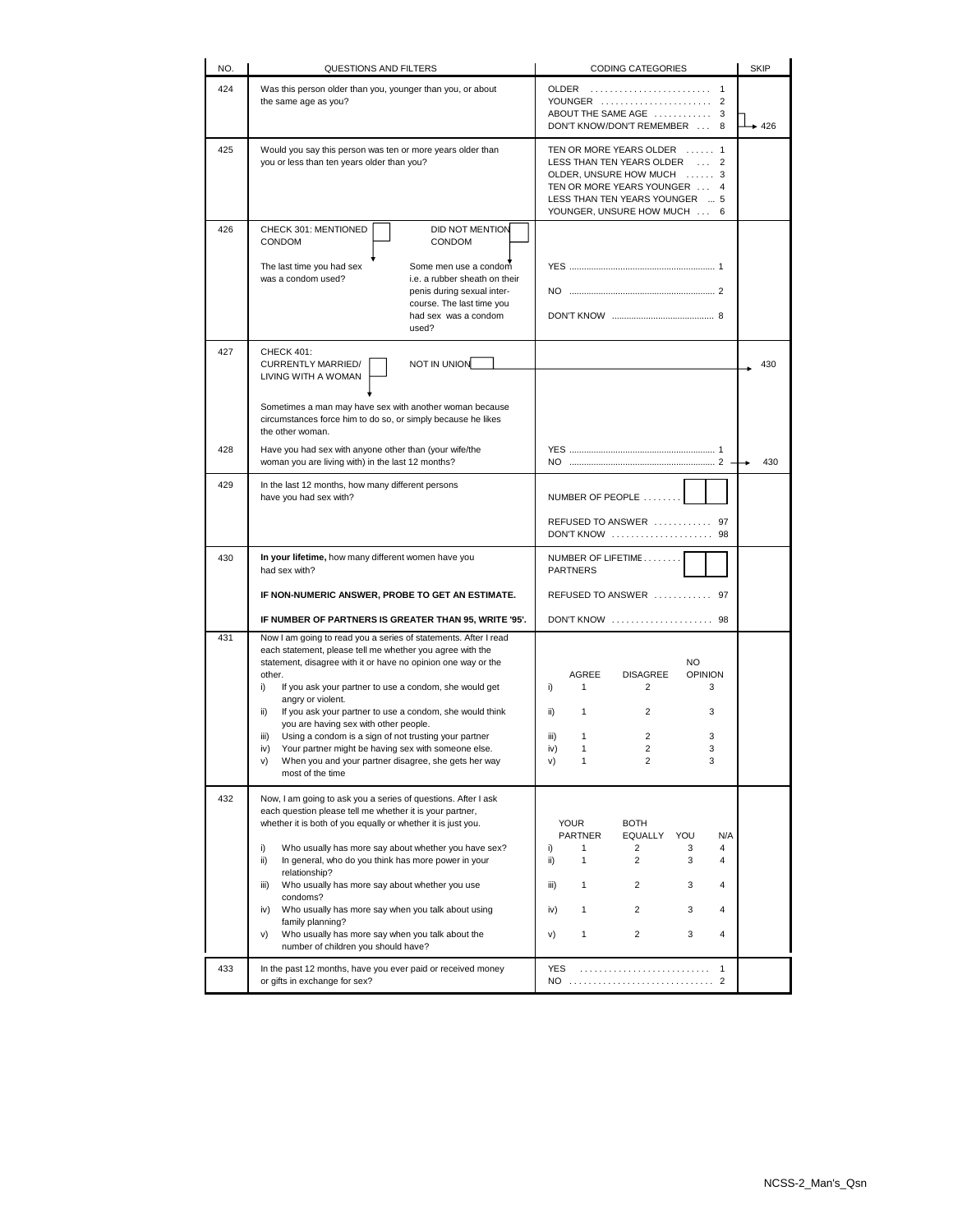|     | SECTION 5. FERTILITY PREFERENCES                                                                                                                                                                                                                                                                                                                                                                                                                                                                 |                                                                                                                                                                                        |                  |  |
|-----|--------------------------------------------------------------------------------------------------------------------------------------------------------------------------------------------------------------------------------------------------------------------------------------------------------------------------------------------------------------------------------------------------------------------------------------------------------------------------------------------------|----------------------------------------------------------------------------------------------------------------------------------------------------------------------------------------|------------------|--|
| NO. | QUESTIONS AND FILTERS                                                                                                                                                                                                                                                                                                                                                                                                                                                                            | <b>CODING CATEGORIES</b>                                                                                                                                                               | <b>SKIP</b>      |  |
| 501 | <b>CHECK 405:</b><br>ONE OR MORE<br>QUESTION<br>WIVES/PARTNERS<br><b>NOT ASKED</b>                                                                                                                                                                                                                                                                                                                                                                                                               |                                                                                                                                                                                        | 508              |  |
| 502 | <b>CHECK 302:</b>                                                                                                                                                                                                                                                                                                                                                                                                                                                                                |                                                                                                                                                                                        |                  |  |
|     | <b>MAN NOT</b><br>MAN<br><b>STERILIZED</b><br>STERILIZED                                                                                                                                                                                                                                                                                                                                                                                                                                         |                                                                                                                                                                                        | $+508$           |  |
| 503 | Is your wife/partner or are any of your wives/partners<br>currently pregnant?                                                                                                                                                                                                                                                                                                                                                                                                                    | DON'T KNOW  8                                                                                                                                                                          |                  |  |
| 504 | NO WIFE/PARTNER<br>WIFE(WIVES)/<br>PREGNANT OR<br>PARTNER(S)<br>DON'T KNOW \<br>PREGNANT<br>Now I have some questions<br>Now I have some questions<br>about the future.<br>about the future.<br>Would you like to have<br>After the child(ren) you and<br>(a/another) child, or would<br>your (wife(wives)/partner(s))<br>you prefer not to have any<br>are expecting now, would you<br>(more) children?<br>like to have another child, or<br>would you prefer not to have<br>any more children? | HAVE (A/ANOTHER) CHILD  1<br>NO MORE/NONE<br>.<br>$\overline{2}$<br>COUPLE INFECUND<br>. 3<br>WIFE (WIVES)/PARTNER(S)<br>STERILIZED  4<br>.<br>UNDECIDED/DON'T KNOW<br>8               | $*_{508}$        |  |
| 505 | <b>CHECK 407:</b><br>ONE WIFE/<br>MORE THAN<br><b>PARTNER</b><br>ONE WIFE/<br>PARTNER                                                                                                                                                                                                                                                                                                                                                                                                            |                                                                                                                                                                                        | 507              |  |
| 506 | <b>CHECK 503:</b><br>WIFE/PARTNER<br>WIFE/PARTNER<br>NOT PREGNANT<br>PREGNANT<br>OR DON'T KNOW<br>How long would you like<br>After the birth of the child you<br>to wait from now before<br>are expecting now, how long<br>the birth of (a/another)<br>would you like to wait before<br>child?<br>the birth of another child?                                                                                                                                                                    | $MONTHS$ 1<br>. 2<br>YEARS<br>SOON/NOW<br>993<br>.<br>COUPLE INFECUND<br>994<br>.<br>996<br><b>OTHER</b><br>(SPECIFY)<br>DON'T KNOW<br>998                                             | $-508$           |  |
| 507 | How long would you like to wait from now before the birth of<br>(a/another) child?                                                                                                                                                                                                                                                                                                                                                                                                               | MONTHS  1<br><b>YEARS</b><br>.<br>$\mathcal{P}$<br>SOON/NOW<br>. 993<br>HE/ALL HIS WIVES/PARTNERS<br>ARE INFECUND<br>.<br>994<br>996<br><b>OTHER</b><br>(SPECIFY)<br>DON'T KNOW<br>998 |                  |  |
| 508 | CHECK 202 AND 203:<br>NO LIVING CHILDREN<br>HAS LIVING CHILDREN<br>If you could go back to the time<br>If you could choose exactly the<br>number of children to have in<br>you did not have any children<br>and could choose exactly the<br>your whole life, how many<br>would that be?<br>number of children to have in<br>your whole life, how many<br>would that be?<br>PROBE FOR A NUMERIC RESPONSE.                                                                                         | NONE<br>00<br>NUMBER<br><b>OTHER</b><br>96<br>(SPECIFY)                                                                                                                                | $*510$<br>$-510$ |  |
| 509 | How many of these children would you like to be boys, how<br>many would you like to be girls and for how many would the<br>sex not matter?                                                                                                                                                                                                                                                                                                                                                       | <b>BOYS</b><br>NUMBER:<br><b>GIRLS</b><br><b>EITHER</b><br><b>OTHER</b><br>96<br>(SPECIFY)                                                                                             |                  |  |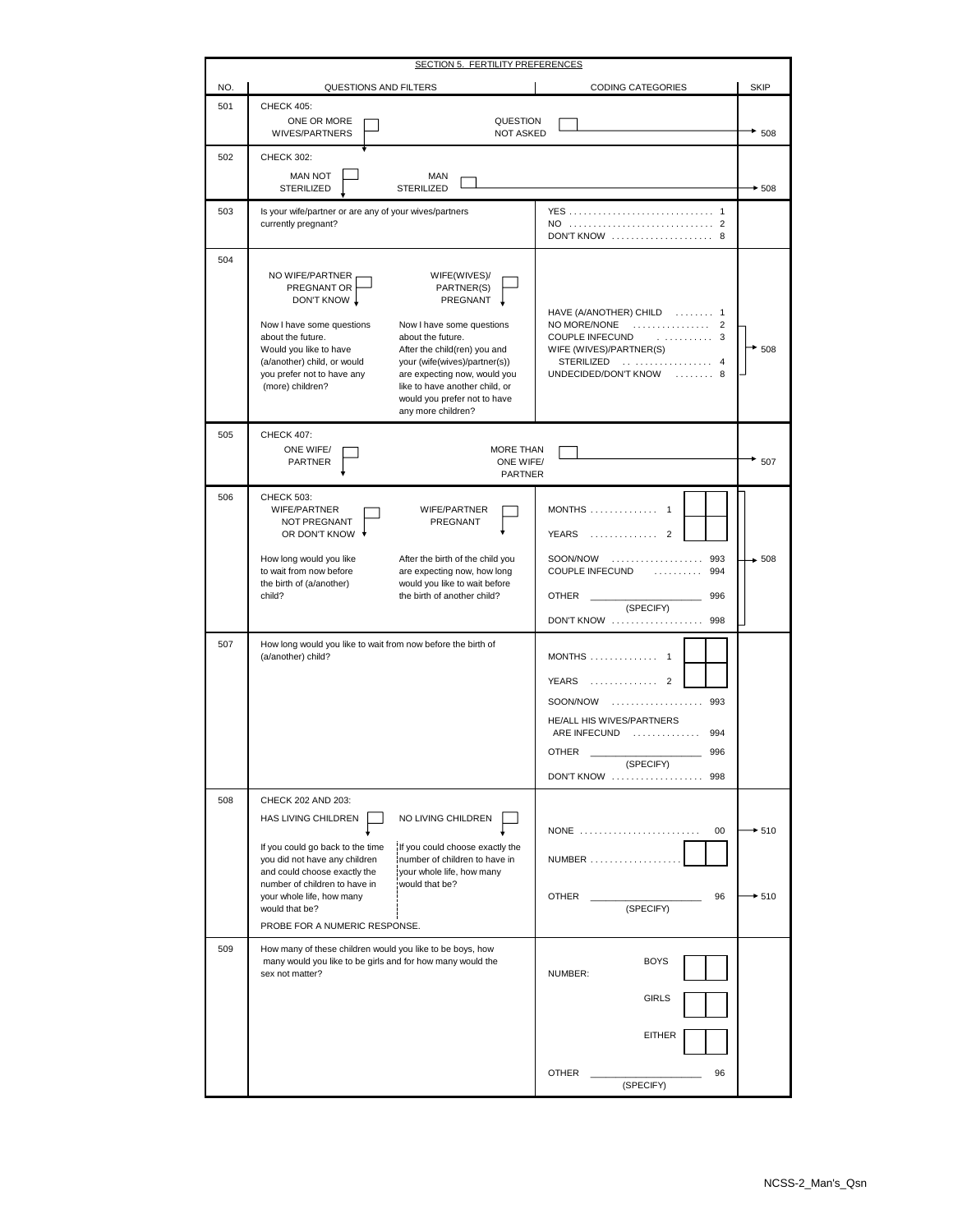| NO. | QUESTIONS AND FILTERS                                                                                                                                                                              | <b>CODING CATEGORIES</b>                                                                           | <b>SKIP</b> |
|-----|----------------------------------------------------------------------------------------------------------------------------------------------------------------------------------------------------|----------------------------------------------------------------------------------------------------|-------------|
| 510 | In the last one month have you:<br>Heard about family planning on the radio?<br>Seen about family planning on the television?<br>Read about family planning in a newspaper, poster or<br>magazine? | YES NO<br>RADIO<br>$\mathcal{P}$<br>TELEVISION<br>2<br>NEWSPAPER, POSTER<br>OR MAGAZINE<br>2       |             |
| 511 | Now I want to ask you about your wife's/partner's views<br>on family planning.<br>Do you think that your wife/partner approves or disapproves<br>of couples using a method to avoid pregnancy?     | APPROVES<br>DOES NOT KNOW $\ldots$                                                                 |             |
| 512 | How often have you talked to your husband/partner about<br>family planning in the past year?                                                                                                       | ONCE OR TWICE $\ldots, \ldots, \ldots, \ldots$                                                     |             |
| 513 | CHECK 302C:<br><b>NEITHER</b><br>HE OR SHE<br><b>STERILIZED</b><br><b>STERILIZED</b>                                                                                                               |                                                                                                    | 601         |
| 514 | Does your wife/partner want the same number of<br>children that you want, or does she want more or fewer than<br>vou want?                                                                         | SAME NUMBER<br>MORE CHILDREN<br>FEWER CHILDREN<br>$DONT$ KNOW $\ldots \ldots \ldots \ldots \ldots$ |             |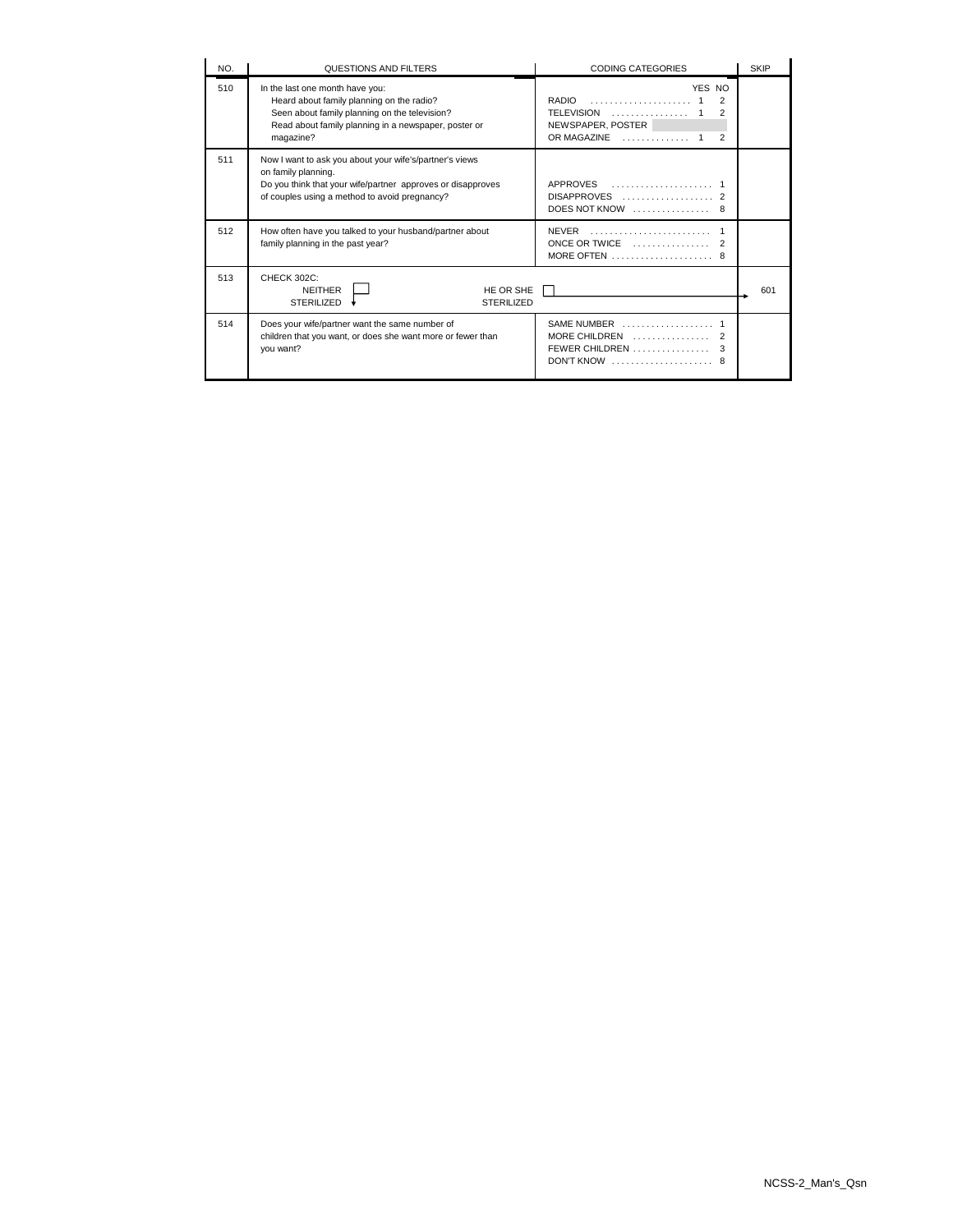| <b>SECTION 6. EMPLOYMENT AND GENDER ROLES</b> |                                                                                                                                                                                                                                                         |                                                                                                                                                                                                     |             |
|-----------------------------------------------|---------------------------------------------------------------------------------------------------------------------------------------------------------------------------------------------------------------------------------------------------------|-----------------------------------------------------------------------------------------------------------------------------------------------------------------------------------------------------|-------------|
| NO.                                           | QUESTIONS AND FILTERS                                                                                                                                                                                                                                   | <b>CODING CATEGORIES</b>                                                                                                                                                                            | <b>SKIP</b> |
| 601                                           | Have you done any work in the last seven days?                                                                                                                                                                                                          |                                                                                                                                                                                                     | $+604$      |
| 602                                           | Although you did not work in the last seven days, do you have<br>any job or business from which you were absent for leave,<br>illness, vacation, or any other such reason?                                                                              |                                                                                                                                                                                                     | $*604$      |
| 603                                           | Have you done any work in the last 12 months?                                                                                                                                                                                                           | YES<br>$\overline{1}$                                                                                                                                                                               | $+613$      |
| 604                                           | What is your main income generating activity?                                                                                                                                                                                                           |                                                                                                                                                                                                     |             |
| 605                                           | CHECK 604:<br><b>WORKS IN</b><br>DOES NOT WORK<br><b>AGRICULTURE</b><br>IN AGRICULTURE                                                                                                                                                                  |                                                                                                                                                                                                     | $*607$      |
| 606                                           | Do you work mainly on your own land or on family land, or do<br>you work on land that you rent from someone else, or do you<br>work on someone else's land?                                                                                             | FAMILY LAND  2<br>RENTED LAND  3<br>SOMEONE ELSE'S LAND  4                                                                                                                                          |             |
| 607                                           | Are you self-employed or do you do this work for a member<br>of your family or for someone else?                                                                                                                                                        | SELF-EMPLOYED  1<br>FOR FAMILY MEMBER<br>$\overline{2}$                                                                                                                                             |             |
| 608                                           | Do you usually work throughout the year, or do you work<br>seasonally, or only once in a while?                                                                                                                                                         | THROUGHOUT THE YEAR  1<br>SEASONALLY/PART OF THE YEAR . 2<br>ONCE IN A WHILE $\ldots \ldots \ldots \ldots$<br>3                                                                                     |             |
| 609                                           | Are you paid in cash or kind for this work or are you not<br>paid at all?                                                                                                                                                                               | <b>CASH ONLY</b><br><b>NOT PAID</b>                                                                                                                                                                 |             |
| 609a                                          | How much do you earn for this work per month?<br>Less than 1000 shillings?<br>ls it:<br>01<br>1000-3000 shillings?<br>02<br>03<br>3001-4000 shillings?<br>04<br>4001-5000 shillings?<br>05<br>5001-10000 shillings?<br>06<br>More than 10000 shillings? |                                                                                                                                                                                                     |             |
| 610                                           | <b>CHECK 407:</b>                                                                                                                                                                                                                                       |                                                                                                                                                                                                     |             |
|                                               | ONE OR MORE<br>QUESTION<br>WIVES/PARTNERS<br><b>NOT ASKED</b>                                                                                                                                                                                           |                                                                                                                                                                                                     | $*613$      |
| 611                                           | <b>CHECK 609:</b><br>OTHER<br>CODE 1 OR 2<br><b>CIRCLED</b>                                                                                                                                                                                             |                                                                                                                                                                                                     | $+613$      |
| 612                                           | Who usually decides how the money you earn will be used:<br>mainly you, mainly your (wife (wives)/partner(s)), or<br>you and your (wife (wives)/partner(s)) jointly?                                                                                    | RESPONDENT  01<br>WIFE(WIVES)/PARTNER(S)  02<br>RESPONDENT AND WIFE (WIVES)/<br>PARTNER(S) JOINTLY  03<br>SOMEONE ELSE  04<br>JOINTLY WITH SOMEONE ELSE  05<br><b>OTHER</b><br>96<br><b>SPECIFY</b> |             |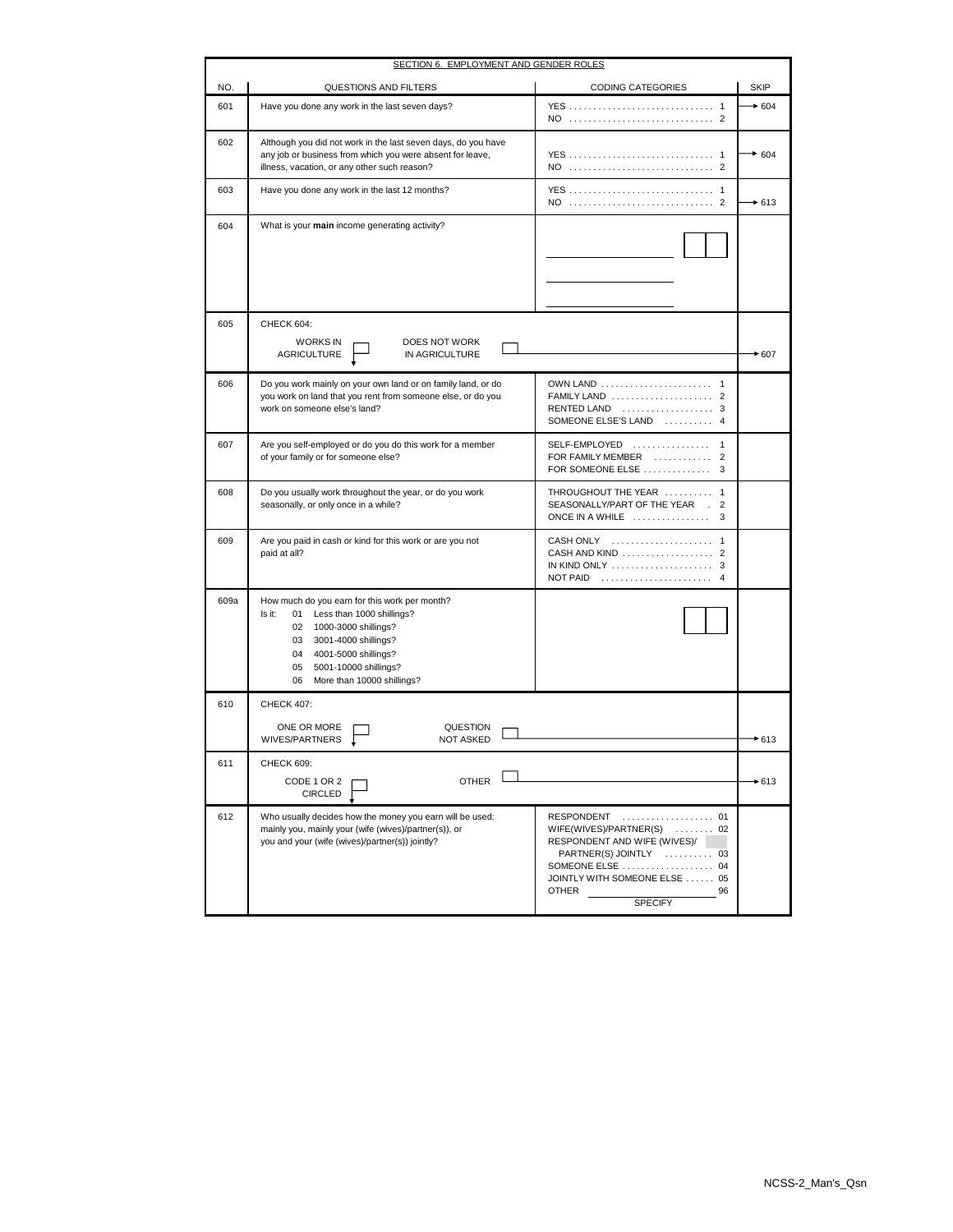| NO.  | QUESTIONS AND FILTERS                                                                                                                                                                                                                                                                                                                                                  | <b>CODING CATEGORIES</b>                                                                                                                                                                                                                    | <b>SKIP</b> |
|------|------------------------------------------------------------------------------------------------------------------------------------------------------------------------------------------------------------------------------------------------------------------------------------------------------------------------------------------------------------------------|---------------------------------------------------------------------------------------------------------------------------------------------------------------------------------------------------------------------------------------------|-------------|
| 613  | PRESENCE OF OTHERS AT THIS POINT (PRESENT AND<br>LISTENING, PRESENT BUT NOT LISTENING, OR NOT<br>PRESENT)                                                                                                                                                                                                                                                              | PRES./ PRES./ NOT<br>LISTEN. NOT<br>PRES.<br>LISTEN.                                                                                                                                                                                        |             |
|      |                                                                                                                                                                                                                                                                                                                                                                        | CHILDREN < 10  1<br>$\overline{2}$<br>3<br>HUSBAND  1<br>$\overline{2}$<br>3<br>OTHER MALES  1<br>2<br>3<br>OTHER FEMALES  1<br>$\overline{2}$<br>3                                                                                         |             |
| 613A | In a couple, who do you think should have the greater say in<br>each of the following decisions: the husband, the wife or both<br>equally:                                                                                                                                                                                                                             | <b>DON'T</b><br>HUS-<br><b>BOTH</b><br>KNOW/<br><b>BAND</b><br>EQUALLY<br><b>WIFE</b><br><b>DEPENDS</b>                                                                                                                                     |             |
|      | a)<br>making major household purchases?                                                                                                                                                                                                                                                                                                                                | $\overline{2}$<br>1<br>3<br>8<br>a)                                                                                                                                                                                                         |             |
|      | making purchases for daily household needs?<br>b)                                                                                                                                                                                                                                                                                                                      | $\mathbf{1}$<br>2<br>3<br>8<br>b)                                                                                                                                                                                                           |             |
|      | deciding about visits to the wife's family or relatives?<br>c)                                                                                                                                                                                                                                                                                                         | $\overline{2}$<br>3<br>$\mathbf{1}$<br>8<br>c)                                                                                                                                                                                              |             |
|      | deciding what to do with the money she earns for her<br>d)<br>work?                                                                                                                                                                                                                                                                                                    | $\overline{2}$<br>8<br>d)<br>1<br>3                                                                                                                                                                                                         |             |
|      | deciding how many children to have and when?<br>e)                                                                                                                                                                                                                                                                                                                     | $\overline{2}$<br>3<br>8<br>$\mathbf{1}$<br>e)                                                                                                                                                                                              |             |
| 614  | I will now read you some statements about pregnancy.<br>Please tell me if you agree or disagree with them.<br>Childbearing is a woman's concern and there is no<br>a)<br>need for the father to get involved.                                                                                                                                                          | DIS-<br>AGREE<br>AGREE DK<br>CHILDBEARING<br>WOMAN'S CONCERN 1<br>2<br>8                                                                                                                                                                    |             |
|      | It is crucial for the mother's and child's health that a<br>b)<br>woman have assistance from a doctor or nurse at<br>delivery.                                                                                                                                                                                                                                         | DOCTOR/NURSE'S<br><b>ASSISTANCE</b><br>CRUCIAL<br>$\mathbf{1}$<br>$\overline{2}$<br>8                                                                                                                                                       |             |
| 615  | Sometimes a husband is annoyed or angered by things that his<br>wife does. In your opinion, is a husband justified in hitting or<br>beating his wife in the following situations:<br>a) If she goes out without telling him?<br>b) If she neglects the children?<br>c) If she argues with him?<br>d) If she refuses to have sex with him?<br>e) If she burns the food? | <b>YES</b><br><b>NO</b><br><b>DK</b><br>GOES OUT  1<br>$\overline{2}$<br>8<br>NEGL. CHILDREN  1<br>$\overline{2}$<br>8<br>ARGUES  1<br>$\overline{2}$<br>8<br>REFUSES SEX  1<br>$\overline{2}$<br>8<br>BURNS FOOD  1<br>$\overline{2}$<br>8 |             |
| 616  | Do you think that if a woman refuses to have sex with her<br>husband when he wants her to, he has the right to                                                                                                                                                                                                                                                         | <b>DON'T</b><br>KNOW/<br><b>YES</b><br><b>DEPENDS</b><br>NO.                                                                                                                                                                                |             |
|      | Get angry and reprimand her?<br>a)                                                                                                                                                                                                                                                                                                                                     | $\mathbf{1}$<br>$\overline{2}$<br>8<br>a)                                                                                                                                                                                                   |             |
|      | Refuse to give her money or other means of support?<br>b)                                                                                                                                                                                                                                                                                                              | $\overline{2}$<br>b)<br>$\mathbf{1}$<br>8                                                                                                                                                                                                   |             |
|      | Use force and have sex with her even if she doesn't<br>c)<br>want to?                                                                                                                                                                                                                                                                                                  | $\overline{2}$<br>8<br>c)<br>$\mathbf{1}$                                                                                                                                                                                                   |             |
|      | d)<br>Have sex with another woman?                                                                                                                                                                                                                                                                                                                                     | $\overline{2}$<br>8<br>d)<br>$\mathbf{1}$                                                                                                                                                                                                   |             |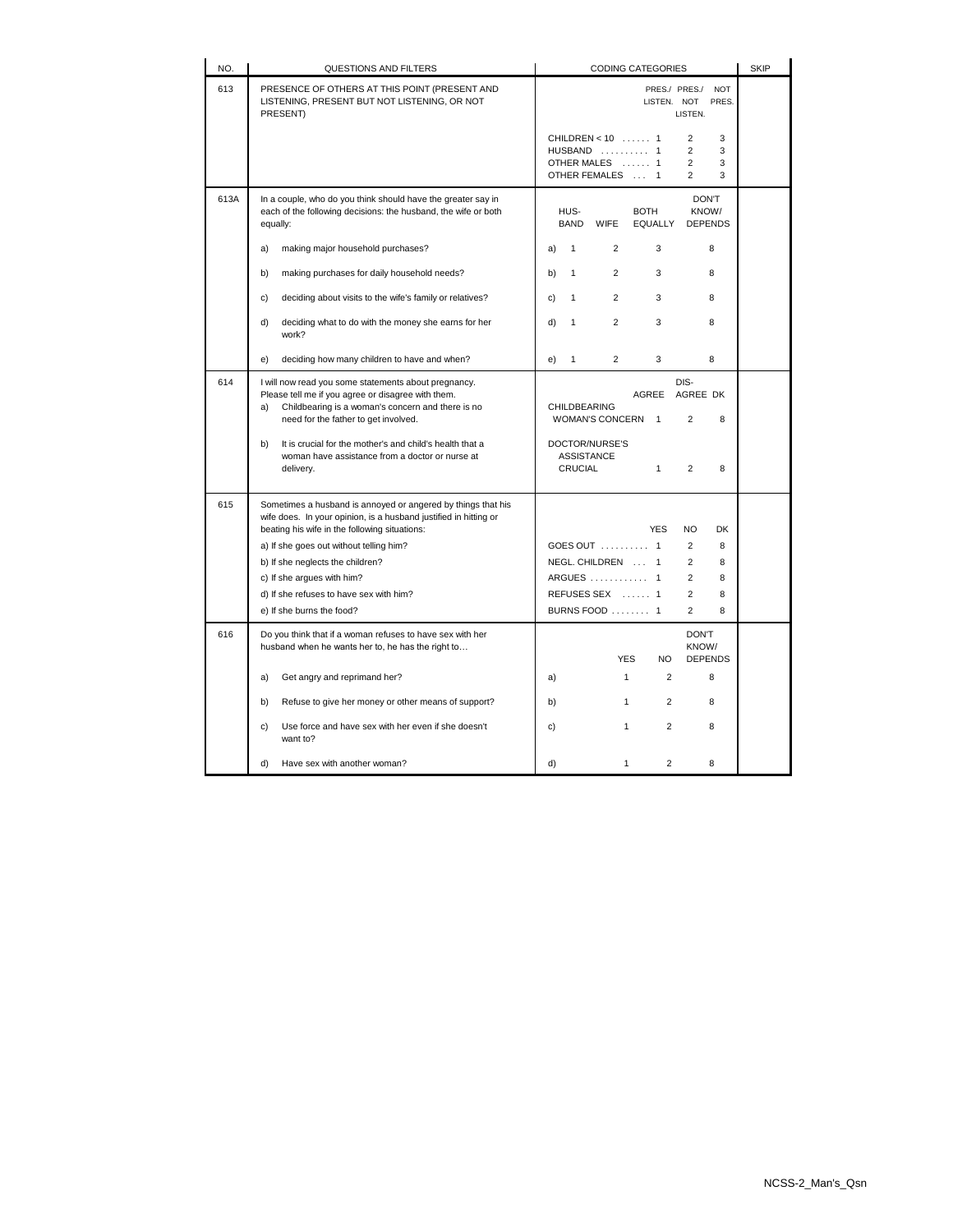|            | SECTION 7. HIV/AIDS AND OTHER STIS                                                        |                                                                                                                                                                                                                                                                                                                                                                                                                                                                                                                                                                                                                                              |             |
|------------|-------------------------------------------------------------------------------------------|----------------------------------------------------------------------------------------------------------------------------------------------------------------------------------------------------------------------------------------------------------------------------------------------------------------------------------------------------------------------------------------------------------------------------------------------------------------------------------------------------------------------------------------------------------------------------------------------------------------------------------------------|-------------|
| NO.        | QUESTIONS AND FILTERS                                                                     | <b>CODING CATEGORIES</b>                                                                                                                                                                                                                                                                                                                                                                                                                                                                                                                                                                                                                     | <b>SKIP</b> |
| 701        | Now I would like to talk about something else.                                            |                                                                                                                                                                                                                                                                                                                                                                                                                                                                                                                                                                                                                                              |             |
|            | Have you heard about diseases that can be transmitted through<br>sex?                     | <b>YES</b><br>NO.                                                                                                                                                                                                                                                                                                                                                                                                                                                                                                                                                                                                                            | $+ 713$     |
| 702        | Which diseases have you heard of?                                                         | <b>YES</b><br><b>NO</b><br>SYPHILIS  1<br>2<br>GONORRHEA  1<br>2<br>HIV/AIDS  1<br>$\overline{2}$<br>GENITAL WARTS  1<br>$\overline{2}$<br><b>OTHER</b><br>(SPECIFY)<br>OTHER<br>(SPECIFY)                                                                                                                                                                                                                                                                                                                                                                                                                                                   |             |
| 703        | CHECK 411:<br>HAS HAD SEXUAL<br>HAS NEVER HAD<br><b>INTERCOURSE</b><br>SEXUAL INTERCOURSE |                                                                                                                                                                                                                                                                                                                                                                                                                                                                                                                                                                                                                                              | . 713       |
| 704        | During the last 12 months, did you have any of these diseases?                            | YES.<br>NO<br>2                                                                                                                                                                                                                                                                                                                                                                                                                                                                                                                                                                                                                              | $\div$ 712  |
| 705        | Which of the diseases did you have?<br>PROBE: ANY OTHER?<br><b>CIRCLE ALL RESPONSES</b>   | <b>YES</b><br>NO.<br>$\mathbf{1}$<br>2<br>GONORRHEA<br>$\mathbf{1}$<br>2<br>$\overline{2}$<br><b>HIV/AIDS</b><br>$\mathbf{1}$<br>$\overline{2}$<br>GENITAL WARTS<br>$\mathbf{1}$<br>OTHER<br>(SPECIFY)<br><b>OTHER</b><br>(SPECIFY)                                                                                                                                                                                                                                                                                                                                                                                                          |             |
| 706        | The last time you had (DISEASE(s) FROM 705) did you seek<br>advice or treatment?          | <b>YES</b><br>NO.                                                                                                                                                                                                                                                                                                                                                                                                                                                                                                                                                                                                                            | $+ 708$     |
| 707<br>708 | Where did you seek advice or treatment?<br>Why did you not seek treatment                 | <b>YES</b><br><b>NO</b><br>PUBLIC SECTOR<br>GOVT. HOSPITAL<br>2<br>GOVT. HEALTH CENTER  1<br>$\overline{2}$<br>GOVT. DISPENSARY<br>. 1<br>2<br><b>PRIVATE SECTOR</b><br>MISSION HOSP/CLINIC<br>2<br>OTHER PRIVATE HOS/CLINIC  1<br>2<br>2<br>PHARMACY<br>$\overline{2}$<br>MOBILE CLINIC<br>2<br>$\overline{2}$<br>COMM. BASED DISTRIBUTOR  1<br>COMM. HEALTH WORKER  1<br>2<br><b>OTHER SOURCE</b><br>2<br>1<br>2<br>SHOP<br>HERBALIST/TRAD. PRACT.<br>2<br>$\mathbf{1}$<br>2<br>RELATIVE/FRIEND<br>2<br>OTHER<br>1<br>(SPECIFY)<br>2<br>1<br><b>DON'T KNOW</b><br>$\overline{2}$<br>1<br>HAD NO MONEY<br>.<br>DIDN'T KNOW WHERE TO GO<br>2 | $+709$      |
|            |                                                                                           | DIDN'T WANT ANYONE TO KNOW<br>3<br>$\mathbb{R}^2$<br>SELF MEDICATION/KNEW WHAT<br>TO DO<br>4<br><b>OTHER</b><br>6<br>(SPECIFY)                                                                                                                                                                                                                                                                                                                                                                                                                                                                                                               |             |
| 709        | When you had (DISEASE(S) FROM 705) did you inform your<br>partner(s)?                     | <b>YES</b><br>NO                                                                                                                                                                                                                                                                                                                                                                                                                                                                                                                                                                                                                             |             |
| 710        | When you had (DISEASE(S) FROM 705) did you do something<br>not to infect your partner(s)? | <b>YES</b><br>NO.<br>PARTNER ALREADY INFECTED  3                                                                                                                                                                                                                                                                                                                                                                                                                                                                                                                                                                                             | $+ 712$     |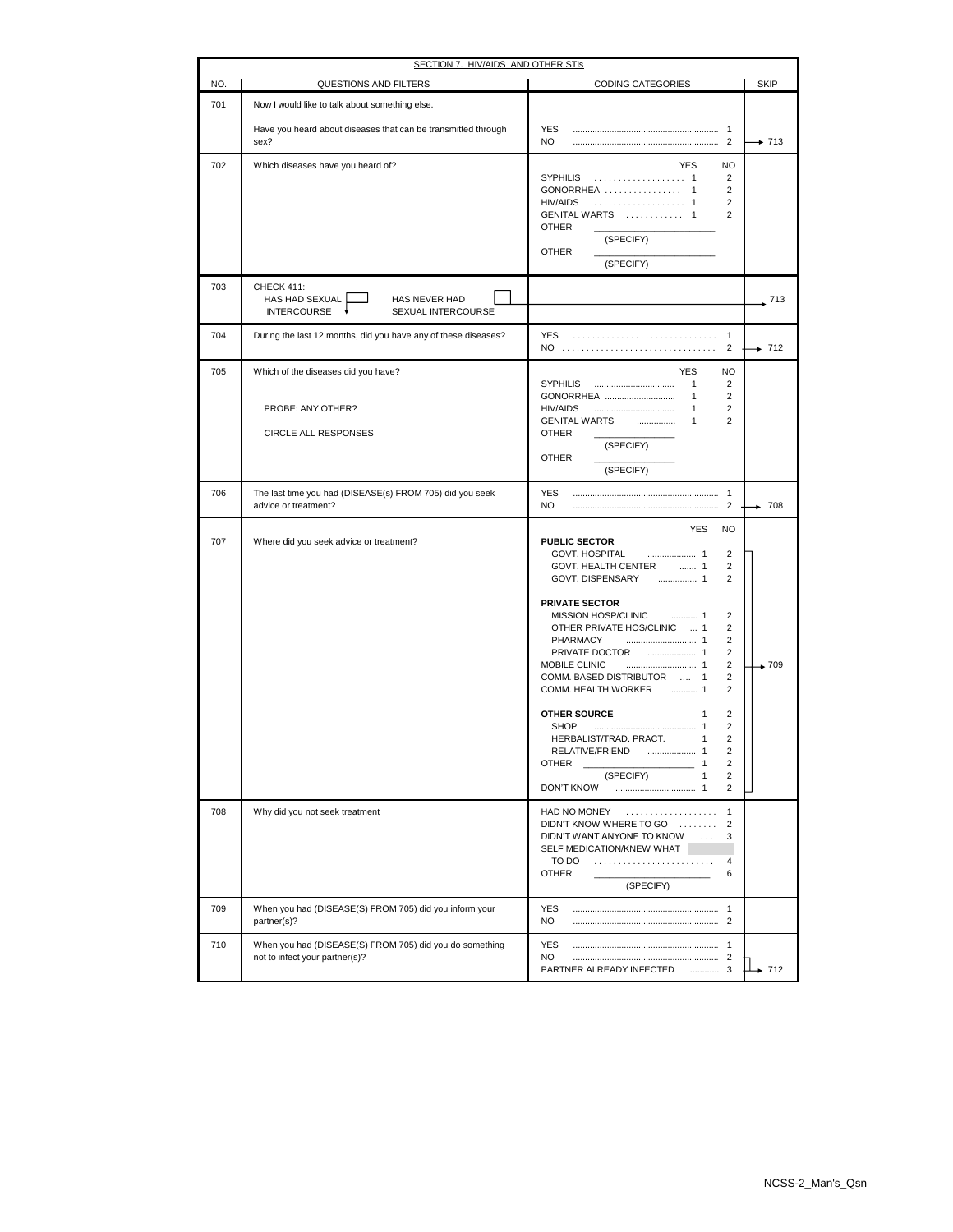| NO. | QUESTIONS AND FILTERS                                                                            | <b>CODING CATEGORIES</b>                                                                          | <b>SKIP</b> |
|-----|--------------------------------------------------------------------------------------------------|---------------------------------------------------------------------------------------------------|-------------|
| 711 | What did you do?                                                                                 | <b>YES</b><br>NO                                                                                  |             |
|     |                                                                                                  | NO SEXUAL INTERCOURSE<br>1<br>$\overline{2}$                                                      |             |
|     | ANY OTHER?                                                                                       | USED CONDOMS<br>2<br><b>TOOK MEDICINES</b><br>$\overline{2}$                                      |             |
|     |                                                                                                  | <b>OTHER</b>                                                                                      |             |
|     |                                                                                                  | (SPECIFY)                                                                                         |             |
| 712 | <b>CHECK 702:</b>                                                                                |                                                                                                   |             |
|     | DID NOT MENTION<br><b>MENTIONED</b><br><b>HIV/AIDS</b><br><b>HIV/AIDS</b>                        |                                                                                                   | 716         |
|     |                                                                                                  |                                                                                                   |             |
| 713 | Now I would like to talk about something else.<br>Have you ever heard of an illness called AIDS? | <b>YES</b><br>NO.<br>$2 -$                                                                        | 724         |
|     |                                                                                                  |                                                                                                   |             |
| 714 | Where did you hear/learn about HIV/AIDS?                                                         | <b>YES</b><br>NO.<br>2                                                                            |             |
|     |                                                                                                  | $\overline{2}$                                                                                    |             |
|     |                                                                                                  | NEWSPAPERS/MAGAZINES  1<br>$\overline{2}$<br>PAMPHLETS/POSTERS  1<br>$\overline{2}$               |             |
|     | PROBE: Anywhere else??                                                                           | $\overline{2}$                                                                                    |             |
|     |                                                                                                  | MOSQUES/CHURCHES  1<br>$\overline{2}$                                                             |             |
|     |                                                                                                  | SCHOOLS/TEACHERS  1<br>$\overline{2}$                                                             |             |
|     |                                                                                                  | COMMUNITY MEETINGS  1<br>$\overline{2}$<br>FRIENDS/RELATIVES  1<br>$\overline{2}$                 |             |
|     |                                                                                                  | $\overline{2}$                                                                                    |             |
|     |                                                                                                  | DRAMA/PERFORMANCE  1<br>$\overline{2}$                                                            |             |
|     |                                                                                                  | $\overline{2}$<br><b>OTHER</b><br>$\mathbf{1}$<br>(SPECIFY)                                       |             |
|     |                                                                                                  |                                                                                                   |             |
| 715 | How can a person get HIV/AIDS?                                                                   | <b>YES</b><br>NO<br>SEXUAL INTERCOURSE  1<br>2                                                    |             |
|     |                                                                                                  | SEX WITH MULTIPLE PARTNERS  1<br>2                                                                |             |
|     |                                                                                                  | $\overline{2}$<br>SEX WITH PROSTITUTES  1                                                         |             |
|     | PROBE: Any other way?                                                                            | SEX WITH INFECTED PERSON  1<br>$\overline{2}$<br>NOT USING CONDOM  1<br>$\overline{2}$            |             |
|     | RECORD ALL MENTIONED                                                                             | HOMOSEXUAL CONTACT  1<br>$\overline{2}$                                                           |             |
|     |                                                                                                  | $\overline{2}$                                                                                    |             |
|     |                                                                                                  | BLOOD TRANSFUSION  1<br>$\overline{2}$                                                            |             |
|     |                                                                                                  | SHARING RAZOR BLADES  1<br>$\overline{2}$<br>$\overline{\mathbf{c}}$                              |             |
|     |                                                                                                  | $\overline{2}$                                                                                    |             |
|     |                                                                                                  | $\overline{2}$                                                                                    |             |
|     |                                                                                                  | <b>OTHER</b><br>(SPECIFY)                                                                         |             |
|     |                                                                                                  | <b>OTHER</b>                                                                                      |             |
|     |                                                                                                  | (SPECIFY)                                                                                         |             |
| 716 | Is there anything a person can do to avoid getting<br>HIV/AIDS or the virus?                     | <b>YES</b><br>$\overline{1}$<br>$\overline{2}$<br>NO.                                             |             |
|     |                                                                                                  | <b>DON'T KNOW</b><br>8                                                                            | ▶ 718       |
|     |                                                                                                  | <b>YES</b><br><b>NO</b>                                                                           |             |
| 717 | What can a person do?                                                                            | LIMIT NUMBER OF SEX PARTNERS 1<br>2                                                               |             |
|     |                                                                                                  | 2                                                                                                 |             |
|     |                                                                                                  | ABSTAIN FROM SEX<br>. 1<br>2<br>REMAIN FAITHFUL TO PARTNER  1<br>っ                                |             |
|     |                                                                                                  | $\overline{2}$<br>AVOID SEX WITH PROSTITUTES  1                                                   |             |
|     |                                                                                                  | AVOID SEX WITH PERSONS WHO                                                                        |             |
|     | Anything else?                                                                                   | HAVE MANY PARTNERS  1<br>2<br>$\overline{2}$<br>AVOID SEX WITH HOMOSEXUALS<br>$\overline{1}$      |             |
|     |                                                                                                  | $\overline{\mathbf{c}}$<br>AVOID SEX WITH DRUG USERS  1                                           |             |
|     |                                                                                                  | AVOID BLOOD TRANSFUSIONS  1<br>$\overline{2}$                                                     |             |
|     | CIRCLE ALL MENTIONED                                                                             | AVOID INJECTIONS  1<br>$\overline{2}$<br>AVOID SHARING RAZORS/BLADES 1<br>$\overline{\mathbf{c}}$ |             |
|     |                                                                                                  | AVOID KISSING  1<br>2                                                                             |             |
|     |                                                                                                  | SEEK PROTECTION FROM                                                                              |             |
|     |                                                                                                  | TRADITIONAL HEALER  1<br>$\overline{2}$<br>$\overline{2}$<br><b>OTHER</b><br>$\overline{1}$       |             |
|     |                                                                                                  | (SPECIFY)                                                                                         |             |
|     |                                                                                                  | DON'T KNOW  1<br>2                                                                                |             |
| 718 | Is it possible for a healthy-looking person to have the AIDS                                     | <b>YES</b><br>1                                                                                   |             |
|     | virus?                                                                                           | NO.<br>$\overline{2}$                                                                             |             |
|     |                                                                                                  | 8<br>DON'T KNOW                                                                                   |             |
| 719 | Can the virus that causes AIDS be transmitted from a mother to                                   |                                                                                                   |             |
|     | her baby:                                                                                        | <b>YES</b><br>NO.<br>DK                                                                           |             |
|     | During pregnancy?<br>a)                                                                          | a) DURING PREG. $\dots$ 1<br>2<br>8                                                               |             |
|     | During delivery?<br>b)<br>By breastfeeding?<br>c)                                                | $\overline{2}$<br>b) DURING DELIVERY  1<br>8<br>c) BREASTFEEDING  1<br>$\overline{2}$<br>8        |             |
|     |                                                                                                  |                                                                                                   |             |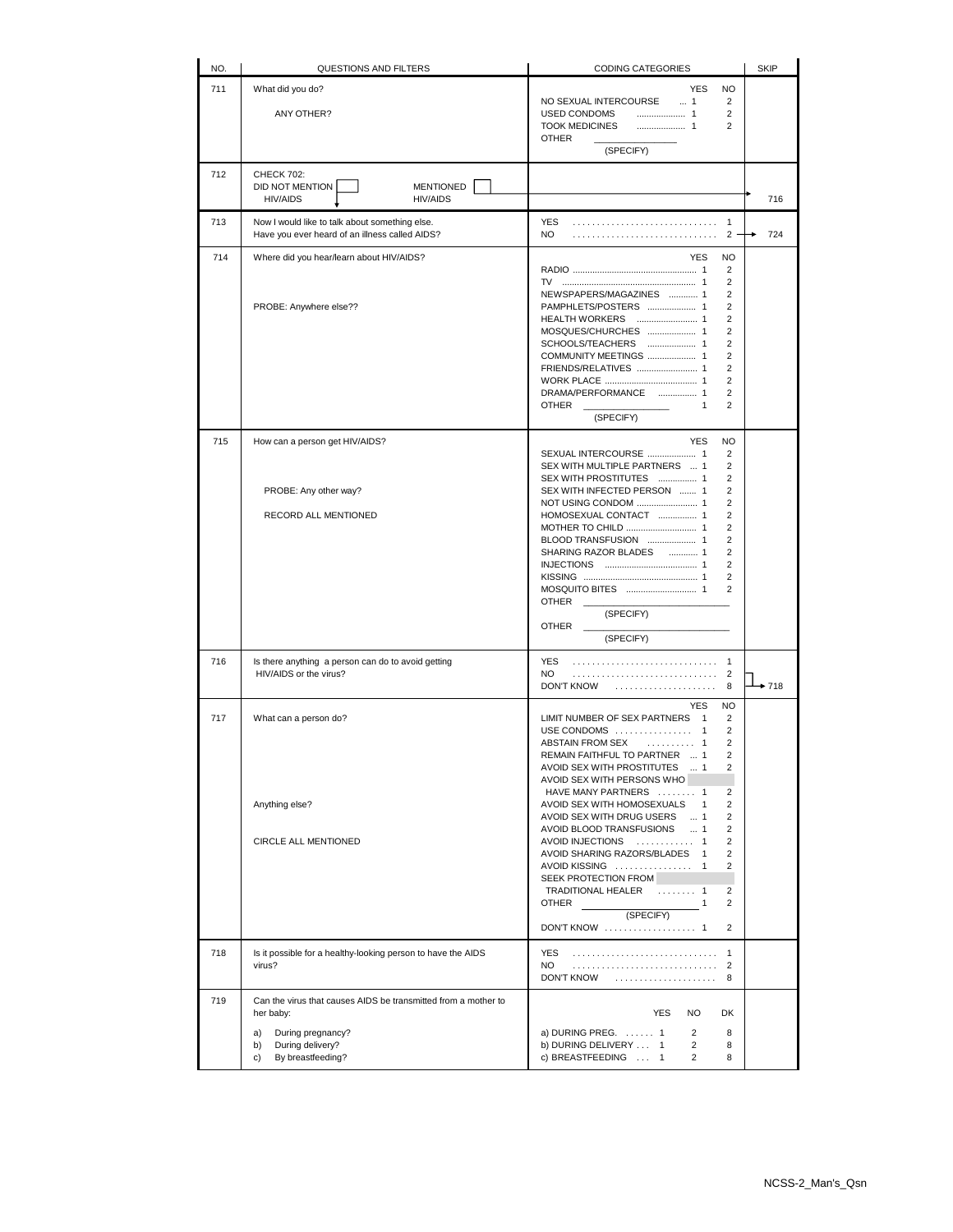| NO. | QUESTIONS AND FILTERS                                                                                                                                                                                  | <b>CODING CATEGORIES</b>                                                                                                                                                                                                                                                                                                                                                  | <b>SKIP</b> |
|-----|--------------------------------------------------------------------------------------------------------------------------------------------------------------------------------------------------------|---------------------------------------------------------------------------------------------------------------------------------------------------------------------------------------------------------------------------------------------------------------------------------------------------------------------------------------------------------------------------|-------------|
| 720 | Would you buy fresh vegetables from a shopkeeper or vendor<br>if you knew that this person had the AIDS virus?                                                                                         | YES<br>1<br>NO<br>2<br>DON'T KNOW<br>8                                                                                                                                                                                                                                                                                                                                    |             |
| 721 | If a member of your family got infected with the AIDS virus,<br>would you want it to remain a secret or not?                                                                                           | $\mathbf{1}$<br>YES, REMAIN A SECRET<br>NO<br>2<br>DK/NOT SURE/DEPENDS<br>8                                                                                                                                                                                                                                                                                               |             |
| 722 | If a member of your family became sick with AIDS, would<br>you be willing to care for her or him in your own household?                                                                                | <b>YES</b><br>1<br>NO<br>$\overline{2}$<br>DK/NOT SURE/DEPENDS<br>8                                                                                                                                                                                                                                                                                                       |             |
| 723 | In your opinion, if a teacher has the AIDS virus but<br>is not sick, should he/she be allowed to continue teaching<br>in the school?                                                                   | SHOULD BE ALLOWED<br>1<br>SHOULD NOT BE ALLOWED<br>$\overline{2}$<br>DON'T KNOW/NOT SURE<br>8                                                                                                                                                                                                                                                                             |             |
| 724 | Husband and wives do not always agree on everything.<br>If a wife knows her husband has a disease that she can get<br>during sexual intercourse, is she justified in refusing to have<br>sex with him? | YES<br>NO.<br>$\overline{2}$<br>DON'T KNOW<br>8                                                                                                                                                                                                                                                                                                                           |             |
| 725 | If a wife knows her husband has a disease that she can get<br>during sexual intercourse, is she justified in asking that they<br>use a condom when they have sex?                                      | YES<br>1<br>NO.<br>$\overline{2}$<br>DON'T KNOW<br>8                                                                                                                                                                                                                                                                                                                      |             |
| 726 | Is a wife justified in refusing to have sex with her husband<br>when she is tired or not in the mood?                                                                                                  | <b>YES</b><br>$\overline{1}$<br>NO.<br>$\overline{2}$<br>DON'T KNOW<br>8                                                                                                                                                                                                                                                                                                  |             |
| 727 | Is a wife justified in refusing to have sex with her husband<br>when she knows her husband has sex with women<br>other than his wife/wives?                                                            | <b>YES</b><br>$\overline{1}$<br>NO.<br>$\overline{2}$<br>DON'T KNOW<br>8                                                                                                                                                                                                                                                                                                  |             |
| 728 | Can AIDS be cured?                                                                                                                                                                                     | <b>YES</b><br>1<br>NO.<br>$\overline{2}$<br>DON'T KNOW<br>8                                                                                                                                                                                                                                                                                                               |             |
| 729 | Do you personally know someone who has HIV/AIDS or has<br>died of AIDS?                                                                                                                                | <b>YES</b><br>$\mathbf{1}$<br>NO<br>$\overline{2}$<br>DON'T KNOW<br>8                                                                                                                                                                                                                                                                                                     |             |
| 730 | Do you think your chances of getting HIV/AIDS are small,<br>moderate, great or you have no risk at all?                                                                                                | SMALL<br>1<br><b>MODERATE</b><br>$\overline{2}$<br>GREAT<br>3<br>NO RISK AT ALL<br>$\overline{4}$<br>DON'T KNOW<br>8 -                                                                                                                                                                                                                                                    | 732<br>733  |
| 731 | Why do you think you have NO RISK/A SMALL CHANCE of<br>getting AIDS?<br>Any other reasons?                                                                                                             | <b>YES</b><br>NO.<br>ABSTAIN FROM SEX<br>2<br>2<br>USE CONDOMS<br>HAVE ONLY ONE SEX PARTNER  1<br>2<br>$\overline{2}$<br>LIMITED # OF SEX PARTNERS  1<br>SPOUSE HAS NO OTHER PARTNER 1<br>2<br>NO HOMOSEXUAL CONTACT  1<br>2<br>NO BLOOD TRANSFUSIONS  1<br>2<br>NO INJECTIONS<br>2<br>2<br>OTHER<br>1<br>(SPECIFY)                                                       | 733         |
| 732 | Why do you think you have a MODERATE/GREAT chance of<br>getting AIDS?<br>Any other reasons?                                                                                                            | <b>YES</b><br>NO<br>DO NOT USE CONDOMS<br>. 1<br>2<br>MORE THAN ONE PARTNER  1<br>$\overline{2}$<br>$\overline{2}$<br>MAY SEX PARTNERS<br>SPOUSE HAS OTHER PARTNERS  1<br>2<br>HOMOSEXUAL CONTACT  1<br>$\overline{2}$<br>HAD BLOOD TRANSFUSION  1<br>2<br>$\overline{2}$<br>SUSPECT SPOUSE HAS APARTNER 1<br>2<br>$\overline{2}$<br>OTHER<br>$\overline{1}$<br>(SPECIFY) |             |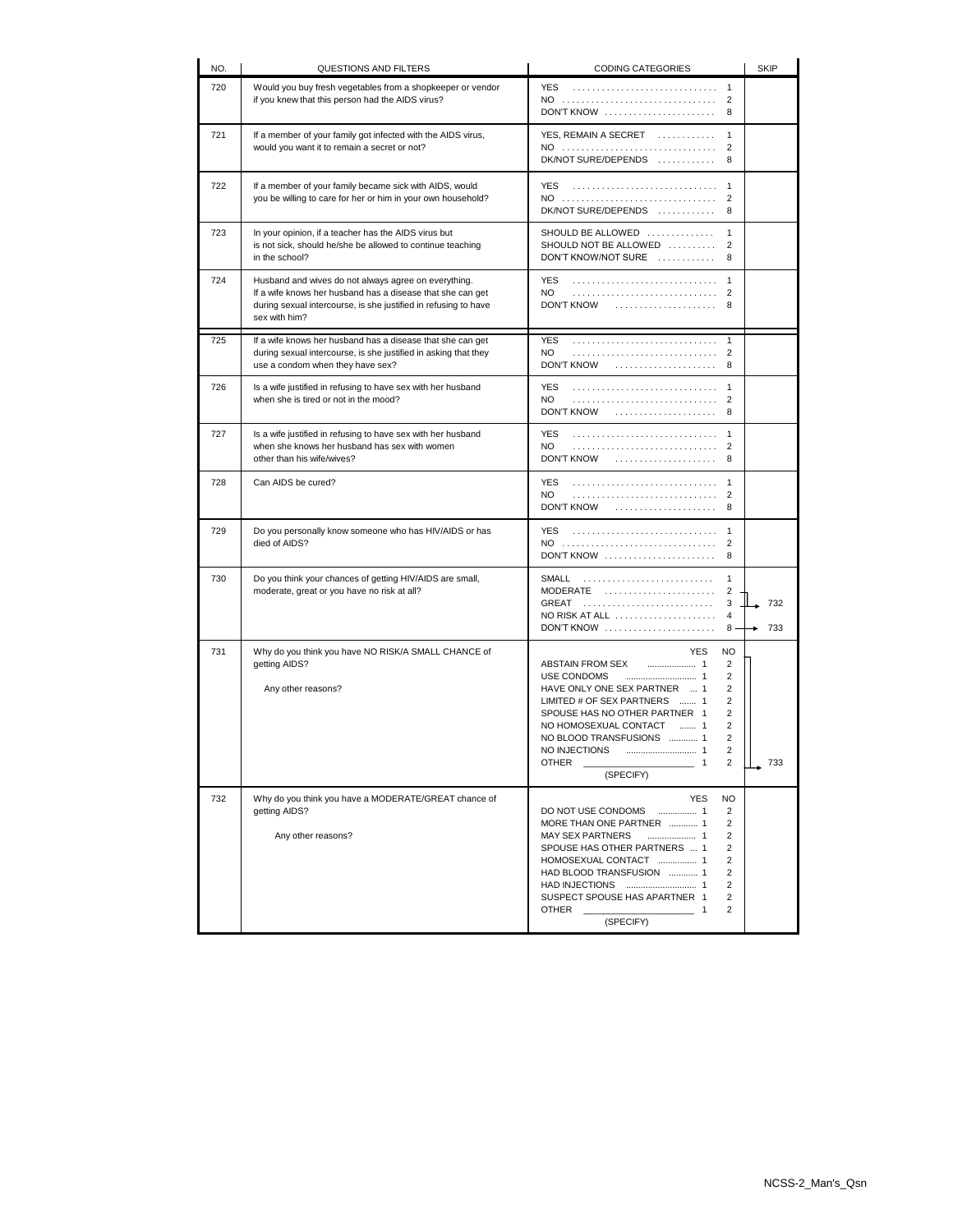| NO. | QUESTIONS AND FILTERS                                                                                                               | <b>CODING CATEGORIES</b>                                                                                                                                                                                                                                                                                                                                                                                                                           | <b>SKIP</b> |
|-----|-------------------------------------------------------------------------------------------------------------------------------------|----------------------------------------------------------------------------------------------------------------------------------------------------------------------------------------------------------------------------------------------------------------------------------------------------------------------------------------------------------------------------------------------------------------------------------------------------|-------------|
| 733 | Since you heard of AIDS, have you changed your behaviour to<br>avoid getting AIDS?<br>IF YES: What did you do?                      | <b>YES</b><br>NO<br>DIDN'T START SEX  1<br>$\overline{2}$<br>STOPPED ALL SEX  1<br>$\overline{2}$<br>STARTED USING CONDOMS  1<br>2<br>RESTRICTED SEX TO ONE<br>PARTNER  1<br>2<br>REDUCED NUMBER OF PARTNERS 1<br>$\overline{2}$<br>ASK SPOUSE TO BE FAITHFUL  1<br>$\overline{2}$<br>NO MORE HOMOSEXUAL<br>CONTACTS  1<br>2<br>STOPPED INJECTIONS  1<br>$\overline{2}$<br>OTHER<br>(SPECIFY)<br>OTHER<br>(SPECIFY)<br>NO BEHAVIOUR CHANGE  1<br>2 |             |
| 734 | CHECK 702 AND 713:<br>DOES NOT KNOW AIDS<br><b>KNOWS AIDS</b>                                                                       |                                                                                                                                                                                                                                                                                                                                                                                                                                                    | 801         |
| 735 | Have you ever been tested to see if you have the AIDS virus?                                                                        | <b>YES</b><br>$\mathbf{1}$<br>NO<br>2<br>DON'T KNOW/UNSURE<br>8                                                                                                                                                                                                                                                                                                                                                                                    | $+ 742$     |
| 736 | The last time you had the test, did you yourself ask for the<br>test, was it offered to you and you accepted or was it<br>required? | RESPONDENT ASKED FOR THE TEST.<br>$\mathbf{1}$<br>OFFERED AND ACCEPTED<br>$\overline{2}$<br>REQUIRED<br>3                                                                                                                                                                                                                                                                                                                                          |             |
| 737 | What was the main reason you got tested the last time?                                                                              | TO KNOW STATUS  01<br>PREGNANT/ PRENATAL  02<br>I'M SEXUALLY ACTIVE  03<br>ENCOURAGED BY COUNSELOR  04<br>ENCOURAGED BY PEER EDUCATOR 05<br>ENCOURAGED BY PARENTS/FAMILY . 06<br>ENCOURAGED BY PEERS  07<br>TO GET MARRIED  08<br>PARTNER TOLD ME TO DO SO  09<br>CONCERN ABOUT A PARTNER  10<br>REQUIRED TO GET A JOB  11<br>OTHER<br>96<br>(SPECIFY)                                                                                             |             |
| 738 | Where did you go for the test the last time?                                                                                        | GOVERNMENT CLINIC/HOSPITAL  01<br>PRIVATE CLINIC/HOSPITAL/DOCTOR  02<br>NGO CLINIC  03<br>DRUG SHOP/PHARMACY  04<br>MOBILE CLINIC  05<br>VCT CENTER  06<br>PART OF A RESEARCH STUDY  07<br>OTHER<br>- 96<br>(SPECIFY)                                                                                                                                                                                                                              |             |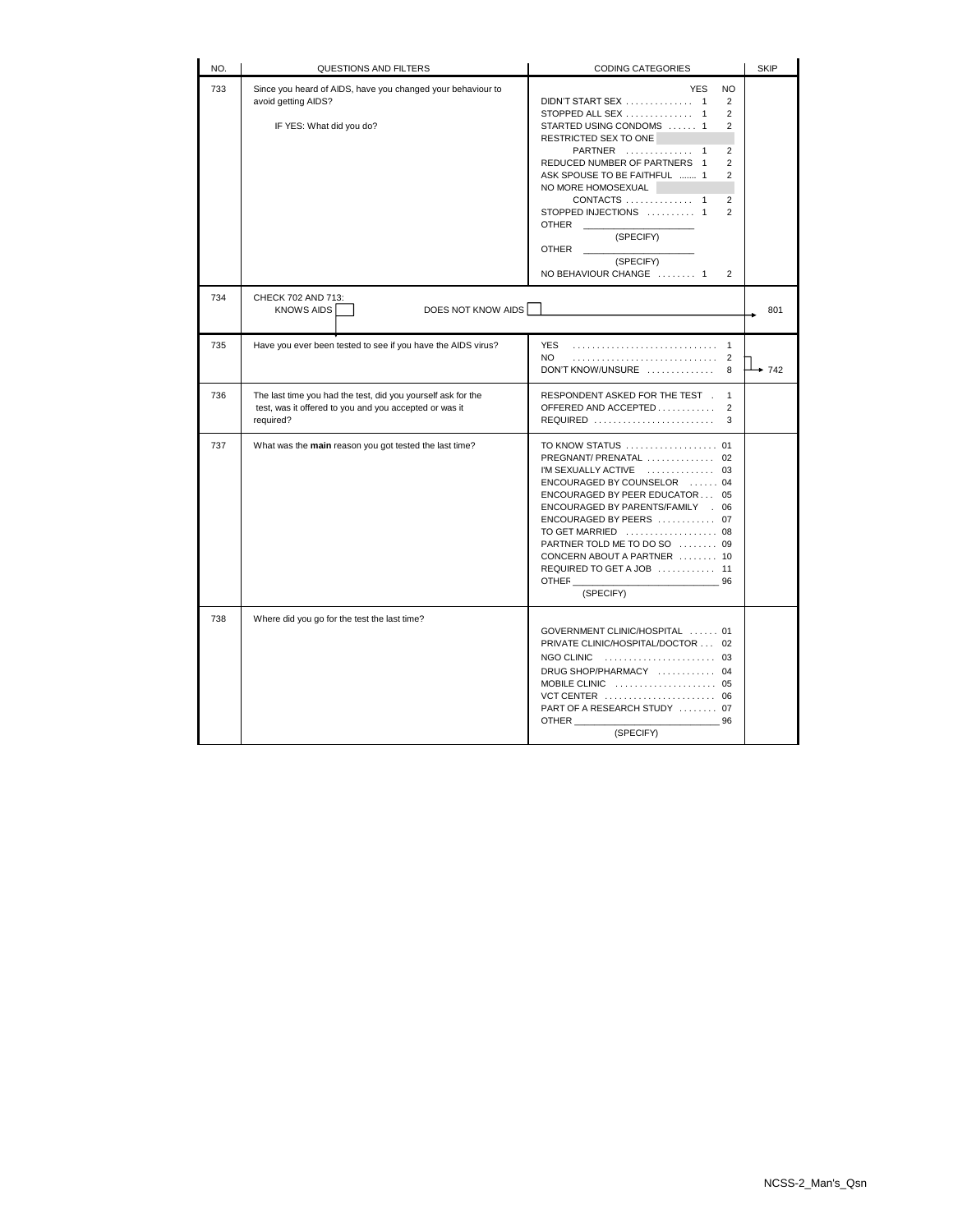| NO. | QUESTIONS AND FILTERS                                                                                                         | <b>CODING CATEGORIES</b>                                                                                                                                                                                                                                                | <b>SKIP</b> |
|-----|-------------------------------------------------------------------------------------------------------------------------------|-------------------------------------------------------------------------------------------------------------------------------------------------------------------------------------------------------------------------------------------------------------------------|-------------|
| 739 | At any time during that last test, did you get any counseling<br>about ways of protecting yourself or your partner from AIDS? | No<br>2                                                                                                                                                                                                                                                                 |             |
| 740 | I don't want to know the results, but did you get the results of<br>that test?                                                | $1 -$<br>NO<br>2<br>REFUSED TO ANSWER<br>$7 -$                                                                                                                                                                                                                          | 801<br>801  |
| 741 | What is the main reason you did not get the results?                                                                          | SCARED TO KNOW STATUS  02<br>SOMEONE MIGHT SEE ME  03<br>JUST DON'T WANT TO KNOW  04<br>INDIFFERENT/DON'T CARE 05<br><b>OTHER</b><br>96<br>(SPECIFY)                                                                                                                    | 801         |
| 742 | What is the main reason you have not been tested yet?                                                                         | NOT SEXUALLY ACTIVE  02<br>NOT AT RISK FOR OTHER REASONS 03<br>DO NOT KNOW WHERE TO GO  04<br>COSTS TOO MUCH $\ldots$ , , , , , 05<br>CAN GET INFECTION FROM TES 06<br>DON'T WANT TO KNOW STATUS 07<br>TRUST MYSELF  09<br>AFRAID TO KNOW STATUS  10<br>96<br>(SPECIFY) |             |
| 743 | Would you like to be tested for the AIDS virus?                                                                               | $\mathbf{1}$<br>NO<br>2<br>$DONT$ KNOW $\ldots \ldots \ldots \ldots \ldots \ldots$<br>8                                                                                                                                                                                 |             |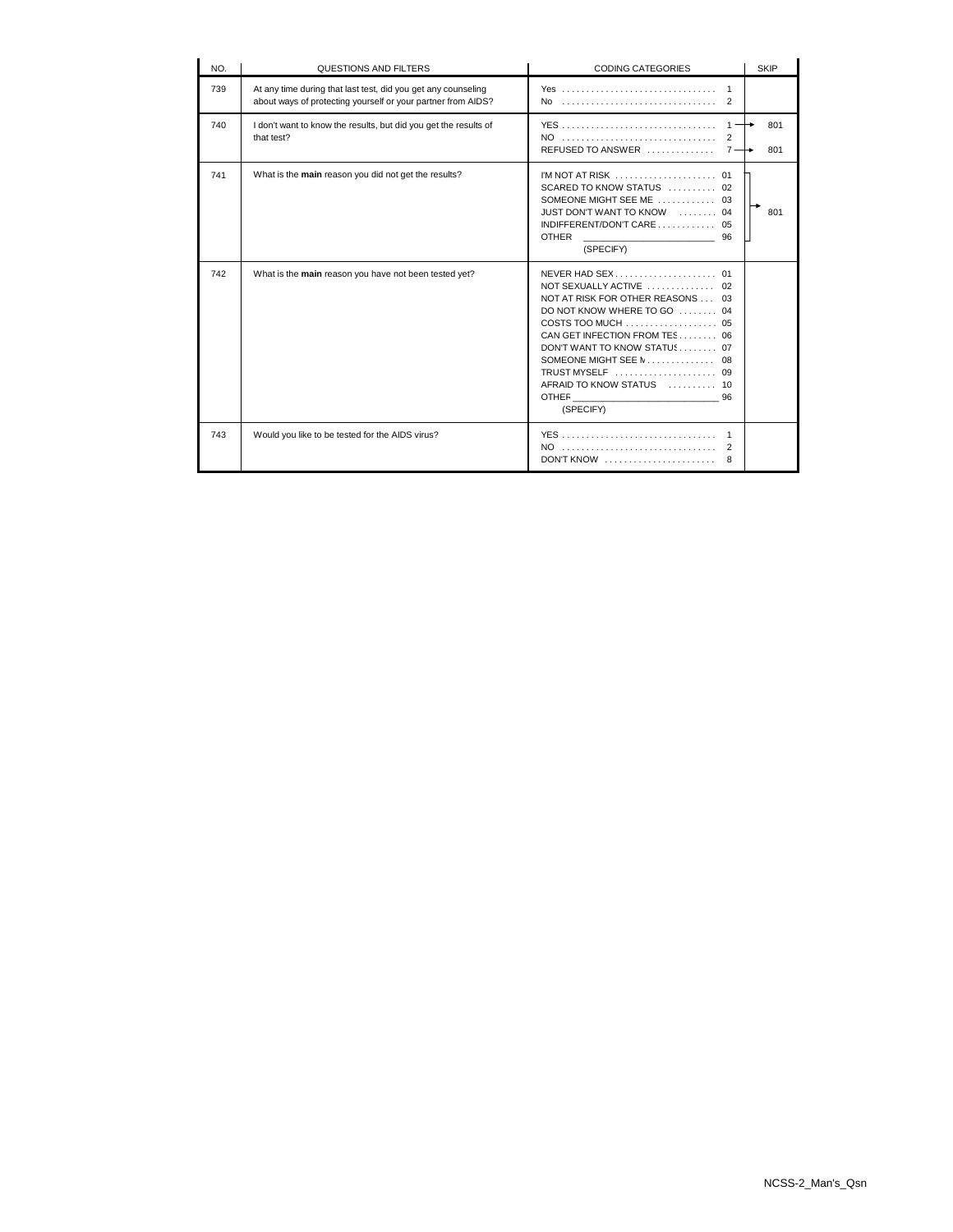| <b>SECTION 8. OTHER HEALTH ISSUES</b> |                                                                                                                         |                                                                                                                                                                                                                                                                                                                  |             |
|---------------------------------------|-------------------------------------------------------------------------------------------------------------------------|------------------------------------------------------------------------------------------------------------------------------------------------------------------------------------------------------------------------------------------------------------------------------------------------------------------|-------------|
| NO.                                   | QUESTIONS AND FILTERS                                                                                                   | <b>CODING CATEGORIES</b>                                                                                                                                                                                                                                                                                         | <b>SKIP</b> |
| 801                                   | Have you ever heard of an illness called tuberculosis or TB?                                                            | <b>YES</b><br>NO<br>$\overline{2}$                                                                                                                                                                                                                                                                               | $+805$      |
| 802                                   | How does tuberculosis spread from one person to another?<br>PROBE: Any other ways?<br>CIRCLE ALL MENTIONED.             | Yes<br>No<br>THROUGH THE AIR WHEN<br>2<br>COUGHING OR SNEEZING  1<br>THROUGH SHARING UTENSILS . 1<br>2<br>THROUGH TOUCHING A PERSON<br>2<br>THROUGH FOOD  1<br>$\overline{2}$<br>THROUGH SEXUAL CONTACT  1<br>2<br>THROUGH MOSQUITO BITES 1<br>$\mathfrak{p}$<br><b>OTHER</b><br>(SPECIFY)                       |             |
| 803                                   | Can tuberculosis be cured?                                                                                              | $\mathbf{1}$<br>DON'T KNOW  8                                                                                                                                                                                                                                                                                    |             |
| 804                                   | If a member of your family got tuberculosis, would you want it<br>to remain a secret or not?                            | YES, REMAIN A SECRET  1<br>DON'T KNOW/NOT SURE/<br>DEPENDS<br>8                                                                                                                                                                                                                                                  |             |
| 805                                   | Have you ever smoked cigarettes?                                                                                        | NO  2                                                                                                                                                                                                                                                                                                            | 807         |
| 805a                                  | Do you currently smoke cigarettes?<br>FW: IF RESPONSE IS NO, ASK 805b THEN SKIP TO 807                                  | $\mathbf{1}$                                                                                                                                                                                                                                                                                                     |             |
| 805b                                  | For how long have/did you smoke cigarettes?<br>IF LESS THAN 12 MONTHS RECORD MONTHS OTHERWISE<br><b>RECORD IN YEARS</b> | MONTHS  1<br>YEARS  2                                                                                                                                                                                                                                                                                            |             |
| 806                                   | In the last 24 hours, how many cigarettes did you smoke?                                                                | CIGARETTES                                                                                                                                                                                                                                                                                                       |             |
| 807                                   | Do you currently smoke or use any other type of tobacco?                                                                | <b>YES</b>                                                                                                                                                                                                                                                                                                       | $*809$      |
| 808                                   | What (other) type of tobacco do you currently smoke or use?<br>RECORD ALL MENTIONED.                                    | Yes<br>No<br>PIPE TOBACCO  1<br>$\overline{2}$<br>CHEWING TOBACCO  1<br>$\overline{2}$<br>SNUFF<br>$\mathfrak{p}$<br>OTHER<br>(SPECIFY)                                                                                                                                                                          |             |
| 809                                   | Are you covered by any health insurance?                                                                                | NO  2                                                                                                                                                                                                                                                                                                            | $* 811$     |
| 810                                   | What type of health insurance?<br>RECORD ALL MENTIONED.                                                                 | Yes<br>No<br>MUTUAL HEALTH ORGANIZN/<br>COMMUNITY-BASED HEALTH<br>$INSURANCE$ 1<br>2<br>HEALTH INSURANCE THROUGH<br>EMPLOYER  1<br>2<br><b>NHIF</b><br>2<br>OTHER PRIVATELY PURCHASED<br>COMMERCIAL HEALTH<br>$INSURANCE$ 1<br>2<br>JAMII BORA HEALTH INSURANCE 1<br>$\overline{2}$<br><b>OTHER</b><br>(SPECIFY) |             |
| 811                                   | I want to discuss with you the circumcision of males.<br>Is male circumcision practiced in your community?              | YES                                                                                                                                                                                                                                                                                                              |             |
| 812                                   | Have you ever been circumcised?                                                                                         | $\overline{1}$<br>YES                                                                                                                                                                                                                                                                                            | 814         |
| 813                                   | How old were you when you got circumcised?                                                                              | AGE AT CIRCUMCISION<br>REFUSED TO ANSWER<br>97                                                                                                                                                                                                                                                                   |             |
|                                       |                                                                                                                         | DON'T KNOW<br>98                                                                                                                                                                                                                                                                                                 |             |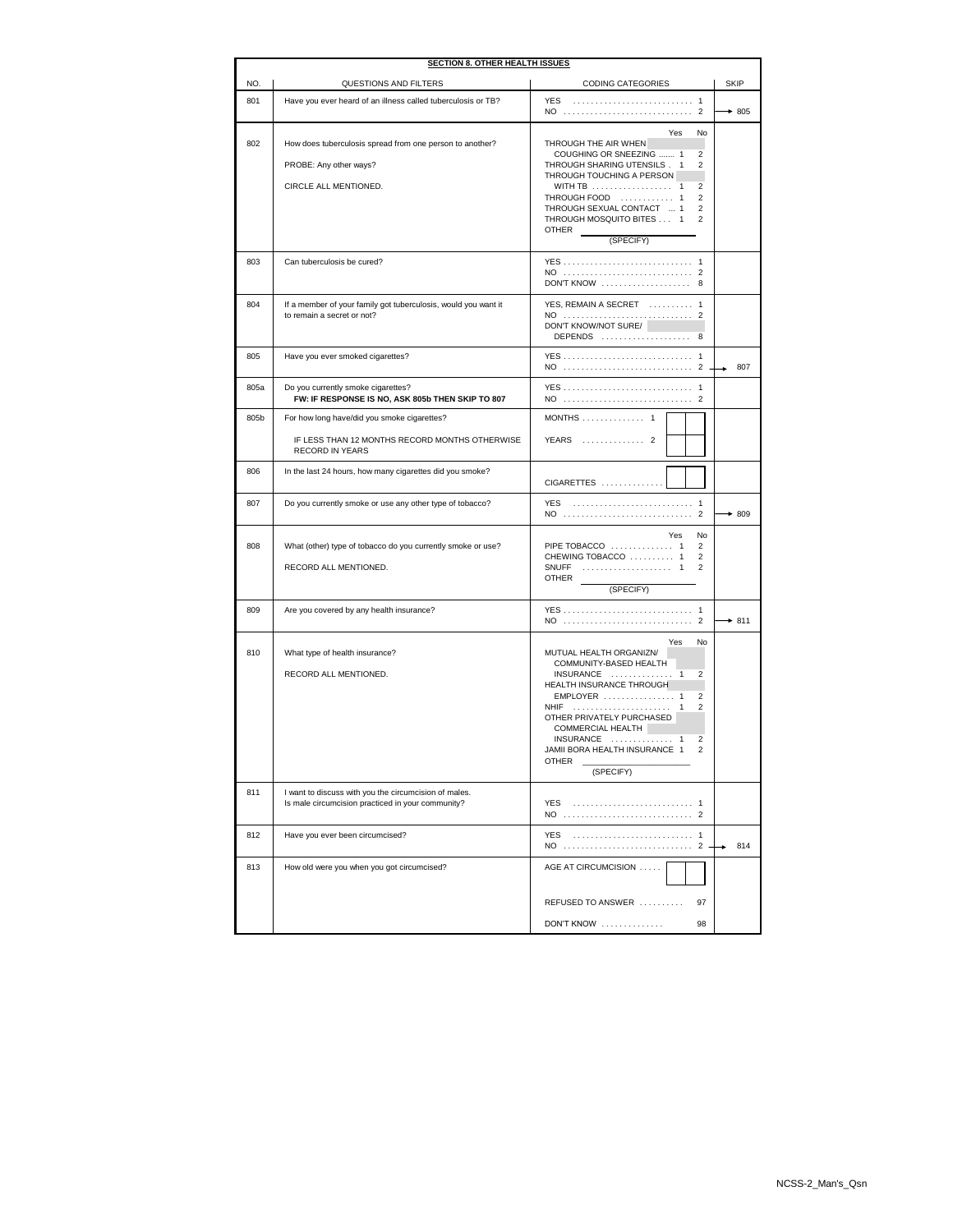| NO.  | QUESTIONS AND FILTERS                                                                                          | <b>CODING CATEGORIES</b>                                                                                                                                                                                                                                                                                                                                                                                                                                  | SKIP |
|------|----------------------------------------------------------------------------------------------------------------|-----------------------------------------------------------------------------------------------------------------------------------------------------------------------------------------------------------------------------------------------------------------------------------------------------------------------------------------------------------------------------------------------------------------------------------------------------------|------|
| 814  | CHECK Q202& 203:<br>HAS AT LEAST ONE<br>LIVING DAUGHTER                                                        | HAS NO LIVING<br><b>DAUGHTER</b>                                                                                                                                                                                                                                                                                                                                                                                                                          | 816  |
|      | I would like us to talk about the practice of female circumcision<br>in different communities.                 | <b>YES</b>                                                                                                                                                                                                                                                                                                                                                                                                                                                |      |
| 815  | Do you intend to have your daughter(s) circumcised?                                                            | DAUGHTER(S) ALREADY<br>DON'T KNOW  8                                                                                                                                                                                                                                                                                                                                                                                                                      |      |
| 816  | Do you approve of the circumcision of girls?                                                                   | YES<br>NO<br>2                                                                                                                                                                                                                                                                                                                                                                                                                                            |      |
| 817  | What benefits do girls themselves get if they are circumcised?                                                 | <b>NO</b><br>YES                                                                                                                                                                                                                                                                                                                                                                                                                                          |      |
|      | PROBE: Any other?                                                                                              | CLEANLINESS/HYGIENE<br>$\overline{2}$<br>$\overline{1}$<br>SOCIAL ACCEPTANCE<br>$\overline{2}$<br>$\mathbf{1}$<br>BETTER MARRIAGE PROSPECTS 1<br>$\overline{2}$<br>PRESERVE VIRGINITY/PREVENT<br>PREMARITAL SEX  1<br>$\mathfrak{p}$<br>MORE SEXUAL PLEASURE FOR<br><b>THE MAN</b><br>2<br>$\mathbf{1}$<br>RELIGIOUS APPROVAL<br>$\overline{2}$<br>-1<br><b>OTHER</b><br>(SPECIFY)                                                                        |      |
|      |                                                                                                                | $\overline{\mathbf{c}}$<br>NO BENEFITS  1                                                                                                                                                                                                                                                                                                                                                                                                                 |      |
|      | <b>SECTION 9. GENERAL MATTERS</b>                                                                              |                                                                                                                                                                                                                                                                                                                                                                                                                                                           |      |
| 901  | What are the general/basic needs of people in this<br>community?<br>PROBE: Any other?                          | <b>YES</b><br><b>NO</b><br>2<br>$\mathfrak{p}$<br>$\mathfrak{p}$<br>$\overline{2}$<br>$\overline{\mathbf{c}}$<br>$\mathfrak{p}$<br>$\overline{2}$<br>$\overline{2}$<br>$\overline{2}$<br>10 GARBAGE/SEWAGE DISPOSAL  1<br>$\overline{2}$                                                                                                                                                                                                                  |      |
|      |                                                                                                                | 11 OTHER<br>(SPECIFY)                                                                                                                                                                                                                                                                                                                                                                                                                                     |      |
| 901A | What is the major general/basic need of people in this<br>community?<br><b>GET CODE FROM 901</b>               | MOST IMPORTANT NEED<br>$\ldots$ .                                                                                                                                                                                                                                                                                                                                                                                                                         |      |
| 902  | What are the general health problems/concerns of people in<br>this community?<br>PROBE: Any other?             | N <sub>O</sub><br><b>YES</b><br>01 TOILETS  1<br>$\overline{2}$<br>02 HEALTH CARE  1<br>$\overline{\mathbf{c}}$<br>03 HEALTH FACILITIES  1<br>$\overline{2}$<br>04 CHOLERA  1<br>$\overline{2}$<br>05 WATER<br>$\overline{\mathbf{c}}$<br>$\mathbf{1}$<br>06 HIV/AIDS<br>$\overline{2}$<br>-1<br>07 STIs<br>$\overline{2}$<br>$\overline{1}$<br>08 DRAINAGE<br>$\overline{\mathbf{c}}$<br>1<br>09 GARBAGE<br>$\overline{2}$<br>1<br>10 OTHER<br>(SPECIFY) |      |
| 902A | What is the major health problem/concern of people in this<br>community?<br><b>GET CODE FROM 902</b>           | MOST IMPORTANT NEED                                                                                                                                                                                                                                                                                                                                                                                                                                       |      |
| 903  | What are the reproductive health problems/needs of people<br>in this community?<br>PROBE: Any other?           | <b>YES</b><br>NO<br>$\overline{2}$<br>$\overline{2}$<br>03 UNWANTED PREGNANCY  1<br>$\overline{2}$<br>$\overline{2}$<br>05 FAMILY PLANNING<br>$\overline{2}$<br>06 ANTENATAL CARE<br>$\overline{2}$<br>$\mathfrak{p}$<br>08 OTHER<br>(SPECIFY)                                                                                                                                                                                                            |      |
| 903A | What is the major reproductive health problem/need of people<br>in this community?<br><b>GET CODE FROM 903</b> | MOST IMPORTANT NEED                                                                                                                                                                                                                                                                                                                                                                                                                                       |      |
| 904  | How would you rate your health in general?                                                                     | FAIR<br>VERY POOR  05<br><b>DON'T KNOW</b><br>98                                                                                                                                                                                                                                                                                                                                                                                                          |      |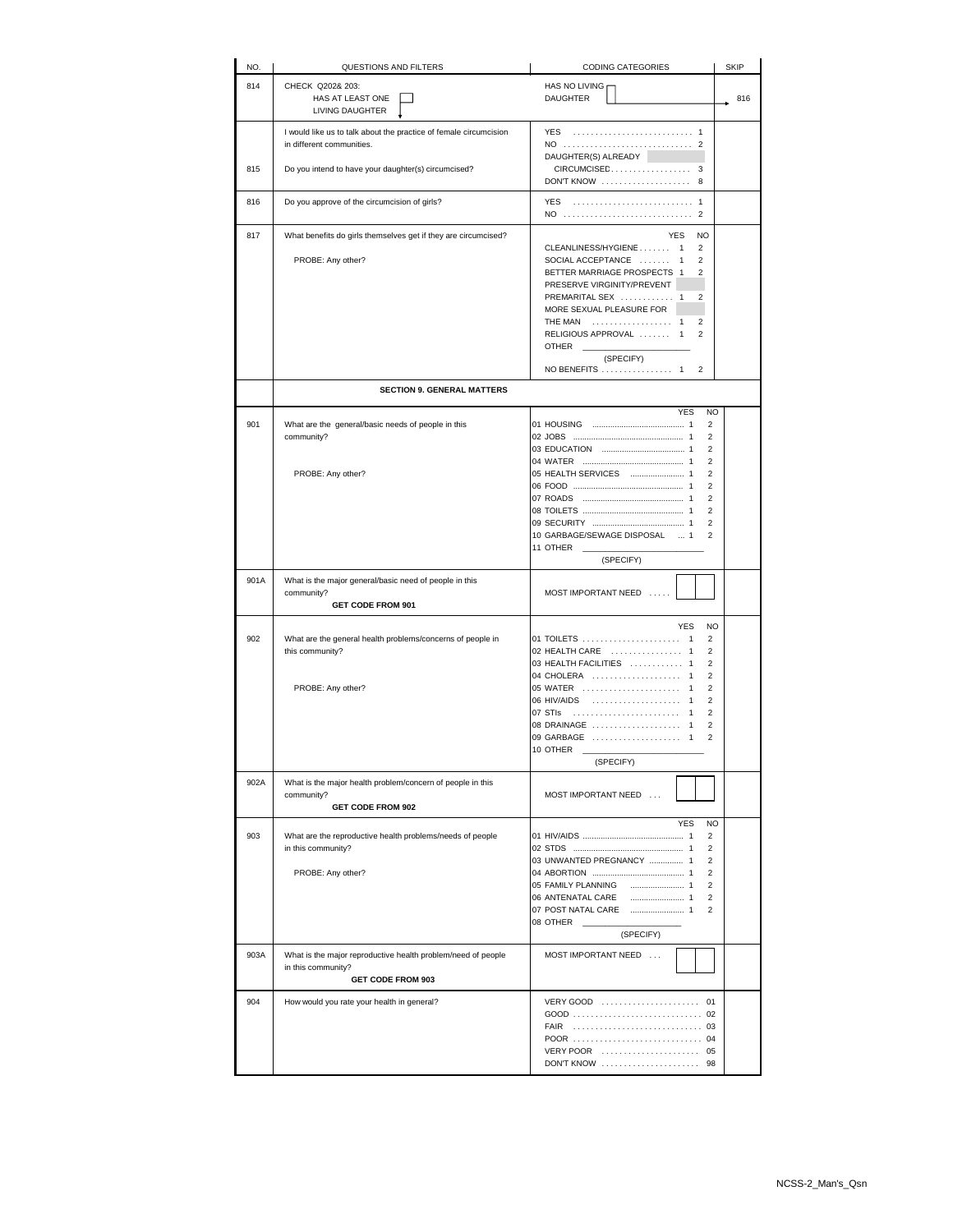| <b>SECTION 10. ADDITIONAL MODULE FOR YOUNG MEN</b> |                                                                                                                                                                                                                                                                                                                                                                                                                                                                                                                                                                                                                                                                                                                                                                                                                                                                                                          |                                                                                                                                                                                                                                                                                                                                |                     |
|----------------------------------------------------|----------------------------------------------------------------------------------------------------------------------------------------------------------------------------------------------------------------------------------------------------------------------------------------------------------------------------------------------------------------------------------------------------------------------------------------------------------------------------------------------------------------------------------------------------------------------------------------------------------------------------------------------------------------------------------------------------------------------------------------------------------------------------------------------------------------------------------------------------------------------------------------------------------|--------------------------------------------------------------------------------------------------------------------------------------------------------------------------------------------------------------------------------------------------------------------------------------------------------------------------------|---------------------|
| NO.                                                | QUESTIONS AND FILTERS                                                                                                                                                                                                                                                                                                                                                                                                                                                                                                                                                                                                                                                                                                                                                                                                                                                                                    | <b>CODING CATEGORIES</b>                                                                                                                                                                                                                                                                                                       | <b>SKIP</b>         |
| 1001                                               | <b>CHECK 107:</b><br>AGED 12-24<br><b>ABOVE</b>                                                                                                                                                                                                                                                                                                                                                                                                                                                                                                                                                                                                                                                                                                                                                                                                                                                          | AGED 25 AND                                                                                                                                                                                                                                                                                                                    | 1053                |
| 1002                                               | Is your mother alive?                                                                                                                                                                                                                                                                                                                                                                                                                                                                                                                                                                                                                                                                                                                                                                                                                                                                                    | <b>YES</b><br>N <sub>O</sub>                                                                                                                                                                                                                                                                                                   | $+1005$             |
| 1003                                               | Does your mother live here?                                                                                                                                                                                                                                                                                                                                                                                                                                                                                                                                                                                                                                                                                                                                                                                                                                                                              | ALWAYS                                                                                                                                                                                                                                                                                                                         | $+1006$             |
| 1004                                               | ENTER MOTHER'S LINE NUMBER FROM THE HOUSEHOLD SCHEDULE; IF NOT IN MOTHER'S LINE NUMBER<br><b>HOUSEHOLD ENTER "00"</b>                                                                                                                                                                                                                                                                                                                                                                                                                                                                                                                                                                                                                                                                                                                                                                                    |                                                                                                                                                                                                                                                                                                                                | 1006                |
| 1005                                               | How old were you when your mother passed away?                                                                                                                                                                                                                                                                                                                                                                                                                                                                                                                                                                                                                                                                                                                                                                                                                                                           | AGE IN COMPLETED YEARS<br>DON'T KNOW AGE<br>98                                                                                                                                                                                                                                                                                 |                     |
| 1006                                               | Is your father alive?                                                                                                                                                                                                                                                                                                                                                                                                                                                                                                                                                                                                                                                                                                                                                                                                                                                                                    | NO.                                                                                                                                                                                                                                                                                                                            | $+ 1009$<br>$+1010$ |
| 1007                                               | Does your father live here?                                                                                                                                                                                                                                                                                                                                                                                                                                                                                                                                                                                                                                                                                                                                                                                                                                                                              | ALWAYS                                                                                                                                                                                                                                                                                                                         | 1010                |
| 1008                                               | ENTER FATHER'S LINE NUMBER FROM THE HOUSEHOLD SCHEDULE; IF NOT IN<br>HOUSEHOLD ENTER "00"                                                                                                                                                                                                                                                                                                                                                                                                                                                                                                                                                                                                                                                                                                                                                                                                                | FATHER'S LINE NUMBER                                                                                                                                                                                                                                                                                                           | $*1010$             |
| 1009                                               | How old were you when your father passed away?                                                                                                                                                                                                                                                                                                                                                                                                                                                                                                                                                                                                                                                                                                                                                                                                                                                           | AGE IN COMPLETED YEARS                                                                                                                                                                                                                                                                                                         |                     |
| 1010                                               | What is (was) the highest level of education your mother completed?                                                                                                                                                                                                                                                                                                                                                                                                                                                                                                                                                                                                                                                                                                                                                                                                                                      | NO EDUCATION                                                                                                                                                                                                                                                                                                                   |                     |
| 1011                                               | What is (was) the highest level of education your father completed?                                                                                                                                                                                                                                                                                                                                                                                                                                                                                                                                                                                                                                                                                                                                                                                                                                      | NO EDUCATION                                                                                                                                                                                                                                                                                                                   |                     |
| 1012                                               | Until you were 12, whom did you live with ?                                                                                                                                                                                                                                                                                                                                                                                                                                                                                                                                                                                                                                                                                                                                                                                                                                                              | MOTHER ALONE  01<br>FATHER ALONE  02<br>RELATED GUARDIANS  04<br>UNRELATED GUARDIAN  05<br><b>FRIEND</b><br>06<br>ALONE  07                                                                                                                                                                                                    |                     |
| 1013                                               | Who are you currently living with?                                                                                                                                                                                                                                                                                                                                                                                                                                                                                                                                                                                                                                                                                                                                                                                                                                                                       | MOTHER ALONE  01<br>FATHER ALONE  02<br>BOTH PARENTS  03<br>RELATED GUARDIANS  04<br>UNRELATED GUARDIAN  05<br>FRIEND  06<br>ALONE  07                                                                                                                                                                                         |                     |
| 1014                                               | Now I am going to read you a series of statements. After I read each statement<br>please tell me whether you agree with the statement, disagree with it or have<br>no opinion one way or the other.<br>a) A woman has to get her husband's permission for everything.<br>b) If a woman differs with her husband's opinion, she must accept his opinion.<br>c) If a girl has not gone to school, the best thing for her is an early marriage.<br>d) If a boy asks for a girl's hand in marriage and her parents agree, she has<br>to accept him.<br>e) If a man wants children, his wife has to comply even if she doesn't want<br>children.<br>f) If a woman does not have a boy, she has to keep trying even if she is<br>satisifed with the number of children she has.<br>g) If a woman does not have a girl, she has to keep trying even if she is<br>satisifed with the number of children she has. | AGREE<br><b>DISAGREE</b><br>NO OPINION<br>$\mathbf{1}$<br>$\overline{2}$<br>a)<br>3<br>$\overline{2}$<br>b)<br>$\mathbf{1}$<br>3<br>c)<br>$\overline{2}$<br>3<br>1<br>d)<br>$\mathbf{1}$<br>$\overline{2}$<br>3<br>$\overline{2}$<br>e)<br>$\mathbf{1}$<br>3<br>f)<br>2<br>1<br>3<br>$\mathbf{1}$<br>$\overline{2}$<br>3<br>g) |                     |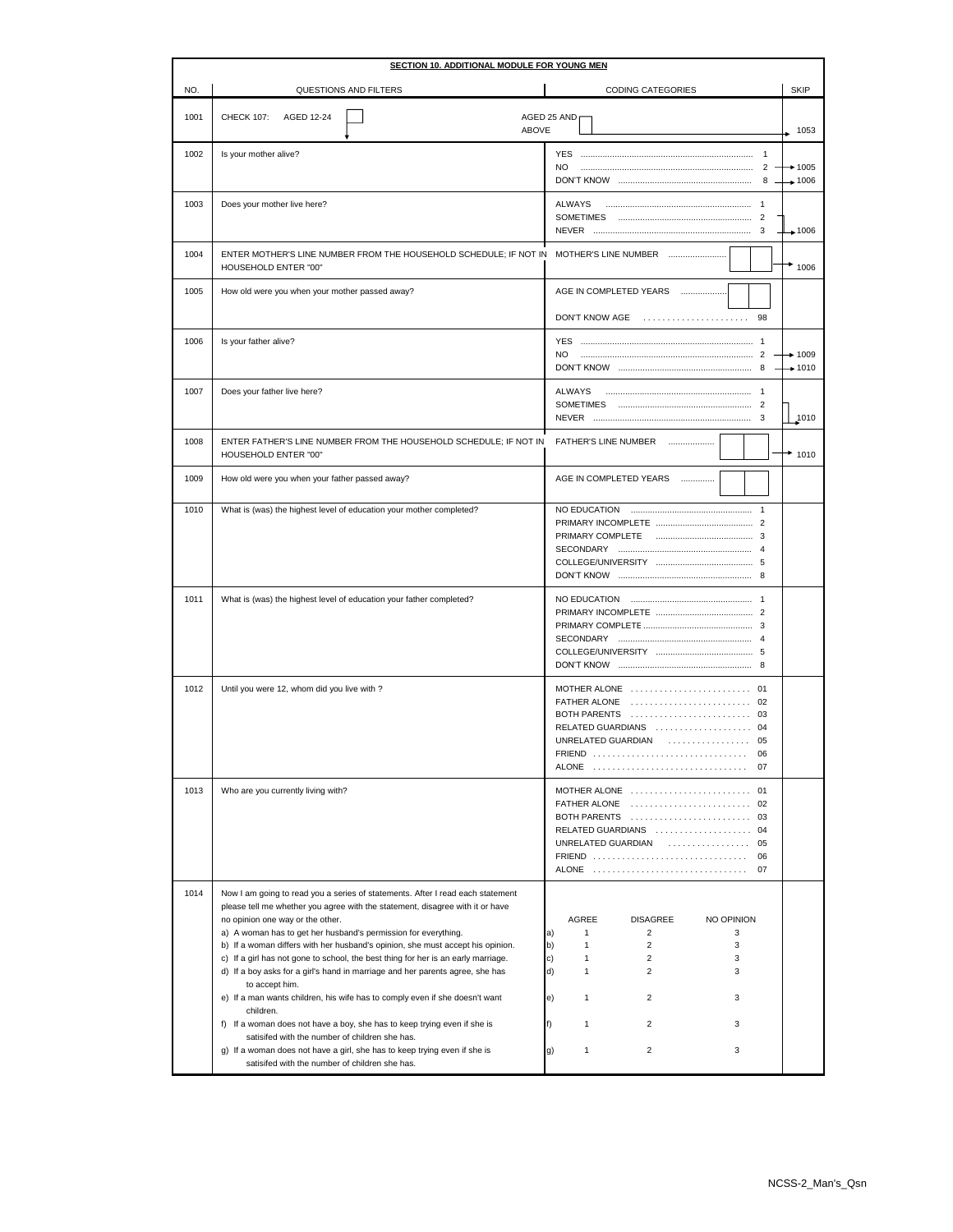| NO.  | QUESTIONS AND FILTERS                                                                                                                                 | <b>CODING CATEGORIES</b>                         | <b>SKIP</b> |
|------|-------------------------------------------------------------------------------------------------------------------------------------------------------|--------------------------------------------------|-------------|
| 1015 | What do you think of sex among young unmarried people?                                                                                                |                                                  |             |
|      |                                                                                                                                                       |                                                  |             |
|      |                                                                                                                                                       |                                                  |             |
| 1016 | For young unmarried people your age who engage in sex, do you approve of                                                                              |                                                  |             |
|      | their using methods to delay or prevent pregnancy?                                                                                                    | NO.                                              |             |
|      |                                                                                                                                                       |                                                  |             |
| 1017 | For young unmarried people your age who engage in sex, do you approve of                                                                              |                                                  |             |
|      | their using condoms to prevent sexually transmitted diseases?                                                                                         | NO.                                              |             |
|      |                                                                                                                                                       |                                                  |             |
| 1018 | Would your partner/parents refuse your using contraceptives if you wanted                                                                             |                                                  |             |
|      | to?                                                                                                                                                   | NO.                                              |             |
|      |                                                                                                                                                       |                                                  |             |
| 1019 | What would you do if she/they refuse while you think you need it?                                                                                     |                                                  |             |
|      |                                                                                                                                                       | I WOULD NOT USE IT<br>$\overline{2}$             |             |
|      |                                                                                                                                                       | DON'T KNOW WHAT I WOULD DO<br>3                  |             |
|      |                                                                                                                                                       | OTHER<br>6                                       |             |
|      |                                                                                                                                                       | (SPECIFY)                                        |             |
| 1020 | Whom would you speak to about sex related issues or if you were having                                                                                |                                                  |             |
|      | sex related problems?                                                                                                                                 |                                                  |             |
|      | PROBE: Anyone else?                                                                                                                                   |                                                  |             |
|      |                                                                                                                                                       |                                                  |             |
|      |                                                                                                                                                       | <b>AUNT</b>                                      |             |
|      |                                                                                                                                                       |                                                  |             |
|      |                                                                                                                                                       |                                                  |             |
|      |                                                                                                                                                       |                                                  |             |
|      |                                                                                                                                                       |                                                  |             |
|      |                                                                                                                                                       |                                                  |             |
|      |                                                                                                                                                       |                                                  |             |
|      |                                                                                                                                                       |                                                  |             |
|      |                                                                                                                                                       | <b>OTHER</b><br>96                               |             |
|      |                                                                                                                                                       | (SPECIFY)                                        |             |
| 1021 |                                                                                                                                                       |                                                  |             |
|      | If you had a sexually transmitted infection, who would you speak to about it?                                                                         |                                                  |             |
|      | PROBE: Anyone else?                                                                                                                                   |                                                  |             |
|      |                                                                                                                                                       |                                                  |             |
|      |                                                                                                                                                       |                                                  |             |
|      |                                                                                                                                                       | <b>AUNT</b>                                      |             |
|      |                                                                                                                                                       |                                                  |             |
|      |                                                                                                                                                       |                                                  |             |
|      |                                                                                                                                                       |                                                  |             |
|      |                                                                                                                                                       |                                                  |             |
|      |                                                                                                                                                       |                                                  |             |
|      |                                                                                                                                                       | MEDICAL PERSON                                   |             |
|      |                                                                                                                                                       |                                                  |             |
|      |                                                                                                                                                       | OTHER<br>96<br>(SPECIFY)                         |             |
|      |                                                                                                                                                       |                                                  |             |
| 1022 | I am now going to read some statements to you about HIV/AIDS and other<br>diseases that are transmitted through sex. As I read each statement, please |                                                  |             |
|      | tell me if you think it is true, false or you don't know.                                                                                             | <b>TRUE</b><br><b>FALSE</b><br><b>DON'T KNOW</b> |             |
|      | a) One can always tell when a person has a sexually transmitted infection.                                                                            | $\mathbf{1}$<br>$\overline{2}$<br>8<br>a)        |             |
|      | b) I can tell if a person is HIV positive                                                                                                             | $\overline{2}$<br>8<br>b)<br>$\mathbf{1}$        |             |
|      | c) If signs of sexually transmitted disease disappear, it means the person no<br>longer has the disease.                                              | $\overline{2}$<br>c)<br>1<br>8                   |             |
|      | d) A healthy-looking person may be carrying the HIV virus.                                                                                            | $\overline{2}$<br>8<br>d)<br>1                   |             |
|      | e) A woman who has the HIV virus will always give birth to a child with                                                                               | $\overline{2}$<br>8<br>e)<br>1                   |             |
|      | the HIV virus.                                                                                                                                        |                                                  |             |
| 1023 | CHECK Q411:                                                                                                                                           |                                                  |             |
|      | HAS HAD SEXUAL                                                                                                                                        | HAS NEVER HAD                                    |             |
|      | <b>INTERCOURSE</b>                                                                                                                                    | SEXUAL INTERCOURSE                               | $*$ 1034    |
| 1024 | Sometimes a girl becomes pregnant when she does not want to be. Have                                                                                  | $\overline{1}$                                   |             |
|      | you ever made a girl pregnant when you both did not want to get pregnant?                                                                             | NO.<br>$2 -$                                     | 1032        |
|      |                                                                                                                                                       |                                                  |             |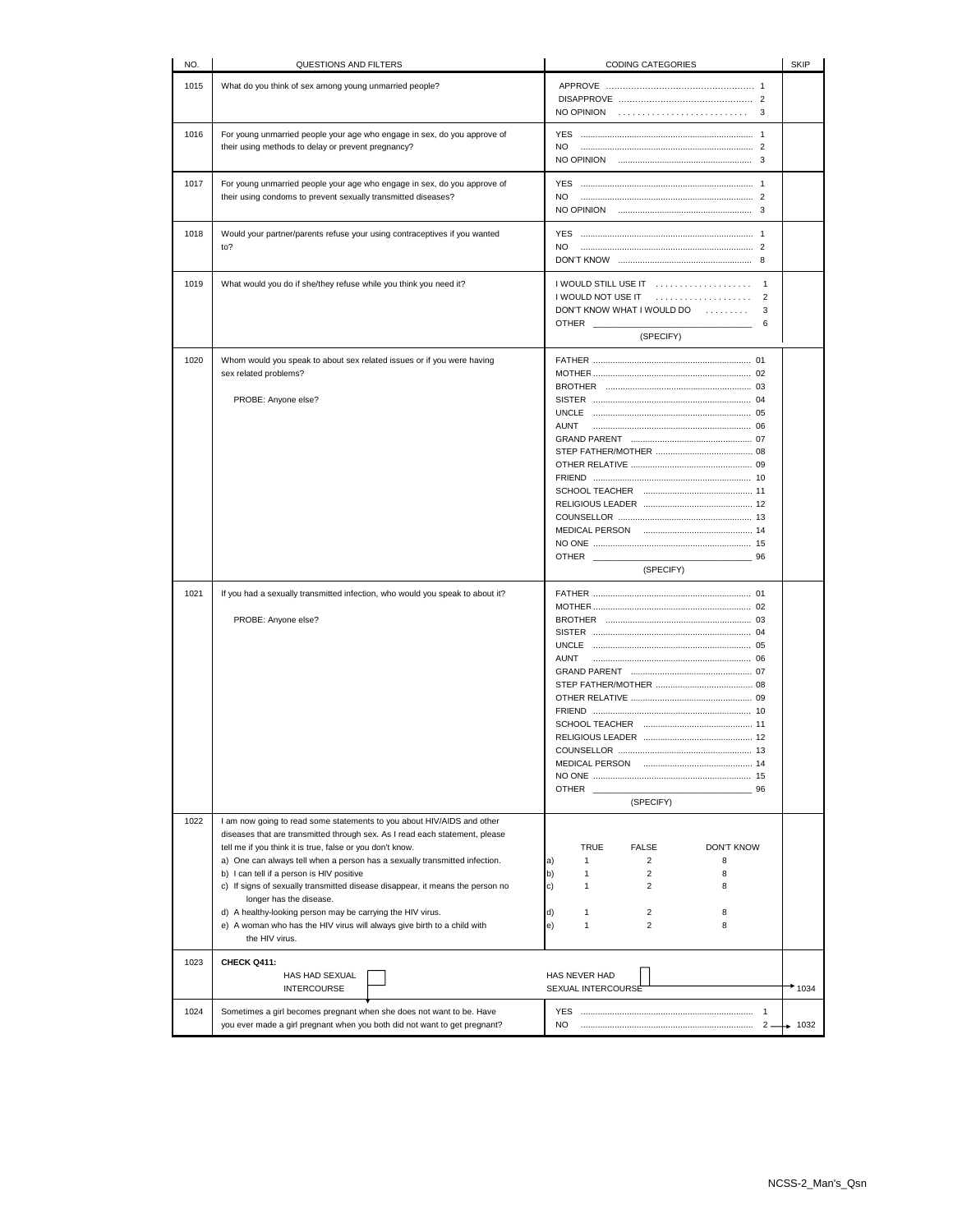| NO.   | QUESTIONS AND FILTERS                                                                                                                                                              | CODING CATEGORIES                                                                                                                                                                                                                                                                                                             | <b>SKIP</b> |
|-------|------------------------------------------------------------------------------------------------------------------------------------------------------------------------------------|-------------------------------------------------------------------------------------------------------------------------------------------------------------------------------------------------------------------------------------------------------------------------------------------------------------------------------|-------------|
| 1025  | How many times has this occurred?                                                                                                                                                  |                                                                                                                                                                                                                                                                                                                               |             |
| 1026  | The last time this happened, how did it end?                                                                                                                                       | NOTHING/CONTINUED WITH PREGNANCY  02<br>TRIED ABORTION WITHOUT SUCCESS<br>AND GAVE BIRTH<br><b>OTHER</b><br>96<br>(SPECIFY)                                                                                                                                                                                                   | $+1031$     |
| 1027  | Who performed it?                                                                                                                                                                  | MEDICAL PERSON WITH UNCLEAR<br>TRADITIONAL HEALER/HERBALIST  04                                                                                                                                                                                                                                                               |             |
|       |                                                                                                                                                                                    | <b>OTHER</b><br>96<br>(SPECIFY)                                                                                                                                                                                                                                                                                               |             |
| 1028  | What were the reasons why she had an abortion?<br>PROBE: Any other reason?                                                                                                         | <b>YES</b><br><b>NO</b><br>$\overline{2}$<br>$\overline{2}$<br>0. DIDN'T WANT PARENTS TO KNOW  1<br>$\overline{2}$<br>04 WILL BE UNABLE TO SUPPORT  1<br>2<br>0! PARENT(S) PRESSURED HER  1<br>$\overline{2}$<br>06 BOYFRIEND PRESSURED HER  1<br>$\overline{2}$<br>$\overline{2}$<br>$\overline{2}$<br>96 OTHER<br>(SPECIFY) |             |
| 1028A | Of all the reasons you mentioned about her decision to have an abortion,<br>which one was the most important?<br>[GET CODE FROM 1028]                                              | MOST IMPORTANT REASON                                                                                                                                                                                                                                                                                                         |             |
| 1029  | Did you support her decision to have an abortion?                                                                                                                                  | $\mathbf{1}$<br>$\overline{2}$                                                                                                                                                                                                                                                                                                |             |
| 1030  | Did you pay/contribute towards the abortion costs?                                                                                                                                 | $\mathbf{1}$<br>NO.<br>$\overline{2}$                                                                                                                                                                                                                                                                                         |             |
| 1031  | What was your relationship with the person you last made pregnant?                                                                                                                 | <b>OTHER</b><br>96<br>(SPECIFY)                                                                                                                                                                                                                                                                                               |             |
| 1032  | CHECK 1026: IF CODE 01 IS CIRCLED SKIP TO 1033.<br>Has someone you made pregnant ever end that pregnancy through<br>abortion?                                                      | NO.                                                                                                                                                                                                                                                                                                                           | 1034        |
| 1033  | In your lifetime, how many pregnancies that were caused by you were<br>successfully ended through abortion?                                                                        | 98<br>97                                                                                                                                                                                                                                                                                                                      |             |
| 1034  | Have you ever had a drink of beer, wine, chang'aa, kumi kumi, muratina,<br>busaa etc, more than two or three times in your life? not just a sip<br>or taste of someone else drink? | $\mathbf{1}$<br>NO.<br>$2 -$                                                                                                                                                                                                                                                                                                  | 1037        |
| 1035  | How old were you when you first drank beer, wine, chang'aa, kumi kumi,<br>muratina or busaa?<br>[PROBE IF AGE GIVEN IS LESS THAN 8 YEARS]                                          | DON'T KNOW<br>98                                                                                                                                                                                                                                                                                                              |             |
| 1036  | During the past one month how many times did you drink alcohol<br>until you got drunk?                                                                                             | DIDN'T DRINK IN THE PAST MONTH  01<br>WASN'T DRUNK IN THE PAST MONTH  02<br><b>OTHER</b><br>96<br>(SPECIFY)                                                                                                                                                                                                                   |             |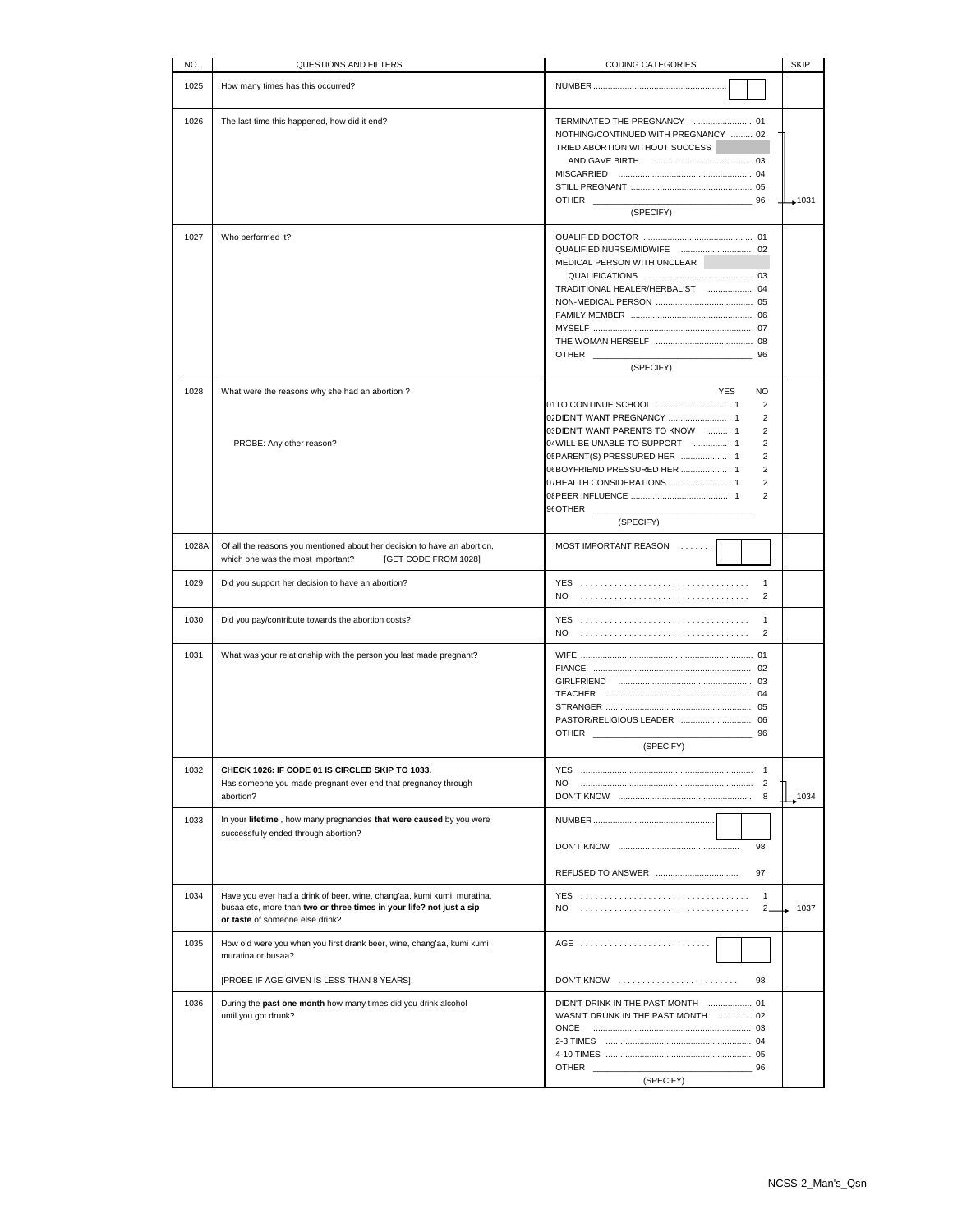| NO.   | QUESTIONS AND FILTERS                                                      | CODING CATEGORIES                                   | <b>SKIP</b> |
|-------|----------------------------------------------------------------------------|-----------------------------------------------------|-------------|
| 1037  | Do any of your friends take any kind of drug (or sniff anything)?          | <b>YES</b><br>$\mathbf{1}$                          |             |
|       |                                                                            | NO                                                  |             |
|       |                                                                            | 8                                                   | 1043        |
|       |                                                                            | YES NO                                              |             |
| 1038  | What exactly do they take/sniff?                                           | 2                                                   |             |
|       |                                                                            | 2                                                   |             |
|       |                                                                            | $\overline{2}$                                      |             |
|       | PROBE: what else?                                                          | $\overline{2}$                                      |             |
|       |                                                                            | $\overline{2}$<br>$\overline{2}$                    |             |
|       |                                                                            | 2                                                   |             |
|       |                                                                            | <b>OTHER</b>                                        |             |
|       |                                                                            | (SPECIFY)                                           |             |
|       |                                                                            |                                                     |             |
| 1039  | Have you ever tried any of these things?                                   | <b>YES</b>                                          |             |
|       |                                                                            | NO.<br>$2 \cdot$                                    | $+ 1043$    |
|       |                                                                            |                                                     |             |
| 1040  | What have you tried?                                                       | YES NO<br>$\overline{2}$                            |             |
|       |                                                                            | $\overline{2}$                                      |             |
|       | PROBE: what else?                                                          | $\overline{2}$                                      |             |
|       |                                                                            | $\overline{2}$                                      |             |
|       |                                                                            | $\overline{2}$                                      |             |
|       |                                                                            | $\overline{2}$<br>$\overline{2}$                    |             |
|       |                                                                            | <b>OTHER</b>                                        |             |
|       |                                                                            | (SPECIFY)                                           |             |
|       |                                                                            |                                                     |             |
| 1041  | Are you currently using these things?                                      |                                                     |             |
|       |                                                                            | NO.<br>$\overline{2}$                               | 1042        |
|       |                                                                            | YES NO                                              |             |
| 1041A | What are you using?                                                        | PILLS<br>$\overline{2}$                             |             |
|       |                                                                            | $\overline{2}$                                      |             |
|       |                                                                            | MIRAA<br>$\overline{2}$                             |             |
|       | PROBE: what else?                                                          | $\overline{2}$                                      |             |
|       |                                                                            | $\overline{2}$                                      |             |
|       |                                                                            | $\overline{2}$<br>$\overline{2}$                    |             |
|       |                                                                            | <b>OTHER</b>                                        |             |
|       |                                                                            |                                                     |             |
| 1042  | How old were you when you first tried one of these things?                 |                                                     |             |
|       |                                                                            |                                                     |             |
|       |                                                                            |                                                     |             |
| 1043  | During the past year, has any of the following people hit, slapped, kicked | <b>NO</b><br><b>YES</b><br>$\overline{2}$           |             |
|       | or physically hurt you on purpose?                                         | $\overline{2}$                                      |             |
|       |                                                                            | $\overline{2}$<br><b>FATHER</b>                     |             |
|       |                                                                            | $\overline{2}$<br><b>MOTHER</b>                     |             |
|       |                                                                            | $\overline{2}$                                      |             |
|       |                                                                            | $\overline{2}$<br>OTHER FEMALE RELATIVES  1         |             |
|       |                                                                            | $\overline{2}$<br><b>STRANGER</b><br>$\overline{2}$ |             |
|       |                                                                            | LAW ENFORCEMENT OFFICER  1<br>$\overline{2}$        |             |
|       |                                                                            | OTHER                                               |             |
|       |                                                                            | (SPECIFY)                                           |             |
| 1044  | During the past year, have you hit, slapped, kicked                        | <b>YES</b><br>NO                                    |             |
|       | or physically hurt any of the following people on purpose?                 | $\overline{2}$                                      |             |
|       |                                                                            | $\overline{2}$                                      |             |
|       |                                                                            | 2                                                   |             |
|       |                                                                            | $\overline{2}$                                      |             |
|       |                                                                            | $\overline{2}$<br>$\overline{2}$                    |             |
|       |                                                                            | $\overline{2}$                                      |             |
|       |                                                                            | $\overline{2}$                                      |             |
|       |                                                                            | LAW ENFORCEMENT OFFICER  1<br>$\overline{2}$        |             |
|       |                                                                            | OTHER<br>$\overline{2}$<br>$\sim$ $\sim$ 1          |             |
|       |                                                                            | (SPECIFY)                                           |             |
| 1045  | CHECK Q411: IF NEVER HAD SEX CIRCLE 3 AND FOLLOW SKIP                      |                                                     |             |
|       | Have you ever been forced to have sexual intercourse when you did not      | NO.                                                 |             |
|       | want to?                                                                   | $3_{-}$                                             | 1047        |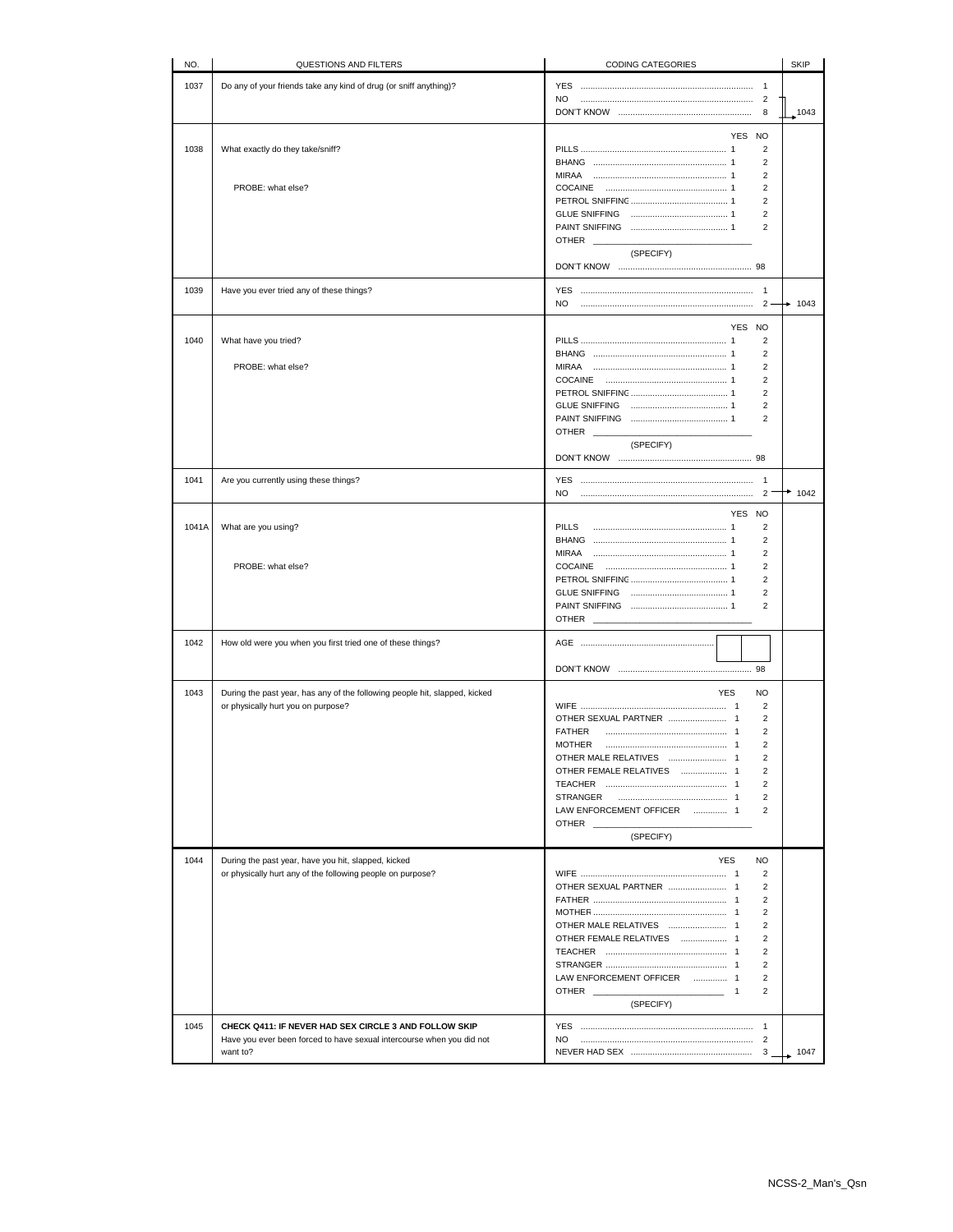| NO.  | QUESTIONS AND FILTERS                                                                                                                                                 | <b>CODING CATEGORIES</b>                                                                                                                                                                                          | <b>SKIP</b>          |
|------|-----------------------------------------------------------------------------------------------------------------------------------------------------------------------|-------------------------------------------------------------------------------------------------------------------------------------------------------------------------------------------------------------------|----------------------|
| 1046 | Have you ever had sexual intercourse with someone when she did not<br>want sex?                                                                                       | NO.                                                                                                                                                                                                               |                      |
| 1047 | Sometimes young people go to the street to beg. Have you ever done this?                                                                                              | NO.                                                                                                                                                                                                               | $2 \rightarrow 1050$ |
| 1048 | What is the main reason that made you do it?<br>ONLY ONE RESPONSE ALLOWED                                                                                             | 96<br>(SPECIFY)                                                                                                                                                                                                   |                      |
| 1049 | How old were you when you first did it?                                                                                                                               |                                                                                                                                                                                                                   |                      |
| 1050 | Sometimes some girls and boys have sex in order to get money<br>for their family or for themselves.<br>Do you know of your neighbour's sons or daughters who do this? | $\mathbf{1}$<br>$\overline{2}$                                                                                                                                                                                    |                      |
| 1051 | Have you ever been involved in this type of activity?                                                                                                                 | $\mathbf{1}$<br>$\overline{2}$<br>$\overline{7}$                                                                                                                                                                  |                      |
| 1052 | What is the main cause for girls and boys having sex in exchange for<br>money?                                                                                        | FAMILY/MARITAL PROBLEMS  02<br>PEER PRESSURE/BAD COMPANY 03<br>LACK OF SELF DISCIPLINE  04<br>$DON'T$ KNOW $\ldots \ldots \ldots \ldots \ldots \ldots \ldots$<br>98<br>OTHER <b>Example 20</b><br>96<br>(SPECIFY) |                      |
| 1053 | RECORD THE TIME.                                                                                                                                                      | $HOUR$<br>$MINUTES$                                                                                                                                                                                               |                      |